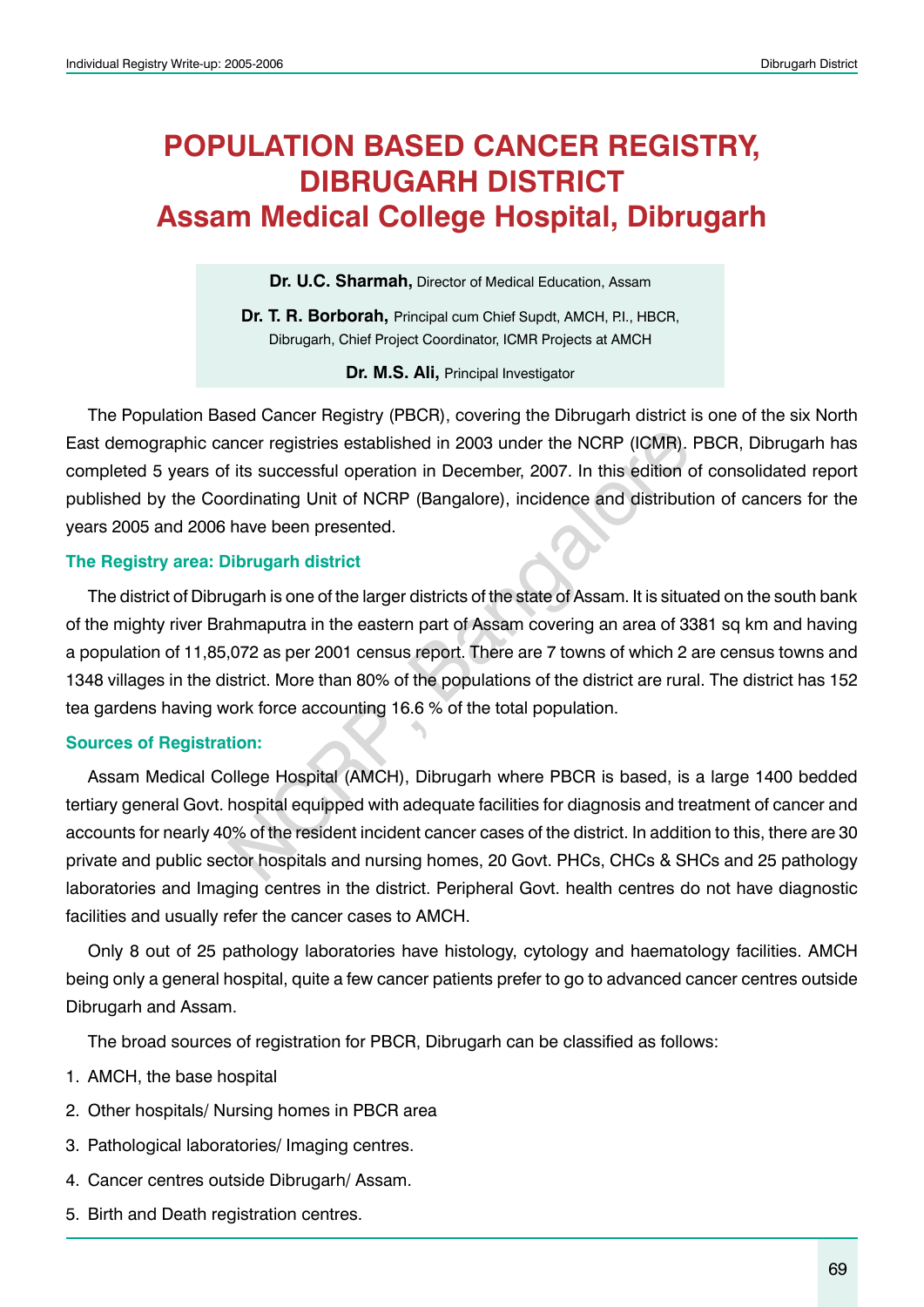#### **Names and Designations of persons involved in PBCR, Dibrugarh.**

- 1. Dr. U.C. Sharmah, Director of Medical Education, Assam.
- 2. Dr. T.R. Borborah, Principal cum Chief Supdt. AMCH P.I, HBCR, Dibrugarh, Chief Project Coordinator, ICMR Projects at AMCH, Dibrugarh.
- 3. Joint Director of Health Services, Dibrugarh.
- 4. Deputy Director, Dept. of Economics and Statistics, Dibrugarh.
- 5. Director, Tata Referral Hospital & Research Centre, Chabua.
- 6. Dr. Udayan Bora, Director, OIL Hospital, Duliajan.
- 7. Dr. K.K. Das, Supdt. ENT, OIL Hospital, Duliajan.
- 8. Dr. A. Hazarika, consultant pathologist, TRH & RD, Chabua.
- 9. Dr. S.C Jain, Supdt. Aditya Diagnostic and Hospital.
- 10. Dr. P.K. Barua, Supdt, Sankardev Hospital & Research Centre.
- 11. Dr. R. K. Borkotoky, Supdt, Supdt, Sanjivani Diagnostic & Hospital.
- 12. Dr. D. Maheswari, Medical Supdt. Marwari Arogya Bhawan Hospital. pdt. Aditya Diagnostic and Hospital.<br>
Supdt, Sankardev Hospital & Research Centre.<br>
oky, Supdt, Supdt, Sanjivani Diagnostic & Hospital.<br>
Iri, Medical Supdt. Marwari Arogya Bhawan Hospital.<br>
Ianaging Director, Sristhi Hospi
- 13. Dr. V.K. Bajaj, Managing Director, Sristhi Hospital.
- 14. Dr. T. Chetia, Supdt, Astha Hospital.
- 15. Dr. (Sr) Antonia, Medical Supdt, Vee Gee. Hospital.
- 16. Managing Director, Brahmaputra Diagnostic and Hospital.
- 17. Director, G.M. Hospital.
- 18. Dr. M.K. Barua, Proprietor, Madonna Laboratory.
- 19. Dr. B.C.Gogoi, Proprietor, Bhaskar Laboratory.
- 20. Dr. (Mrs) A. Dutta, Proprietor, Life Line Laboratory.

The Death Registration Centres are:

- 1. MRD, AMCH
- 2. Municipality Board, Dibrugarh
- 3. Tengakhat PHC
- 4. Lahoal PHC
- 5. Khowang PHC
- 6. Kacharipathar PHC
- 7. Barbaruah PHC
- 8. Naharani PHC
- 9. Rohmoria PHC
- 10. Rajgarh CHC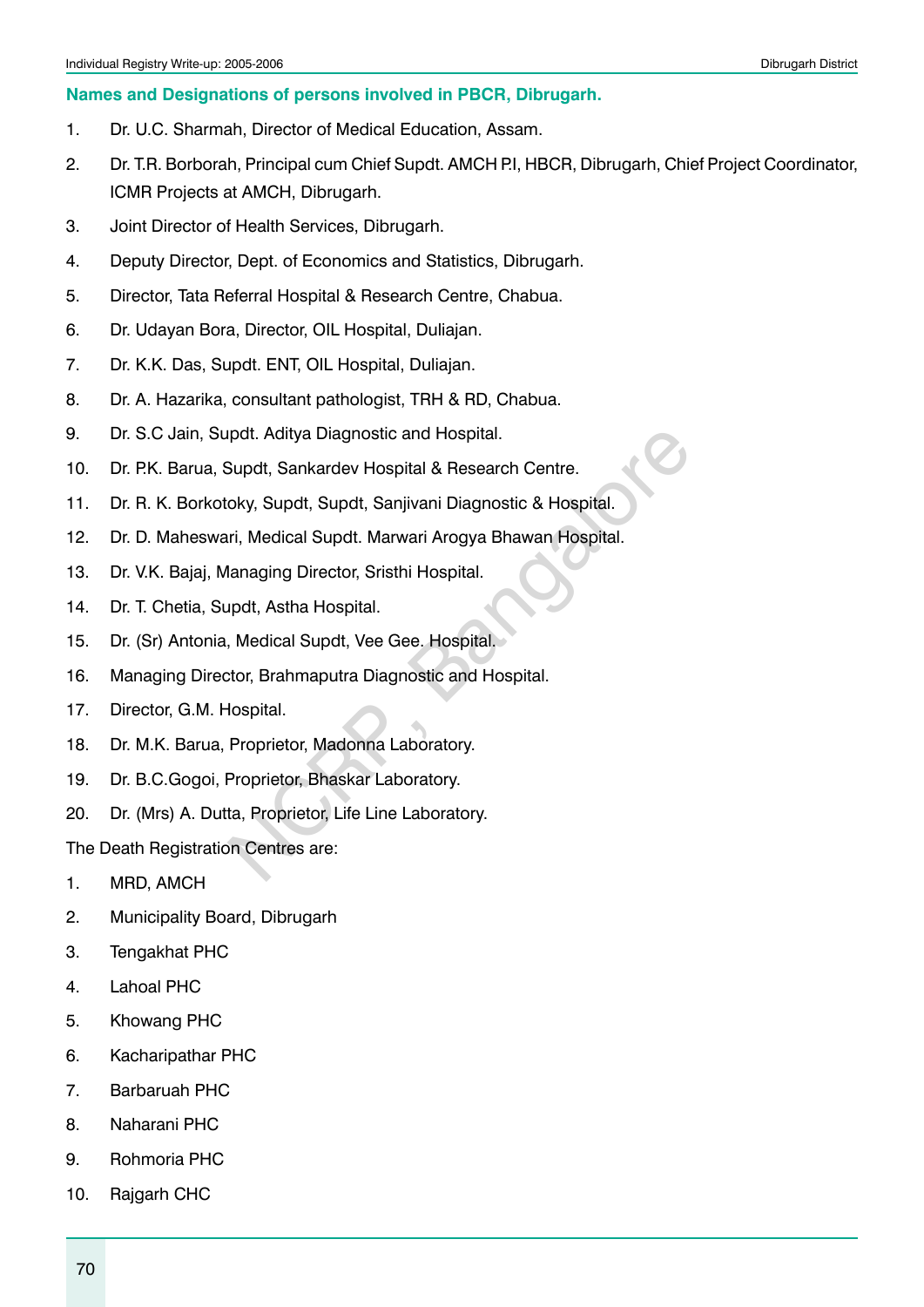11. Kajikhowa PHC

12. Moran CHC

#### **Method of Data Collection:**

Registration of incident cancer cases is done by active method in that the Social Investigators (SI) personally visit the potential sources and collect the core information either by interviewing the patients/ attendants or from the case records of the patients.

An HBCR has been in operation at AMCH since 1982. The S.I.s of HBCR routinely collect the permanent and local addresses of all cancer patients. After the commencement of PBCR, the social investigators of HBCR have been specially instructed to routinely collect the residential addresses and duration of stay of all cancer patients irrespective of the district they hail from. This has helped increase the coverage of Cancer Atlas Project. The resident incident cases recorded in HBCR are checked for duplication with the cases collected from other sources and the unmatched resident cases are then re-abstracted in PBCR core proforma.

For other hospitals, nursing homes and diagnostic laboratories a weekly roster have been prepared indicating the day to day postings of S.I.s and the frequency of visits to these centres are determined by the strength of cancer patients attendance in the respective centres. All these centres have been provided with modified version of the core-proforma. Medical Officers/Supdts/Proprietors of these centres have been individually visited and requested to ensure that the residential addresses and duration of stay are recorded in the patient's case file. As the cancer data are collected from different sources, one and the same patient may sometimes be registered at two or more sources. Care has been taken not to have multiple entries of the same patient. However, in many instances, complete information's are obtained by comparing data from two or more sources of one and the same patient. other sources and the unmatched resident cases are then not ally postings of S.I.s and the frequency of visits to these centre patients attendance in the respective centres. All these center of the core-proforma. Medical O

After collecting the core information of incident cancer cases from all the collaborating and outstation sources, the cases are finally re-checked from the diagnostic point of view. Suspected cases are deleted from subsequent analysis. The proved cancer cases are further checked for the residential status and duration of stay. For cancer patients with uncertain residential status and duration of stay, electoral rolls are checked and, if found enrolled, are considered as residents.

#### **Mortality data in Dibrugarh District**

Dibrugarh district has 7 urban towns and 1348 villages. The Medical Officer of Dibrugarh Municipality Board is the Registrar of Birth and Death Registration for Dibrugarh district. Death certificates from all the health care centres of Dibrugarh town are sent to Municipality Board. AMCH maintains separate mortality register. There are ten more Birth and death Registration centres located at different State Govt. PHCs and CHCs each having a specified geographical boundary. Death reports of those areas are to be submitted to the respective centres.

Death records from the peripheral centres are sent to the Registrar on monthly basis. Cremation/Burial grounds do maintain death records but without the cause of death in most of the cases. Moreover death certificate is not being insisted upon for all deaths at the time of disposal of the body. Institutional deaths are invariably reported to the respective death registration centres. Except the Medical College, which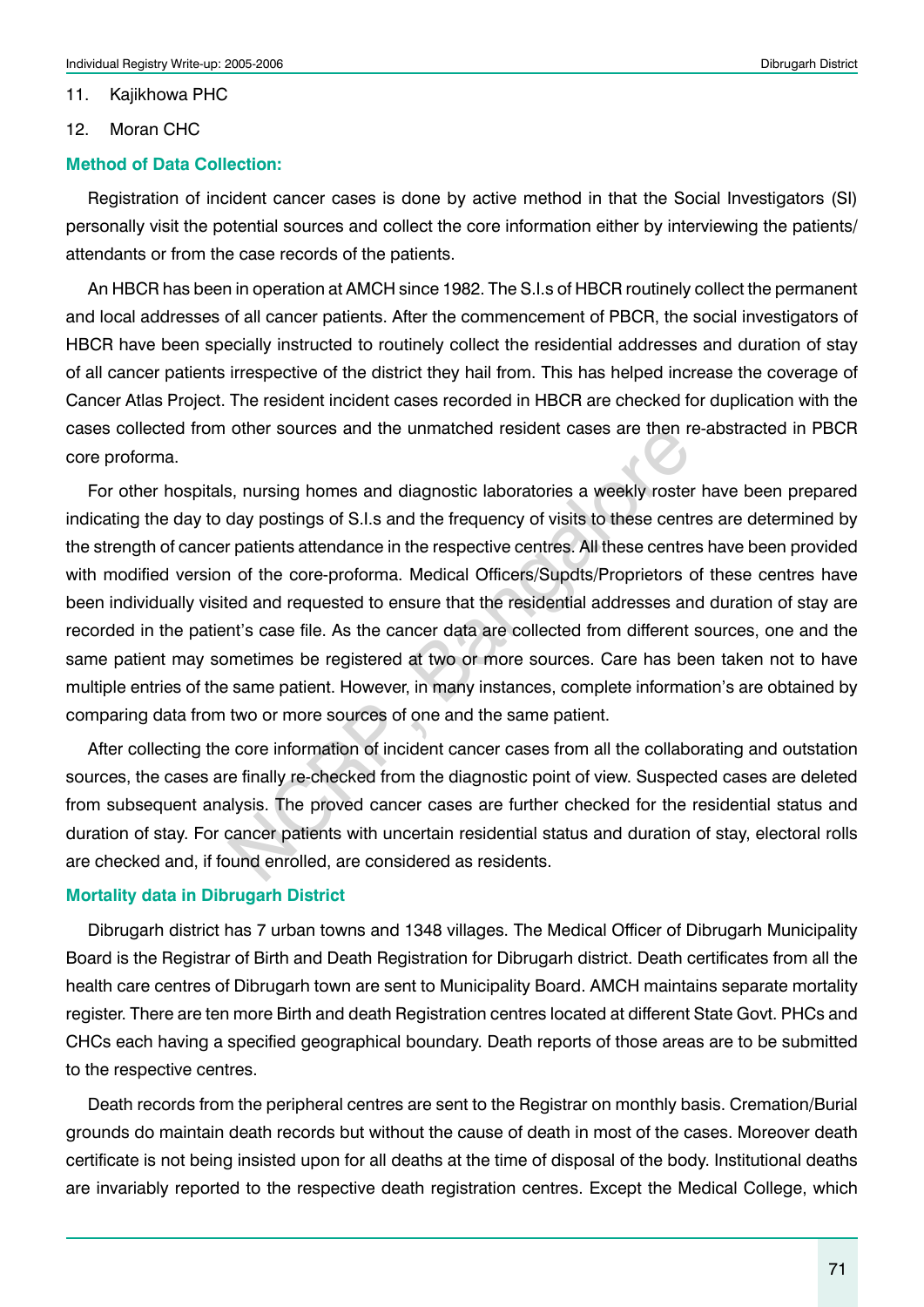uses form 4 for death reporting, all other deaths that occurred at the place of residence or at any health institution are to be reported in form 4A and Form 2 duly certified by the Medical officer.

Death registers are not being maintained in the death registration centres. The death certificates along with the death reports from the informants of the deceased are packed in a bundle from where the investigators have to search out the death certificates where the cause of death is mentioned as 'Tumor" of "Cancer". The information available in the death certificates are then abstracted on the standardized mortality proforma. The mortality data are checked for matching with the morbidity of cancer cases registered in PBCR as well as in HBCR using index cards and also by using computer programs. Those which do not match with any of the existing cases in our database are taken as "Death Certificate Only". DCOs fulfilling the residential criterion are registered in the morbidity database of PBCR and the matched cases are updated with the death information.

#### **Coverage and completeness:**

Care has been taken to ensure that all possible and potential sources of registration of cancer cases have been identified and search made of all cancer cases diagnosed during the year under reference. Date of diagnosis and residential status of each patient have been strictly scrutinized so that the cases diagnosed in previous years and non-resident cases are not included in the registry. PBCR, Dibrugarh has been able to improve upon its coverage, completeness and reliability over the years.

### *Registry Staff (PBCR)*

|                              | en taken to ensure that all possible and potential sources of registration o<br>ntified and search made of all cancer cases diagnosed during the year u<br>sis and residential status of each patient have been strictly scrutinized so<br>revious years and non-resident cases are not included in the registry. PBCF<br>prove upon its coverage, completeness and reliability over the years. |
|------------------------------|-------------------------------------------------------------------------------------------------------------------------------------------------------------------------------------------------------------------------------------------------------------------------------------------------------------------------------------------------------------------------------------------------|
| <b>Registry Staff (PBCR)</b> |                                                                                                                                                                                                                                                                                                                                                                                                 |
|                              | <b>Statistician</b>                                                                                                                                                                                                                                                                                                                                                                             |
|                              | Computer Programmer.                                                                                                                                                                                                                                                                                                                                                                            |
| ÷                            | Social Investigator                                                                                                                                                                                                                                                                                                                                                                             |
| t                            | Social Investigator                                                                                                                                                                                                                                                                                                                                                                             |
|                              | Social Investigator                                                                                                                                                                                                                                                                                                                                                                             |
|                              | <b>Computer Operator.</b>                                                                                                                                                                                                                                                                                                                                                                       |
|                              |                                                                                                                                                                                                                                                                                                                                                                                                 |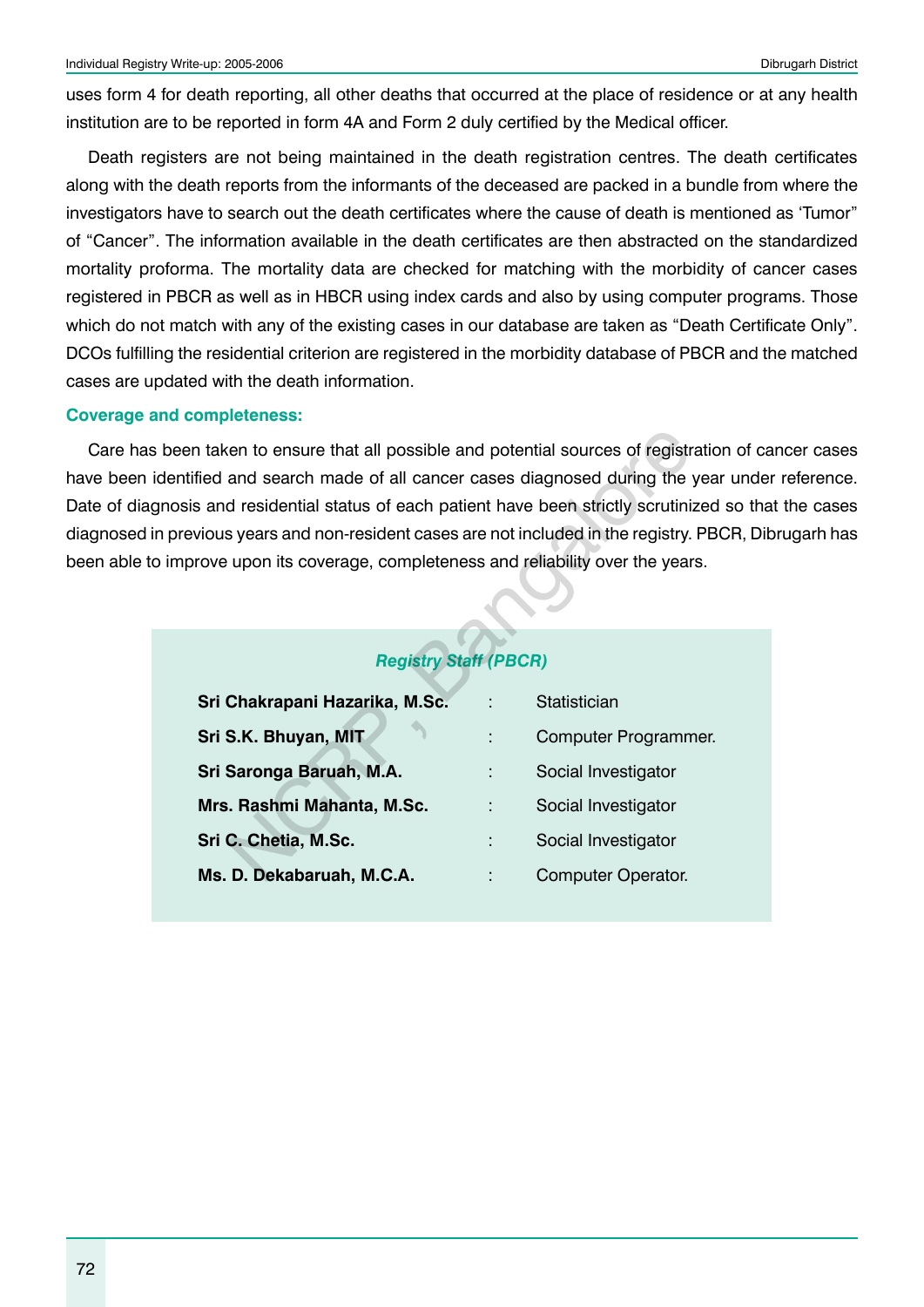### **Figure DIB-1**

### **Population Pyramid showing Age Distribution: 2005-2006**

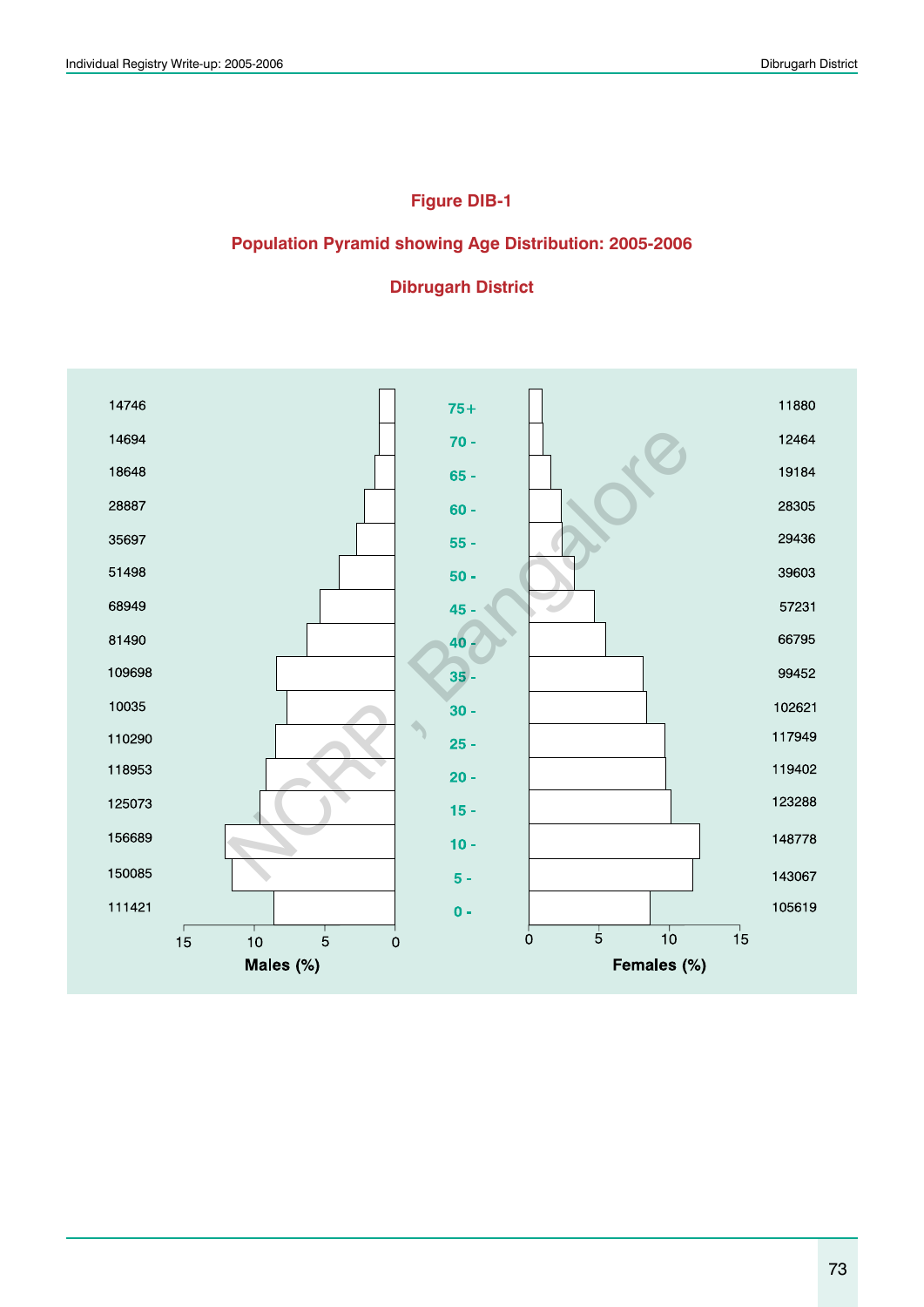### **TABLE: DIB - 1**

### **Population by Five Year Age Group and Gender: 2005-2006**

*Number and Relative Proportion (%)*

|                  |               | <b>MALES</b> | <b>FEMALES</b> |        | <b>TOTAL</b>  |        |
|------------------|---------------|--------------|----------------|--------|---------------|--------|
| <b>Age Group</b> | <b>Number</b> | %            | <b>Number</b>  | %      | <b>Number</b> | %      |
| $0 - 4$          | 111421        | 8.59         | 105619         | 8.62   | 217040        | 8.61   |
| $5-9$            | 150085        | 11.57        | 143067         | 11.68  | 293152        | 11.62  |
| $10 - 14$        | 156689        | 12.08        | 148778         | 12.14  | 305467        | 12.11  |
| $15 - 19$        | 125073        | 9.64         | 123288         | 10.06  | 248361        | 9.85   |
| 20-24            | 118953        | 9.17         | 119402         | 9.75   | 238355        | 9.45   |
| $25 - 29$        | 110290        | 8.50         | 117949         | 9.63   | 228239        | 9.05   |
| 30-34            | 100035        | 7.71         | 102621         | 8.38   | 202656        | 8.04   |
| 35-39            | 109698        | 8.46         | 99452          | 8.12   | 209150        | 8.29   |
| 40-44            | 81490         | 6.28         | 66795          | 5.45   | 148286        | 5.88   |
| 45-49            | 68949         | 5.32         | 57231          | 4.67   | 126180        | 5.00   |
| 50-54            | 51498         | 3.97         | 39603          | 3.23   | 91100         | 3.61   |
| 55-59            | 35697         | 2.75         | 29436          | 2.40   | 65133         | 2.58   |
| 60-64            | 28887         | 2.23         | 28305          | 2.31   | 57192         | 2.27   |
| 65-69            | 18648         | 1.44         | 19184          | 1.57   | 37833         | 1.50   |
| 70-74            | 14694         | 1.13         | 12464          | 1.02   | 27158         | 1.08   |
| $75+$            | 14746         | 1.14         | 11880          | 0.97   | 26626         | 1.06   |
| <b>Total</b>     | 1296852       | 100.00       | 1225072        | 100.00 | 2521925       | 100.00 |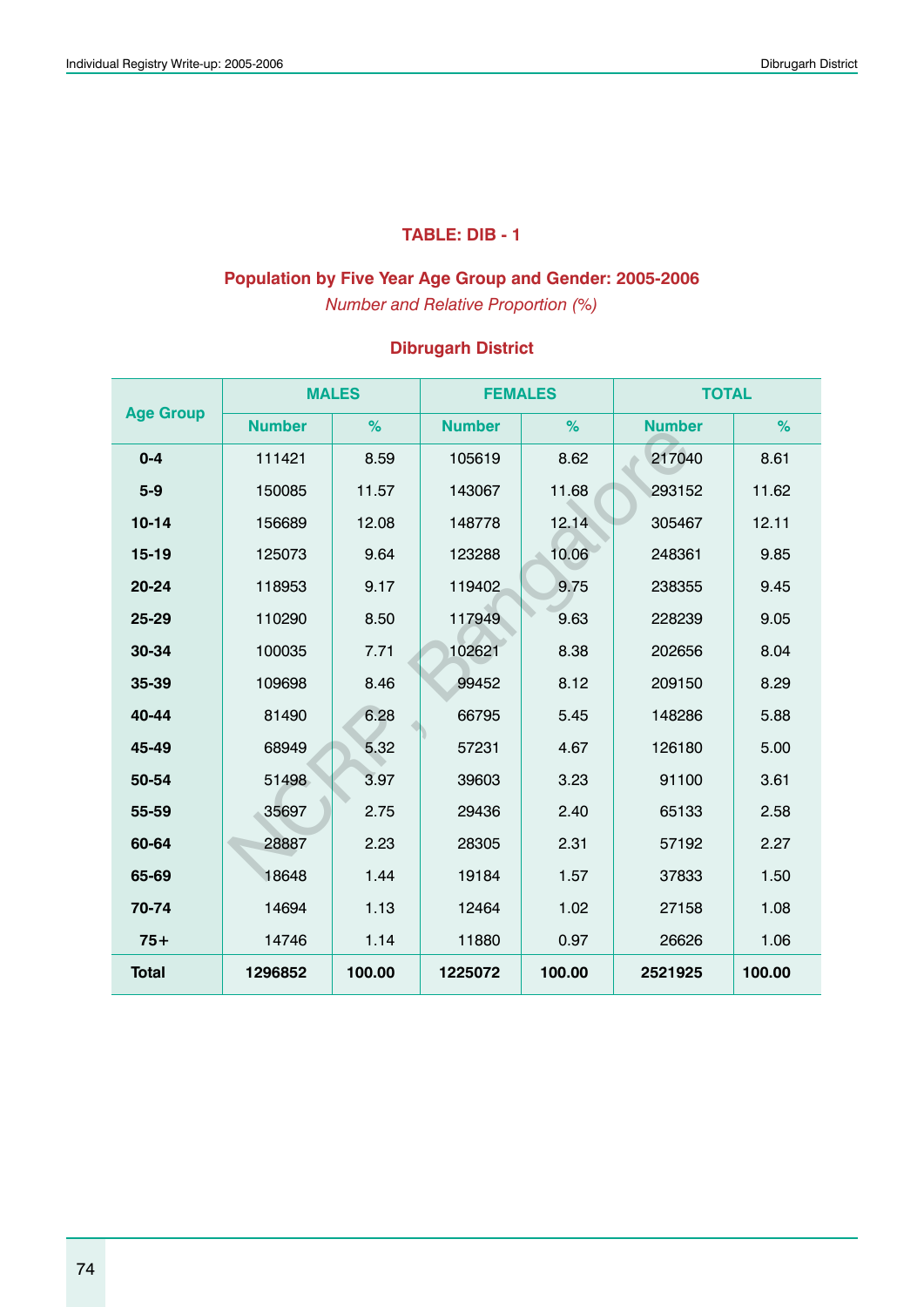#### **TABLE : DIB- 2**

## **Main Sources of Registration of Incident Cases of Cancer : 2005-2006 Dibrugarh District**

| Name of the Institution (Source Code)                                      | <b>Number</b>    | %      |
|----------------------------------------------------------------------------|------------------|--------|
| AMCH, Dibrugarh (1)                                                        | 604              | 36.78  |
| Aditya Diagnostic Laboratory (34)                                          | 157              | 9.56   |
| Madona Laboratory (35)                                                     | 115              | 7.00   |
| Death Certificate only (DCO) (99)                                          | 98               | 5.97   |
| Sankardev Hospital & Research Centre (19)                                  | 79               | 4.81   |
| Bhaskar Laboratory (37)                                                    | 77               | 4.69   |
| Tata Referral Hospital & Research Centre, Chabua, Dibrugarh (11)           | 68               | 4.14   |
| OIL Hospital, Duliajan (22)                                                | 59               | 3.59   |
| BBCI, Guwahati (25)                                                        | 53               | 3.23   |
| Aditya Diagnostic & Hospital, Bordoloi Road, Dibrugarh (12)                | 44               | 2.68   |
| Municipality Board, Dibrugarh (41)                                         | 38               | 2.31   |
| Marwari Arogya Bhawan Hospital, Jyoti Nagar, Dibrugarh (3)                 | 33               | 2.01   |
| Brahmaputra Diagnostic & Hospital (21)                                     | 21               | 1.28   |
| Tengakhat PHC (43)                                                         | 14               | 0.85   |
| Life Line Laboratory (36)                                                  | 13               | 0.79   |
| Astha Hospital, Tinkunia, Dibrugarh (18)                                   | 12               | 0.73   |
| V.G. Hospital, Convoy Road, Dibrugarh (5)                                  | 12               | 0.73   |
| Khowang PHC (45)                                                           | $\boldsymbol{9}$ | 0.55   |
| Shrishti Hospital & Research Centre (P) Ltd., Paltan Bazar, Dibrugarh (15) | 8                | 0.49   |
| Dr.Damani's Nursing Home, Circuit House Road, Dibrugarh (2)                | 6                | 0.37   |
| Lahoal PHC (42)                                                            | 6                | 0.37   |
| Naharani CHC (46)                                                          | 6                | 0.37   |
| Sanjivani Diagnostic & Hospital (20)                                       | 6                | 0.37   |
| Urovision (39)                                                             | 6                | 0.37   |
| G.M.Hospital, AMC Road, Dibrugarh (4)                                      | 5                | 0.30   |
| Moran Medical Centre, A.T. Road, Moranhat, Dibrugarh (9)                   | 5                | 0.30   |
| J.J.M. Hospital, Circuit House Road, Dibrugarh (7)                         | 4                | 0.24   |
| TMH, Mumbai (28)                                                           | 4                | 0.24   |
| others (999)                                                               | 80               | 4.87   |
| <b>Total</b>                                                               | 1642             | 100.00 |

*The numbers and proportion listed are the minimum number of cases. Institutions could have registered / reported more cases, since duplicate registrations and non-resident/registry cases are not included.*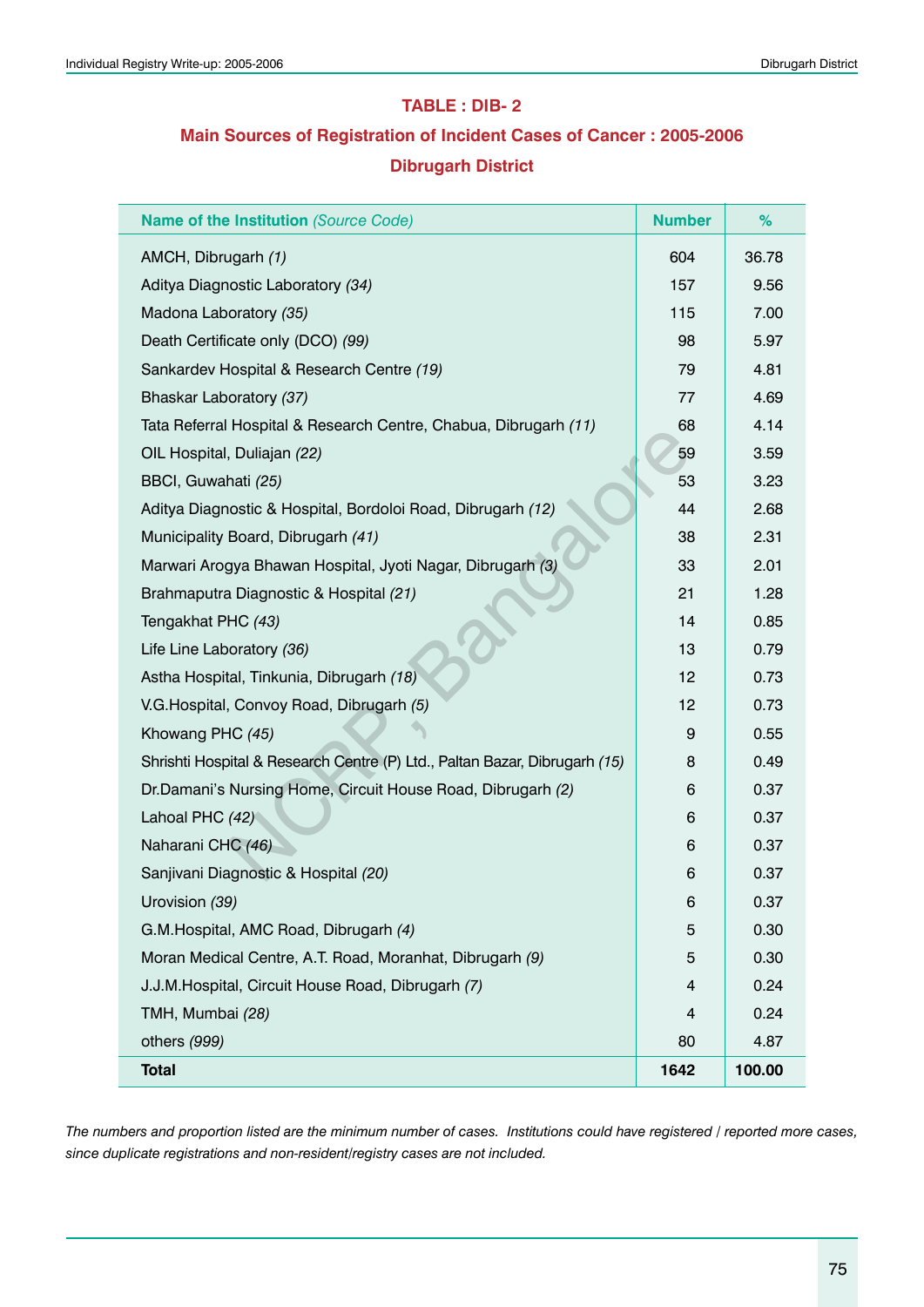### **TABLE DIB-3 (a): Number of Incident Cancers by Five Year Age Group and Site (ICD-10): 2005-2006 – Males**

*%= Relative Proportion of Cancers of All Sites.*

| <b>ICD-10</b>   | <b>Site</b>                | $0-4$                    |                         |                          |                | 5-9 10-14 15-19 20-24 25-29 30-34 35-39 40-44 |                          |                          |                              |                          | 45-49          | 50-54                   | 55-59                    | 60-64          | 65-69                    | 70-74                    | $75+$          | <b>Unkn</b>              | <b>Total</b>             | %                        |
|-----------------|----------------------------|--------------------------|-------------------------|--------------------------|----------------|-----------------------------------------------|--------------------------|--------------------------|------------------------------|--------------------------|----------------|-------------------------|--------------------------|----------------|--------------------------|--------------------------|----------------|--------------------------|--------------------------|--------------------------|
| C <sub>00</sub> | Lip                        | $\overline{\phantom{a}}$ |                         |                          |                |                                               |                          | $\overline{\phantom{a}}$ | $\mathbf{1}$                 | $\overline{\phantom{a}}$ | 3              | $\blacksquare$          | $\mathbf{1}$             |                | $\overline{a}$           | $\overline{c}$           | $\mathbf{2}$   | ٠                        | 9                        | 0.95                     |
| C01-02          | Tongue                     |                          |                         |                          |                |                                               | $\mathbf{1}$             | $\mathbf{1}$             | $\mathbf{1}$                 | 4                        | 8              | 6                       | $\overline{2}$           | 5              | 3                        | $\overline{4}$           | $\overline{c}$ |                          | 37                       | 3.92                     |
| C03-06          | Mouth                      | $\blacksquare$           |                         | $\overline{\phantom{a}}$ |                | $\blacksquare$                                | 3                        | 3                        | $\overline{c}$               | $\mathbf{1}$             | 13             | $\overline{7}$          | 10                       | 9              | 5                        | $\overline{7}$           | 6              |                          | 66                       | 6.99                     |
| C07-8           | <b>Salivary Gland</b>      | $\overline{\phantom{a}}$ |                         |                          |                |                                               |                          | $\blacksquare$           |                              | $\blacksquare$           |                | 3                       | $\overline{\phantom{a}}$ |                | $\mathbf{1}$             | 1                        |                |                          | 5                        | 0.53                     |
| C <sub>09</sub> | Tonsil                     | $\blacksquare$           |                         |                          |                |                                               |                          | $\overline{a}$           | $\mathbf{1}$                 | $\mathbf{1}$             | $\mathbf{1}$   | $\mathbf{1}$            | $\mathbf{1}$             | $\overline{c}$ | $\mathbf{1}$             | 3                        | $\mathbf{1}$   | ÷,                       | 12                       | 1.27                     |
| C10             | Oth. Oropharynx            | $\blacksquare$           |                         |                          |                |                                               |                          | $\blacksquare$           |                              | $\mathbf{1}$             | $\overline{c}$ | $\overline{c}$          | $\mathbf{1}$             | 1              | $\mathbf{1}$             | $\overline{a}$           |                |                          | 8                        | 0.85                     |
| C11             | Nasopharynx                | $\overline{\phantom{a}}$ |                         | $\overline{a}$           | 1              | ÷,                                            | $\overline{1}$           | $\overline{a}$           |                              | $\overline{c}$           |                | $\mathbf{1}$            | $\overline{a}$           |                |                          | $\overline{\phantom{a}}$ |                |                          | 5                        | 0.53                     |
| $C12-13$        | Hypopharynx                | $\blacksquare$           |                         |                          |                | ÷,                                            | $\overline{2}$           | $\mathbf{1}$             | 5                            | 8                        | 18             | 17                      | 13                       | 8              | 23                       | 14                       | $\overline{7}$ | $\overline{a}$           | 116                      | 12.29                    |
| C <sub>14</sub> | <b>Pharynx Unspecified</b> |                          |                         |                          |                |                                               |                          | $\overline{a}$           |                              | ä,                       | $\overline{c}$ | $\overline{c}$          | $\overline{c}$           | 3              | $\overline{2}$           | $\sqrt{2}$               | $\overline{c}$ | $\overline{a}$           | 15                       | 1.59                     |
| C15             | Oesophagus                 |                          |                         |                          |                |                                               |                          | ä,                       | $\overline{7}$               | 13                       | 26             | 22                      | 20                       | 28             | 20                       | 19                       | 14             | Ĭ.                       | 169                      | 17.90                    |
| C16             | Stomach                    | $\blacksquare$           |                         |                          |                | 1                                             | $\mathbf{1}$             | 3                        | $\mathbf{1}$                 | $\overline{2}$           | 8              | 13                      | 8                        | 6              | 11                       | 5                        | $6\phantom{1}$ |                          | 65                       | 6.89                     |
| C17             | Small Intestine            |                          |                         |                          |                |                                               |                          | $\overline{\phantom{a}}$ |                              | ä,                       | $\mathbf{1}$   |                         | $\overline{a}$           |                | ×.                       | $\overline{a}$           |                |                          | $\mathbf{1}$             | 0.11                     |
| C18             | Colon                      | $\blacksquare$           |                         |                          |                |                                               | $\mathbf{1}$             | $\mathbf{1}$             | $\mathbf{1}$                 | $\overline{c}$           | $\overline{4}$ | $\overline{c}$          | $\mathbf{3}$             | 3              | $\overline{3}$           | $\mathbf{1}$             | $\overline{c}$ |                          | 23                       | 2.44                     |
| C19-20          | Rectum                     | $\blacksquare$           |                         | $\overline{\phantom{a}}$ | 1              | $\overline{c}$                                |                          | $\overline{c}$           | $\mathbf{1}$                 | $\mathbf{1}$             | 6              | $\mathbf{1}$            | $\mathbf{2}$             | $\overline{2}$ | $\mathbf{1}$             | $\overline{c}$           | $\mathbf{1}$   | ÷,                       | 22                       | 2.33                     |
| C <sub>21</sub> | Anus & Anal Canal          | $\blacksquare$           |                         |                          |                |                                               |                          | $\blacksquare$           |                              | $\blacksquare$           |                |                         | $\mathbf{I}$             | $\overline{c}$ |                          | $\overline{a}$           |                |                          | 3                        | 0.32                     |
| C22             | Liver                      |                          |                         |                          |                |                                               |                          | $\overline{a}$           | 3                            | $\overline{c}$           | 5              | 4                       | $\overline{8}$           | $\overline{5}$ | $\mathbf{1}$             | 3                        | $\overline{c}$ |                          | 33                       | 3.50                     |
| C23-24          | Gallbladder etc.           | $\blacksquare$           |                         |                          |                |                                               |                          | $\overline{a}$           | 3                            | $\overline{\phantom{a}}$ | $\overline{2}$ | $5\phantom{.0}$         | $\overline{4}$           | 3              | $\overline{2}$           | $\overline{2}$           | $\mathbf{1}$   | ÷,                       | 22                       | 2.33                     |
| C <sub>25</sub> | Pancreas                   | $\blacksquare$           |                         |                          |                |                                               |                          | $\blacksquare$           |                              | $\mathbf{1}$             | $\mathbf{1}$   | $\overline{\mathbf{3}}$ | $\overline{2}$           | $\overline{c}$ |                          | $\overline{a}$           |                |                          | 9                        | 0.95                     |
| C30-31          | Nose, Sinuses etc.         | $\blacksquare$           |                         |                          |                |                                               |                          | $\blacksquare$           |                              | ÷,                       |                |                         | $\overline{a}$           |                |                          | $\mathbf{1}$             |                |                          | $\mathbf{1}$             | 0.11                     |
| C32             |                            | $\blacksquare$           |                         |                          |                |                                               |                          | $\mathbf{1}$             | $\mathbf{1}$                 | $\overline{4}$           | $\overline{2}$ | $\overline{7}$          | 8                        | 4              | $\overline{c}$           | 3                        | 9              |                          | 41                       | 4.34                     |
| C33-34          | Larynx                     | $\overline{\phantom{a}}$ |                         |                          |                |                                               |                          | $\overline{c}$           | $\overline{c}$               | ۰.                       | 5 <sup>5</sup> | $6\phantom{1}$          | $\overline{7}$           | 8              | $\overline{7}$           | 10                       | 5              |                          | 52                       | 5.51                     |
| C37-38          | Lung etc.                  | $\blacksquare$           |                         |                          |                | ÷,                                            |                          | $\mathbf{1}$             | 1                            | ä,                       |                |                         | $\blacksquare$           | $\overline{c}$ |                          | $\overline{a}$           |                |                          | $\overline{4}$           | 0.42                     |
|                 | Other Thoracic Organs      |                          |                         |                          |                |                                               | $\overline{1}$           | ı.                       |                              |                          |                |                         |                          |                |                          |                          |                |                          | $6\phantom{1}$           |                          |
| C40-41          | <b>Bone</b>                |                          |                         | $\mathbf{1}$             | $\overline{c}$ | ÷,                                            |                          |                          |                              |                          |                | 1                       | $\blacksquare$           |                |                          | $\overline{a}$           | $\mathbf{1}$   |                          |                          | 0.64                     |
| C43             | Melanoma of Skin           | $\overline{\phantom{a}}$ |                         |                          |                |                                               | $\mathbf{1}$             | $\pm$                    |                              | ä,                       |                |                         | $\blacksquare$           | $\mathbf{1}$   |                          | $\overline{a}$           |                | Ĭ.                       | $\overline{2}$           | 0.21                     |
| C44             | Other Skin                 |                          |                         |                          |                |                                               |                          |                          |                              | $\mathbf{1}$             | $\overline{2}$ | $\overline{c}$          | $\blacksquare$           | $\mathbf{1}$   | $\overline{2}$           | $\overline{a}$           |                |                          | 8                        | 0.85                     |
| C45             | Mesothelioma               |                          |                         |                          |                |                                               |                          |                          |                              | $\overline{a}$           |                |                         | $\overline{a}$           |                |                          | $\blacksquare$           |                |                          |                          |                          |
| C46             | Kaposi Sarcoma             | $\overline{\phantom{a}}$ |                         | $\overline{\phantom{a}}$ |                | $\overline{\phantom{a}}$                      |                          | $\overline{\phantom{a}}$ |                              | $\blacksquare$           |                |                         | $\overline{a}$           |                |                          | ÷,                       |                |                          |                          |                          |
| $C47 + C49$     | Conn. & Soft Tissue        |                          |                         | $\overline{\phantom{a}}$ |                | $\blacktriangleleft$                          |                          |                          |                              | ÷,                       | $\mathbf{1}$   |                         | $\blacksquare$           | $\overline{c}$ |                          | 1                        |                | ÷,                       | 5                        | 0.53                     |
| C50             | <b>Breast</b>              |                          |                         |                          |                | $\mathbf{1}$                                  |                          | $\overline{a}$           | $\mathbf{1}$                 | ÷,                       |                |                         | $\overline{a}$           |                |                          | $\overline{a}$           |                | ÷,                       | $\overline{2}$           | 0.21                     |
| C60             | Penis                      | $\overline{\phantom{a}}$ |                         |                          |                |                                               | $\mathbf{1}$             | $\blacksquare$           |                              | $\overline{\phantom{a}}$ |                | $\mathbf{1}$            | $\mathbf{1}$             | 1              | $\mathbf{1}$             | $\overline{a}$           |                | ÷,                       | 5                        | 0.53                     |
| C61             | Prostate                   | $\overline{\phantom{a}}$ |                         |                          |                |                                               |                          | $\blacksquare$           |                              | $\overline{\phantom{a}}$ | $\mathbf{1}$   |                         | $\mathbf{1}$             | 1              | $\mathbf{1}$             | 1                        | $\overline{7}$ | ÷,                       | 12                       | 1.27                     |
| C62             | <b>Testis</b>              | $\mathbf{u}^{\prime}$    |                         |                          |                |                                               |                          | $\blacksquare$           |                              | $\mathbf{1}$             |                | $\mathbf{1}$            | $\mathbf{1}$             |                |                          | $\overline{a}$           |                |                          | 3                        | 0.32                     |
| C63             | <b>Other Male Genital</b>  | $\overline{\phantom{a}}$ |                         |                          |                |                                               |                          | $\blacksquare$           |                              | $\overline{\phantom{a}}$ |                |                         | $\blacksquare$           | 1              |                          | $\overline{a}$           |                | ÷,                       | $\mathbf{1}$             | 0.11                     |
| C64             | Kidney etc.                | $\overline{1}$           | $\overline{1}$          |                          |                | ÷.                                            |                          | 1                        |                              | $\overline{\phantom{a}}$ | $\overline{c}$ | 1                       | $\mathbf{1}$             | $\overline{c}$ |                          | $\overline{a}$           | $\mathbf{1}$   | $\overline{a}$           | 10                       | 1.06                     |
| C65             | <b>Renal Pelvis</b>        |                          |                         |                          |                |                                               |                          | $\blacksquare$           |                              | ÷,                       |                |                         | $\overline{a}$           |                |                          | $\blacksquare$           |                |                          |                          |                          |
| C66             | Ureter                     |                          |                         |                          |                |                                               |                          |                          |                              |                          |                |                         |                          |                |                          |                          |                |                          |                          |                          |
| C67             | Bladder                    | $\overline{\phantom{a}}$ | $\overline{a}$          | $\overline{\phantom{a}}$ |                | $\overline{\phantom{m}}$                      | 1                        |                          | $\qquad \qquad \blacksquare$ | 1                        | 2              | 1                       | ٠                        | 1              | 3                        | 3                        | 6              |                          | 18                       | 1.91                     |
| C68             | Uns.Urinary Organs         |                          |                         | $\blacksquare$           |                | ÷,                                            |                          |                          |                              | $\overline{\phantom{a}}$ |                |                         | $\blacksquare$           |                | $\overline{a}$           | $\blacksquare$           |                | $\overline{a}$           |                          |                          |
| C69             | Eye                        | $\mathbf{1}$             |                         | $\overline{\phantom{a}}$ |                | $\overline{a}$                                |                          |                          |                              | $\blacksquare$           |                | 1                       |                          |                |                          | $\blacksquare$           |                | ÷,                       | $\overline{2}$           | 0.21                     |
| C70-72          | Brain, Nervous System      |                          |                         |                          |                | $\overline{a}$                                | $\mathbf{1}$             | $\overline{c}$           | $\overline{c}$               | $\overline{\phantom{a}}$ | $\overline{2}$ | $\overline{a}$          | $\mathbf{3}$             | 1              | $\mathbf{1}$             | $\blacksquare$           | $\mathbf{1}$   | $\overline{a}$           | 13                       | 1.38                     |
| C73             | <b>Thyroid</b>             |                          |                         | $\overline{\phantom{a}}$ |                | $\overline{a}$                                |                          | $\mathbf{1}$             | $\mathbf{1}$                 | $\blacksquare$           | $\mathbf{1}$   | $\overline{a}$          | ÷,                       |                | $\overline{a}$           | $\blacksquare$           |                | $\overline{a}$           | 3                        | 0.32                     |
| C74             | <b>Adrenal Gland</b>       | $\overline{\phantom{a}}$ |                         |                          |                | $\overline{\phantom{a}}$                      |                          |                          |                              | $\overline{\phantom{a}}$ |                |                         | $\overline{a}$           |                |                          | $\blacksquare$           |                | ÷,                       | $\overline{\phantom{a}}$ | $\overline{\phantom{a}}$ |
| C77             | Sec Lymph Nodes            | $\blacksquare$           |                         | $\blacksquare$           | 1              | $\blacksquare$                                | $\overline{c}$           | $\mathbf{1}$             | $\overline{4}$               | 3                        | 10             | 5                       | 9                        | 8              | 8                        | 8                        | 6              | ÷,                       | 65                       | 6.89                     |
| C78             | Sec Resp & Digestive       |                          |                         | $\overline{\phantom{a}}$ |                | $\overline{\phantom{a}}$                      |                          | $\blacksquare$           |                              | $\mathbf{1}$             | $\mathbf{1}$   | $\overline{a}$          | $\blacksquare$           |                | $\mathbf{2}$             | ÷,                       |                | Ĭ.                       | $\overline{4}$           | 0.42                     |
| C79             | Sec Others                 | $\blacksquare$           |                         | $\overline{\phantom{a}}$ |                | $\overline{a}$                                |                          | $\overline{\phantom{a}}$ |                              | $\overline{\phantom{a}}$ | $\mathbf{1}$   | 1                       | $\overline{\phantom{a}}$ |                | $\overline{\phantom{0}}$ | $\blacksquare$           |                | Ĭ.                       | $\overline{c}$           | 0.21                     |
| C81             | <b>Hodgkins Disease</b>    | $\overline{\phantom{a}}$ |                         | $\overline{\phantom{a}}$ |                | $\overline{\phantom{a}}$                      |                          |                          |                              | $\blacksquare$           |                |                         | $\blacksquare$           |                | $\overline{a}$           | $\blacksquare$           |                | $\overline{a}$           | $\overline{\phantom{a}}$ | $\overline{\phantom{a}}$ |
| C82-85, C96 NHL |                            | $\blacksquare$           |                         | $\overline{\phantom{a}}$ |                | $\overline{\phantom{a}}$                      | $\mathbf{1}$             | $\mathbf{1}$             | 1                            | $\overline{4}$           | $\overline{2}$ | 3                       | $\mathbf{1}$             | 1              | $\overline{a}$           | $\blacksquare$           |                | $\overline{a}$           | 14                       | 1.48                     |
| C90             | Multiple Myeloma           | $\overline{\phantom{a}}$ |                         |                          |                | $\blacksquare$                                | $\overline{\phantom{a}}$ | $\overline{a}$           |                              | $\overline{\phantom{a}}$ |                |                         | $\Box$                   |                | $\mathbf{1}$             | $\blacksquare$           |                | $\overline{a}$           | $\mathbf{1}$             | 0.11                     |
| C91             | Lymphoid Leuk.             | $\mathbf{1}$             | $\mathbf{1}$            | 1                        | 1              | $\overline{\phantom{a}}$                      |                          | $\overline{\phantom{a}}$ |                              | $\blacksquare$           |                |                         | $\blacksquare$           |                | $\overline{\phantom{a}}$ | $\blacksquare$           |                | $\overline{a}$           | $\overline{4}$           | 0.42                     |
| C92-94          | Myeloid Leukaemia          | $\blacksquare$           | $\overline{\mathbf{c}}$ | $\overline{2}$           | $\mathbf{1}$   | $\blacksquare$                                | $\overline{c}$           | 5                        | $\overline{c}$               | 5                        | $\mathbf{1}$   | 1                       | $\blacksquare$           | $\overline{c}$ | $\overline{\phantom{a}}$ | 1                        | $\mathbf{1}$   | $\overline{\phantom{a}}$ | 25                       | 2.65                     |
| C95             | Leukaemia Uns              | $\blacksquare$           | $\mathbf{1}$            | $\blacksquare$           | 1              | $\blacksquare$                                |                          |                          |                              | $\blacksquare$           |                |                         | $\mathbf{1}$             |                | $\overline{a}$           | $\blacksquare$           |                | $\overline{a}$           | 3                        | 0.32                     |
| <b>0&amp;U</b>  | Other and Uns              | $\blacksquare$           |                         | $\overline{\phantom{a}}$ |                | $\overline{a}$                                | $\mathbf{1}$             | $\overline{\phantom{a}}$ | $\mathbf{1}$                 | $\blacksquare$           | $\mathbf{1}$   | 4                       | $\overline{4}$           | 3              | $\overline{c}$           | $\overline{c}$           |                | $\overline{a}$           | 18                       | 1.91                     |
|                 | <b>All Sites</b>           | $\bf 3$                  | ${\bf 5}$               | 4                        | 8              | 5                                             | 20                       | 26                       | 42                           | 58                       | 134            | 124                     | 115                      | 118            | 104                      | 95                       | 83             |                          | 944                      | 100.00                   |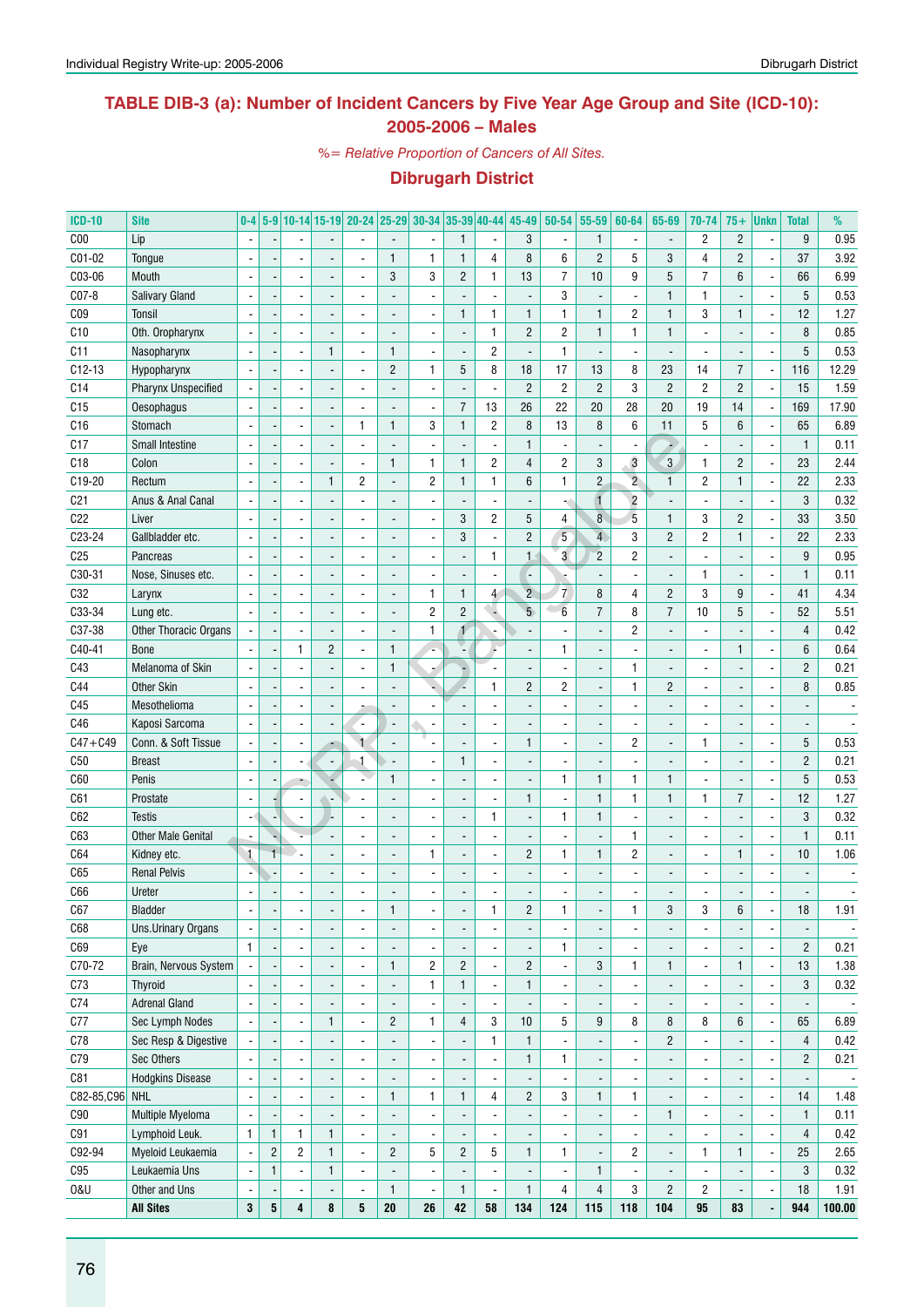### **TABLE DIB-3 (b): Number of Incident Cancers by Five Year Age Group and Site (ICD-10): 2005-2006 – Females**

*%= Relative Proportion of Cancers of All Sites.*

| <b>ICD-10</b>   | <b>Site</b>                  | $0-4$                    |              |                |                          | 5-9 10-14 15-19 20-24 25-29 30-34 35-39 40-44 |                              |                          |                          |                          | $45 - 49$                | 50-54                    | 55-59                        | 60-64                    | 65-69                    | 70-74                    | $75+$                    | Unkn                     | <b>Total</b>             | %                        |
|-----------------|------------------------------|--------------------------|--------------|----------------|--------------------------|-----------------------------------------------|------------------------------|--------------------------|--------------------------|--------------------------|--------------------------|--------------------------|------------------------------|--------------------------|--------------------------|--------------------------|--------------------------|--------------------------|--------------------------|--------------------------|
| C <sub>00</sub> | Lip                          | $\overline{\phantom{a}}$ |              |                |                          |                                               |                              | $\blacksquare$           | $\mathbf{1}$             | $\blacksquare$           | $\mathbf{1}$             | $\blacksquare$           | $\blacksquare$               | 1                        | $\blacksquare$           | $\blacksquare$           | $\mathbf{1}$             | $\overline{a}$           | $\overline{4}$           | 0.57                     |
| C01-02          | Tongue                       |                          |              |                |                          | $\overline{a}$                                | $\mathbf{1}$                 | ä,                       |                          |                          |                          | $\mathbf{1}$             | Ĭ.                           | ÷,                       | 3                        | $\mathbf{1}$             |                          | $\overline{a}$           | 6                        | 0.86                     |
| C03-06          | Mouth                        | $\overline{\phantom{a}}$ |              |                |                          | $\overline{a}$                                | $\overline{c}$               | 2                        | $\overline{2}$           | 4                        | 3                        | $\overline{c}$           | $\overline{2}$               | 2                        | $\overline{4}$           | $\mathbf{1}$             | $\mathbf{1}$             | l,                       | 25                       | 3.58                     |
| C07-8           | Salivary Gland               | $\mathbf{r}$             |              |                | $\overline{a}$           | $\blacksquare$                                | $\overline{a}$               | $\blacksquare$           | $\overline{a}$           | $\mathbf{1}$             |                          | $\overline{\phantom{a}}$ | $\mathbf{1}$                 | ÷,                       | $\overline{2}$           | ä,                       | $\overline{a}$           | $\overline{a}$           | 4                        | 0.57                     |
| C <sub>09</sub> | Tonsil                       | $\blacksquare$           |              |                |                          |                                               |                              | $\blacksquare$           |                          | $\blacksquare$           | $\mathbf{1}$             |                          | $\blacksquare$               | ä,                       | $\overline{2}$           | $\blacksquare$           |                          | ÷,                       | 3                        | 0.43                     |
| C10             | Oth. Oropharynx              |                          |              |                |                          |                                               |                              | ä,                       |                          | 1                        |                          |                          | $\qquad \qquad \blacksquare$ |                          |                          |                          |                          | $\overline{a}$           | $\mathbf{1}$             | 0.14                     |
| C11             | Nasopharynx                  | $\overline{\phantom{a}}$ |              |                |                          | $\overline{a}$                                |                              | $\overline{\phantom{a}}$ |                          | $\overline{\phantom{a}}$ |                          | $\overline{\phantom{a}}$ | $\overline{\phantom{a}}$     | $\mathbf{1}$             | $\overline{a}$           | $\overline{\phantom{a}}$ |                          | $\overline{a}$           | $\mathbf{1}$             | 0.14                     |
| $C12-13$        | Hypopharynx                  | ÷,                       |              |                |                          |                                               | $\overline{a}$               | 2                        | $\mathbf{1}$             | $\overline{7}$           | $\overline{7}$           | 4                        | $\overline{2}$               | $\mathbf{1}$             |                          | 5                        | $\mathbf{1}$             | ÷,                       | 30                       | 4.30                     |
| C14             | Pharynx Unspecified          |                          |              |                |                          | $\blacksquare$                                | $\overline{a}$               | $\overline{\phantom{a}}$ | $\mathbf{1}$             | $\mathbf{1}$             |                          |                          | $\overline{a}$               |                          |                          |                          |                          | $\overline{\phantom{a}}$ | $\overline{2}$           | 0.29                     |
| C15             | Oesophagus                   | $\blacksquare$           |              |                |                          | $\blacksquare$                                | $\mathbf{1}$                 | $\blacksquare$           | 5                        | 5                        | 8                        | 23                       | 14                           | 12                       | 13                       | 11                       | 5                        | ÷,                       | 97                       | 13.90                    |
| C16             | Stomach                      | $\blacksquare$           |              |                | $\overline{a}$           | $\overline{a}$                                | $\mathbf{1}$                 | 6                        | $\overline{7}$           | 6                        | 3                        | 5                        | $\overline{4}$               | 4                        | 3                        | ä,                       | $\overline{2}$           | $\blacksquare$           | 41                       | 5.87                     |
| C17             | Small Intestine              |                          |              |                |                          | $\blacksquare$                                |                              | $\overline{\phantom{a}}$ |                          | $\frac{1}{2}$            | $\overline{2}$           | $\overline{\phantom{a}}$ | $\overline{\phantom{a}}$     | $\overline{\phantom{a}}$ |                          | $\blacksquare$           |                          | $\overline{\phantom{a}}$ | $\overline{c}$           | 0.29                     |
| C18             | Colon                        |                          |              |                |                          |                                               | $\mathbf{1}$                 | 2                        | $\mathbf{1}$             | $\mathbf{1}$             | $\overline{2}$           | 1                        | ÷,                           |                          | $5\overline{)}$          | 3                        | $\mathbf{1}$             | ÷,                       | 17                       | 2.44                     |
| C19-20          | Rectum                       | ÷,                       |              |                | ٠                        | $\blacksquare$                                | $\overline{2}$               | $\mathbf{1}$             | $\overline{a}$           | $\mathbf{1}$             | $\blacksquare$           | $\mathbf{1}$             | $\overline{\phantom{a}}$     | 5                        | ÷.                       | $\mathbf{1}$             | $\blacksquare$           | $\overline{a}$           | 11                       | 1.58                     |
| C <sub>21</sub> | Anus & Anal Canal            |                          |              |                |                          |                                               |                              | ä,                       |                          | ÷,                       | $\mathbf{1}$             |                          | $\overline{a}$               | ٠                        |                          | $\overline{\phantom{a}}$ |                          | $\overline{a}$           | $\mathbf{1}$             | 0.14                     |
| C22             | Liver                        |                          |              |                |                          |                                               |                              | $\overline{2}$           | $\overline{a}$           | $\mathbf{1}$             | 3                        | $\mathbf{1}$             | $\overline{3}$               | $\overline{2}$           | 3                        | $\overline{2}$           | $\mathbf{1}$             | $\overline{\phantom{a}}$ | 18                       | 2.58                     |
| C23-24          | Gallbladder etc.             | $\mathbf{r}$             |              |                | $\overline{a}$           | $\mathbf{1}$                                  | $\mathbf{1}$                 | 1                        | $\overline{a}$           | 5                        | 12                       | 5                        | $\overline{7}$               | $\overline{7}$           | 8                        | $6\phantom{1}$           | $\mathbf{1}$             | $\overline{a}$           | 54                       | 7.74                     |
| C <sub>25</sub> | Pancreas                     | $\overline{\phantom{a}}$ |              |                | $\overline{a}$           | $\overline{a}$                                | $\overline{a}$               | ä,                       | $\overline{a}$           | $\overline{\phantom{a}}$ | $\mathbf{1}$             | $\mathbf{1}$             | $\overline{c}$               | 1                        |                          | $\overline{a}$           | $\blacksquare$           | $\blacksquare$           | 5                        | 0.72                     |
| $C30-31$        | Nose, Sinuses etc.           |                          |              |                |                          |                                               |                              | $\overline{\phantom{a}}$ |                          | $\overline{\phantom{a}}$ | $\mathbf{1}$             | $\pm$                    | 1                            | $\overline{\phantom{a}}$ |                          | $\overline{\phantom{a}}$ |                          | $\overline{\phantom{a}}$ | $\overline{c}$           | 0.29                     |
| C32             | Larynx                       | $\blacksquare$           |              |                |                          | $\overline{a}$                                |                              | $\overline{\phantom{a}}$ |                          | $\overline{\phantom{a}}$ | ç                        | 1.                       | $\overline{\phantom{a}}$     | $\blacksquare$           | $\mathbf{1}$             | $\mathbf{1}$             |                          | $\overline{a}$           | 3                        | 0.43                     |
| C33-34          | Lung etc.                    |                          |              |                | $\overline{a}$           | $\overline{a}$                                | $\overline{a}$               | $\mathbf{1}$             | $\overline{a}$           | $\mathbf{1}$             | $\overline{7}$           | $\uparrow$               | $\mathbf{1}$                 | 1                        | $\blacksquare$           | $\blacksquare$           | 3                        | ÷,                       | 15                       | 2.15                     |
| C37-38          | <b>Other Thoracic Organs</b> |                          |              |                |                          |                                               |                              | ä,                       |                          | 1                        |                          |                          | $\overline{a}$               |                          |                          | $\overline{\phantom{a}}$ |                          | $\overline{a}$           | $\mathbf{1}$             | 0.14                     |
| C40-41          | <b>Bone</b>                  |                          |              |                |                          |                                               |                              | ÷,                       |                          | ч                        |                          |                          | $\overline{a}$               | $\overline{c}$           |                          | $\overline{2}$           | $\mathbf{1}$             | l,                       | 5                        | 0.72                     |
| C43             | Melanoma of Skin             | $\overline{\phantom{a}}$ |              |                | $\overline{\phantom{a}}$ | $\blacksquare$                                | $\mathbf{1}$                 | $\overline{\phantom{a}}$ | ¥                        | r,                       |                          |                          | $\overline{\phantom{a}}$     | $\overline{a}$           | $\overline{\phantom{a}}$ | $\overline{\phantom{a}}$ | $\overline{\phantom{a}}$ | $\overline{a}$           | $\mathbf{1}$             | 0.14                     |
| C44             | Other Skin                   | $\overline{\phantom{a}}$ |              |                |                          | $\overline{a}$                                |                              | ÷.                       | $\blacksquare$           | 4                        |                          |                          | $\overline{a}$               | $\blacksquare$           | $\overline{c}$           | $\overline{a}$           |                          | $\overline{a}$           | $\overline{2}$           | 0.29                     |
| C45             | Mesothelioma                 |                          |              |                |                          |                                               |                              | ٠                        |                          | $\overline{\phantom{m}}$ |                          |                          | $\qquad \qquad \blacksquare$ | ٠                        |                          | $\overline{\phantom{a}}$ |                          | $\overline{a}$           | $\overline{\phantom{a}}$ |                          |
| C46             | Kaposi Sarcoma               | $\blacksquare$           |              |                |                          | $\blacksquare$                                |                              | L.                       |                          | $\overline{\phantom{a}}$ |                          | $\overline{\phantom{a}}$ | $\overline{a}$               | $\overline{a}$           |                          | $\overline{\phantom{a}}$ |                          | $\overline{a}$           | $\overline{\phantom{a}}$ | $\blacksquare$           |
| $C47 + C49$     | Conn. & Soft Tissue          | ÷,                       |              |                | $\mathbf{1}$             | $\mathbf{1}$                                  | $\mathbf{1}$                 | 2                        | ÷,                       | $\overline{\phantom{a}}$ | $\overline{a}$           | 4                        | $\overline{a}$               | 1                        |                          | $\mathbf{1}$             | $\overline{\phantom{a}}$ | ÷,                       | 12                       | 1.72                     |
| C50             | <b>Breast</b>                |                          |              |                |                          |                                               | $\mathbf{1}$                 | 5                        | 15                       | 12                       | 21                       | 15                       | 11                           | $\overline{4}$           | 9                        | $\mathbf{1}$             | $\overline{2}$           | ÷,                       | 96                       | 13.75                    |
| C51             | Vulva                        | $\mathbf{r}$             |              |                |                          | $\mathbf{1}$                                  |                              | Ю,                       |                          | $\overline{\phantom{a}}$ |                          | $\mathbf{1}$             | $\blacksquare$               | $\overline{a}$           | $\mathbf{1}$             | $\blacksquare$           |                          | ÷,                       | 3                        | 0.43                     |
| C52             | Vagina                       | $\blacksquare$           |              |                | $\blacksquare$           | $\blacksquare$                                | $\overline{\phantom{a}}$     | $\overline{\phantom{a}}$ | $\mathbf{1}$             | $\blacksquare$           |                          | $\blacksquare$           | $\mathbf{1}$                 | $\overline{\phantom{a}}$ | $\overline{a}$           | $\overline{\phantom{a}}$ | $\mathbf{1}$             | $\overline{a}$           | 3                        | 0.43                     |
| C <sub>53</sub> | Cervix Uteri                 | $\blacksquare$           |              |                |                          | ×.                                            | $\overline{2}$               | $\blacksquare$           | $\overline{4}$           | 11                       | 8                        | 6                        | $\overline{7}$               | 4                        | 4                        | ä,                       |                          | ÷,                       | 46                       | 6.59                     |
| C54             | Corpus Uteri                 |                          |              |                |                          |                                               | $\mathbf{1}$                 | 1                        | 3                        | 5                        | $\mathbf{1}$             | $\mathbf{1}$             | $\overline{2}$               | 1                        |                          | $\overline{\phantom{a}}$ | $\mathbf{1}$             | $\overline{\phantom{a}}$ | 16                       | 2.29                     |
| C55             | <b>Uterus Unspecified</b>    | $\blacksquare$           |              |                |                          | $\overline{a}$                                |                              | 2                        |                          | $\frac{1}{2}$            | 3                        | 3                        | $\blacksquare$               | $\mathbf{1}$             | $\mathbf{1}$             | $\overline{\phantom{a}}$ | $\blacksquare$           | $\overline{a}$           | 10                       | 1.43                     |
| C <sub>56</sub> | Ovary etc.                   | $\blacksquare$           |              | $\overline{5}$ | $\overline{1}$           | 5                                             | $\overline{4}$               | 6                        | 8                        | 6                        | $\overline{7}$           | 11                       | $\overline{c}$               | 3                        | $\overline{2}$           | $\mathbf{1}$             | $\overline{\phantom{a}}$ | ÷,                       | 61                       | 8.74                     |
| C57             | <b>Other Female Genital</b>  | $\overline{\phantom{a}}$ |              |                |                          |                                               |                              | ä,                       |                          | ä,                       |                          |                          | $\overline{a}$               |                          |                          | $\overline{\phantom{a}}$ | $\overline{\phantom{a}}$ | $\overline{\phantom{a}}$ |                          |                          |
| C <sub>58</sub> | Placenta                     | ٠                        |              |                |                          | ÷,                                            | $\mathbf{1}$                 | $\blacksquare$           |                          | $\overline{a}$           |                          |                          | Ĭ.                           | ٠                        |                          | $\overline{\phantom{a}}$ | $\overline{\phantom{a}}$ | $\overline{\phantom{a}}$ | $\mathbf{1}$             | 0.14                     |
| C64             | Kidney etc.                  | 3                        |              |                |                          | $\blacksquare$                                |                              | $\overline{\phantom{a}}$ |                          | $\mathbf{1}$             |                          |                          | L,                           |                          |                          | ä,                       |                          | $\overline{a}$           | $\overline{4}$           | 0.57                     |
| C65             | <b>Renal Pelvis</b>          | ÷,                       |              |                |                          |                                               |                              | L.                       |                          | $\overline{a}$           |                          |                          | ÷,                           | $\overline{\phantom{a}}$ |                          | ÷,                       | $\blacksquare$           | $\overline{a}$           | $\overline{a}$           | $\blacksquare$           |
| C66             | Ureter                       | $\overline{\phantom{a}}$ |              | $\overline{a}$ |                          | $\overline{\phantom{a}}$                      |                              | ۰                        | $\overline{\phantom{a}}$ | $\overline{\phantom{a}}$ | ۰                        | $\overline{\phantom{a}}$ | ٠                            |                          |                          | $\overline{\phantom{a}}$ | $\overline{\phantom{a}}$ | $\overline{\phantom{a}}$ | ۰                        | $\overline{\phantom{a}}$ |
| C67             | Bladder                      | $\overline{\phantom{a}}$ |              |                |                          | $\blacksquare$                                | $\overline{a}$               | $\blacksquare$           | $\mathbf{1}$             | $\overline{\phantom{a}}$ | $\overline{a}$           | $\overline{\phantom{a}}$ | $\overline{a}$               | $\blacksquare$           |                          | $\overline{a}$           | $\blacksquare$           | $\overline{a}$           | $\mathbf{1}$             | 0.14                     |
| C68             | Uns.Urinary Organs           | $\blacksquare$           |              |                | $\overline{\phantom{a}}$ | $\blacksquare$                                | $\overline{\phantom{a}}$     | $\overline{\phantom{a}}$ | $\overline{\phantom{a}}$ | $\overline{\phantom{a}}$ | $\blacksquare$           | $\blacksquare$           | $\overline{\phantom{a}}$     | $\overline{\phantom{a}}$ | $\overline{\phantom{a}}$ | $\blacksquare$           | $\blacksquare$           | $\overline{\phantom{a}}$ | $\overline{\phantom{a}}$ | $\overline{\phantom{a}}$ |
| C69             | Eye                          |                          |              |                |                          | $\overline{a}$                                |                              | $\overline{\phantom{a}}$ |                          | $\overline{\phantom{a}}$ |                          |                          | $\overline{a}$               | $\blacksquare$           | $\overline{\phantom{a}}$ | $\overline{a}$           |                          | $\overline{a}$           |                          | $\overline{\phantom{a}}$ |
| C70-72          | Brain, Nervous System        | $\overline{\phantom{a}}$ |              |                | $\overline{\phantom{a}}$ | $\overline{\phantom{a}}$                      | $\mathbf{1}$                 | $\overline{\phantom{a}}$ | 5                        | $\overline{\phantom{a}}$ | $\overline{2}$           | $\overline{c}$           | $\overline{\phantom{a}}$     |                          | $\overline{\phantom{a}}$ |                          | $\mathbf{1}$             | -                        | 11                       | 1.58                     |
| C73             | Thyroid                      | $\blacksquare$           |              |                | $\overline{\phantom{a}}$ | $\blacksquare$                                | ÷,                           | $\overline{\phantom{a}}$ | $\mathbf{1}$             | $\blacksquare$           | $\overline{2}$           | $\overline{\phantom{a}}$ | $\mathbf{1}$                 | $\overline{\phantom{a}}$ | $\overline{\phantom{a}}$ | $\mathbf{1}$             |                          | $\overline{a}$           | 5                        | 0.72                     |
| C <sub>74</sub> | <b>Adrenal Gland</b>         | $\blacksquare$           |              | ٠              | $\overline{\phantom{a}}$ | $\blacksquare$                                | $\overline{\phantom{a}}$     | ÷,                       | $\overline{\phantom{a}}$ | $\overline{\phantom{a}}$ |                          | $\overline{\phantom{a}}$ | $\mathbf{1}$                 | $\overline{\phantom{a}}$ | $\overline{\phantom{a}}$ | $\blacksquare$           | $\blacksquare$           | $\overline{\phantom{a}}$ | $\mathbf{1}$             | 0.14                     |
| C77             | Sec Lymph Nodes              | $\overline{\phantom{a}}$ |              |                | $\overline{\phantom{a}}$ | 1                                             | $\overline{\phantom{a}}$     | 1                        | $\overline{\phantom{a}}$ | $\overline{\phantom{a}}$ | 5                        | 3                        | 5                            | $\overline{c}$           | $\mathbf{1}$             | $\mathbf{1}$             | $\mathbf{1}$             | $\overline{\phantom{a}}$ | 20                       | 2.87                     |
| C78             | Sec Resp & Digestive         |                          |              |                | $\overline{\phantom{a}}$ | $\blacksquare$                                | $\qquad \qquad \blacksquare$ | 1                        | $\overline{\phantom{a}}$ | $\overline{\phantom{a}}$ | 3                        | $\blacksquare$           | $\overline{\phantom{a}}$     | $\overline{\phantom{a}}$ | $\mathbf{1}$             | $\overline{\phantom{a}}$ | $\overline{\phantom{a}}$ | $\overline{a}$           | 5                        | 0.72                     |
| C79             | Sec Others                   | $\overline{\phantom{a}}$ |              |                | $\overline{\phantom{a}}$ | $\blacksquare$                                | $\overline{\phantom{a}}$     | $\overline{\phantom{a}}$ | $\overline{\phantom{a}}$ | $\blacksquare$           | $\blacksquare$           | $\overline{\phantom{a}}$ | $\mathbf{1}$                 | 1                        | $\mathbf{1}$             | $\overline{\phantom{a}}$ | $\overline{\phantom{a}}$ | ÷,                       | $\mathbf{3}$             | 0.43                     |
| C81             | <b>Hodgkins Disease</b>      | $\blacksquare$           |              |                | $\mathbf{1}$             | $\overline{a}$                                | $\blacksquare$               | $\blacksquare$           | $\overline{\phantom{a}}$ | $\blacksquare$           | $\overline{\phantom{a}}$ | $\overline{\phantom{a}}$ | $\blacksquare$               | $\overline{\phantom{a}}$ | $\blacksquare$           | ä,                       | $\blacksquare$           | $\blacksquare$           | $\mathbf{1}$             | 0.14                     |
| C82-85, C96 NHL |                              |                          |              |                | $\overline{\phantom{a}}$ | $\overline{c}$                                | $\overline{\phantom{a}}$     | $\overline{\phantom{a}}$ |                          | $\overline{\mathbf{c}}$  | $\overline{\phantom{a}}$ | $\mathbf{1}$             | $\mathbf{1}$                 | 3                        | $\overline{\phantom{0}}$ | $\mathbf{1}$             |                          | $\overline{\phantom{a}}$ | 10                       | 1.43                     |
| C90             | Multiple Myeloma             | $\blacksquare$           |              |                | $\overline{a}$           | $\overline{a}$                                | $\overline{\phantom{a}}$     | $\blacksquare$           | $\blacksquare$           | $\blacksquare$           |                          | $\overline{2}$           | $\overline{2}$               | 3                        | $\blacksquare$           | $\overline{\phantom{a}}$ | $\mathbf{1}$             | Ĭ.                       | 8                        | 1.15                     |
| C91             | Lymphoid Leuk.               | $\blacksquare$           |              |                | $\overline{\phantom{a}}$ | $\overline{\phantom{a}}$                      | $\blacksquare$               | $\overline{\phantom{a}}$ | $\overline{\phantom{a}}$ | $\overline{\phantom{a}}$ | $\overline{\phantom{a}}$ | $\overline{\phantom{a}}$ | $\overline{\phantom{a}}$     | $\overline{\phantom{a}}$ | $\overline{\phantom{a}}$ | $\overline{\phantom{a}}$ | $\blacksquare$           | $\blacksquare$           | $\overline{\phantom{a}}$ | $\overline{\phantom{a}}$ |
| C92-94          | Myeloid Leukaemia            | $\overline{2}$           |              | $\mathbf{1}$   | $\mathbf{1}$             | $\blacksquare$                                | $\overline{\phantom{a}}$     | $\blacksquare$           | $\mathbf{1}$             | $\overline{2}$           | $5\overline{)}$          | $\overline{c}$           | $\overline{\phantom{a}}$     | $\overline{\phantom{a}}$ | $\overline{c}$           | $\overline{\phantom{a}}$ | $\overline{\phantom{a}}$ | $\overline{\phantom{a}}$ | 16                       | 2.29                     |
| C95             | Leukaemia Uns                | $\overline{\phantom{a}}$ |              |                | $\overline{\phantom{a}}$ | $\overline{\phantom{a}}$                      | $\overline{\phantom{a}}$     | ۰                        | $\overline{\phantom{a}}$ |                          |                          | $\mathbf{1}$             | ۰                            |                          | $\overline{\phantom{a}}$ | $\overline{\phantom{a}}$ | $\overline{\phantom{a}}$ |                          | $\mathbf{1}$             | 0.14                     |
| <b>0&amp;U</b>  | Other and Uns                | $\overline{\phantom{a}}$ |              |                | $\overline{\phantom{a}}$ | $\overline{\phantom{a}}$                      | $\mathbf{1}$                 | 1                        |                          | $\overline{2}$           | 3                        | $\overline{2}$           | $\blacksquare$               | $\mathbf{1}$             | $\overline{2}$           | $\mathbf{1}$             | $\overline{\phantom{a}}$ | $\overline{\phantom{a}}$ | 13                       | 1.86                     |
|                 | <b>All Sites</b>             | $5\phantom{.0}$          | $\mathbf{1}$ | 6              | 4                        | 11                                            | 22                           | 36                       | 57                       | 76                       | 112                      | 100                      | 71                           | 63                       | $70\,$                   | 40                       | 24                       |                          | 698                      | 100.00                   |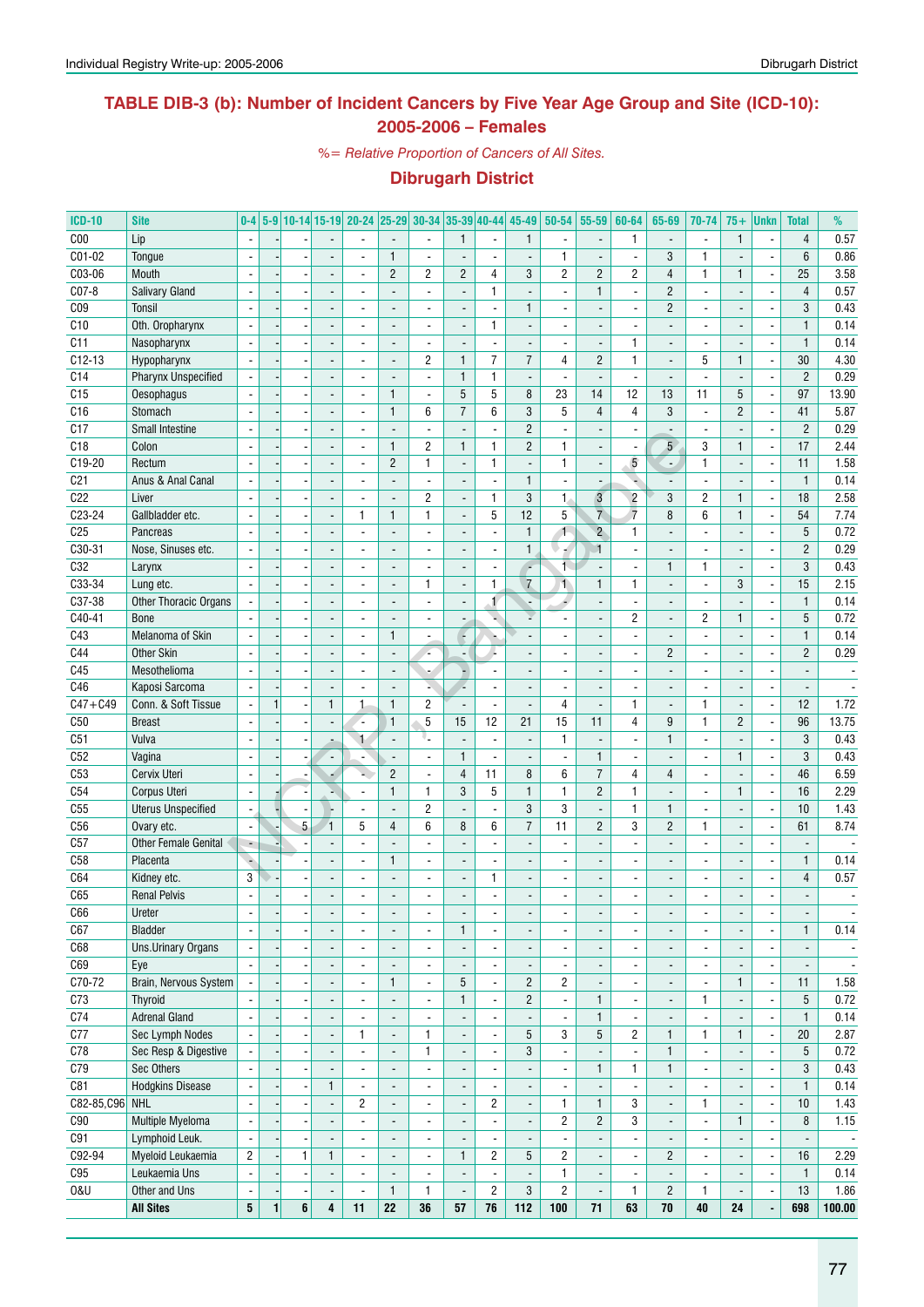## **Table: DIB–4(a):**

## **Average Annual Age Specific,Crude (CR), Age Adjusted (AAR) (with Standard Error(SE)) and Truncated (35-64 yrs) (TR) Incidence Rate per 100,000 population: 2005-2006 - Males Dibrugarh District**

| <b>ICD-10</b>       | $0-4$                    | 5-9                      | 10-14                    | $ 15-19$                     | 20-24                    | $25 - 29$                | 30-34                    | 35-39                        | $40 - 44$                | 45-49                    | $50 - 54$                | 55-59                    | 60-64                    | 65-69                    | 70-74                    | >75                      | CR                       | AAR                      | <b>SE</b> | TR                       |
|---------------------|--------------------------|--------------------------|--------------------------|------------------------------|--------------------------|--------------------------|--------------------------|------------------------------|--------------------------|--------------------------|--------------------------|--------------------------|--------------------------|--------------------------|--------------------------|--------------------------|--------------------------|--------------------------|-----------|--------------------------|
| C <sub>00</sub>     | $\blacksquare$           | $\overline{\phantom{a}}$ | $\overline{\phantom{a}}$ |                              | $\overline{\phantom{a}}$ | $\overline{a}$           | $\overline{\phantom{a}}$ | 0.9                          | $\blacksquare$           | 4.4                      |                          | 2.8                      | $\overline{\phantom{a}}$ | $\overline{\phantom{a}}$ | 13.6                     | 13.6                     | 0.7                      | 1.0                      | 0.33      | $1.4$                    |
| C01-02              | $\overline{\phantom{0}}$ |                          | $\overline{\phantom{a}}$ | $\overline{a}$               | $\blacksquare$           | 0.9                      | 1.0                      | 0.9                          | 4.9                      | 11.6                     | 11.7                     | 5.6                      | 17.3                     | 16.1                     | 27.2                     | 13.6                     | 2.9                      | 4.0                      | 0.68      | 8.2                      |
| C03-06              | $\overline{\phantom{0}}$ |                          | $\overline{\phantom{a}}$ | $\overline{\phantom{0}}$     | $\blacksquare$           | 2.7                      | 3.0                      | 1.8                          | 1.2                      | 18.9                     | 13.6                     | 28.0                     | 31.2                     | 26.8                     | 47.6                     | 40.7                     | 5.1                      | 7.3                      | 0.93      | 14.1                     |
| $CO7-8$             | $\overline{\phantom{0}}$ |                          | ٠                        | $\overline{\phantom{0}}$     | $\blacksquare$           | $\overline{a}$           | $\blacksquare$           | $\blacksquare$               | $\blacksquare$           |                          | 5.8                      | $\overline{\phantom{a}}$ | $\overline{\phantom{a}}$ | 5.4                      | 6.8                      | $\overline{\phantom{a}}$ | 0.4                      | 0.6                      | 0.27      | 0.9                      |
| C <sub>09</sub>     | $\overline{\phantom{0}}$ |                          | $\overline{\phantom{a}}$ | $\overline{\phantom{a}}$     | $\blacksquare$           | ÷,                       | $\blacksquare$           | 0.9                          | 1.2                      | 1.5                      | 1.9                      | 2.8                      | 6.9                      | 5.4                      | 20.4                     | 6.8                      | 0.9                      | 1.4                      | 0.42      | 2.3                      |
| C10                 | $\overline{\phantom{0}}$ |                          | $\overline{\phantom{a}}$ | ÷,                           | $\blacksquare$           |                          | $\blacksquare$           | $\centerdot$                 | 1.2                      | 2.9                      | 3.9                      | 2.8                      | 3.5                      | 5.4                      | ä,                       | $\overline{\phantom{a}}$ | 0.6                      | 0.9                      | 0.31      | 2.2                      |
| C <sub>11</sub>     | $\overline{\phantom{a}}$ |                          | $\blacksquare$           | 0.8                          | ä,                       | 0.9                      | $\blacksquare$           | $\centerdot$                 | 2.5                      |                          | 1.9                      |                          |                          | $\overline{\phantom{a}}$ | $\overline{\phantom{a}}$ | $\overline{a}$           | 0.4                      | 0.4                      | 0.18      | 0.8                      |
| $C12-13$            |                          |                          | $\overline{\phantom{a}}$ | ÷,                           | $\blacksquare$           | 1.8                      | 1.0                      | 4.6                          | 9.8                      | 26.1                     | 33.0                     | 36.4                     | 27.7                     | 123.3                    | 95.3                     | 47.5                     | 8.9                      | 13.4                     | 1.29      | 21.4                     |
| C <sub>14</sub>     | $\overline{\phantom{0}}$ |                          | $\overline{\phantom{a}}$ | $\overline{\phantom{0}}$     | $\blacksquare$           | $\overline{\phantom{a}}$ | $\blacksquare$           | $\overline{a}$               | $\blacksquare$           | 2.9                      | 3.9                      | 5.6                      | 10.4                     | 10.7                     | 13.6                     | 13.6                     | 1.2                      | 1.9                      | 0.49      | 3.3                      |
| C15                 | $\overline{\phantom{0}}$ |                          | $\overline{\phantom{a}}$ | $\overline{\phantom{0}}$     | ÷,                       | ÷,                       | $\blacksquare$           | 6.4                          | 16.0                     | 37.7                     | 42.7                     | 56.0                     | 96.9                     | 107.3                    | 129.3                    | 94.9                     | 13.0                     | 19.6                     | 1.55      | 38.2                     |
| C16                 | $\overline{\phantom{0}}$ |                          | $\overline{\phantom{a}}$ | $\overline{\phantom{0}}$     | 0.8                      | 0.9                      | 3.0                      | 0.9                          | 2.5                      | 11.6                     | 25.2                     | 22.4                     | 20.8                     | 59.0                     | 34.0                     | 40.7                     | 5.0                      | 7.5                      | 0.96      | 12.5                     |
| C17                 | $\overline{\phantom{0}}$ |                          | ٠                        | $\overline{\phantom{0}}$     | $\overline{\phantom{a}}$ | $\overline{\phantom{a}}$ | $\overline{\phantom{a}}$ | $\centerdot$                 | $\blacksquare$           | 1.5                      | $\overline{a}$           | $\overline{\phantom{a}}$ |                          | $\overline{\phantom{a}}$ | ÷                        | $\overline{\phantom{a}}$ | 0.1                      | 0.1                      | 0.09      | 0.3                      |
| C18                 | $\overline{\phantom{a}}$ |                          | $\overline{\phantom{a}}$ | $\overline{a}$               | $\overline{\phantom{a}}$ | 0.9                      | 1.0                      | 0.9                          | 2.5                      | 5.8                      | 3.9                      | 8.4                      | 10.4                     | 16.1                     | 6.8                      | 13.6                     | 1.8                      | 2.5                      | 0.55      | 4.8                      |
| C <sub>19</sub> -20 | $\overline{\phantom{0}}$ |                          | $\blacksquare$           | 0.8                          | 1.7                      | $\overline{\phantom{a}}$ | 2.0                      | 0.9                          | 1.2                      | 8.7                      | 1.9                      | 5.6                      | 6.9                      | 5.4                      | 13.6                     | 6.8                      | 1.7                      | 2.1                      | 0.48      | 4.0                      |
| C <sub>21</sub>     | $\overline{\phantom{0}}$ |                          | $\overline{\phantom{a}}$ |                              | $\blacksquare$           | $\overline{\phantom{a}}$ | $\blacksquare$           | $\blacksquare$               | $\overline{\phantom{a}}$ |                          | $\overline{a}$           | 2.8                      | 6.9                      | N.                       |                          | $\overline{\phantom{a}}$ | 0.2                      | 0.4                      | 0.23      | 1.3                      |
| C <sub>22</sub>     | $\overline{\phantom{0}}$ |                          | $\overline{\phantom{a}}$ | $\overline{\phantom{0}}$     | $\blacksquare$           |                          | $\blacksquare$           | 2.7                          | 2.5                      | 7.3                      | 7.8                      | 22.4                     | 17.3                     | 5.4                      | 20.4                     | 13.6                     | 2.5                      | 3.6                      | 0.64      | 8.8                      |
| C23-24              | $\overline{\phantom{0}}$ |                          | $\overline{\phantom{a}}$ | $\overline{\phantom{0}}$     | $\blacksquare$           |                          | $\blacksquare$           | 2.7                          | $\overline{\phantom{a}}$ | 2.9                      | 9.7                      | 11.2                     | 10.4                     | 10.7                     | 13.6                     | 6.8                      | 1.7                      | 2.4                      | 0.53      | 5.4                      |
| C <sub>25</sub>     | $\overline{\phantom{a}}$ |                          | $\overline{\phantom{a}}$ | $\overline{\phantom{0}}$     | $\blacksquare$           | ÷,                       | $\overline{\phantom{0}}$ | $\centerdot$                 | 1.2                      | 1.5                      | 5.8                      | 5.6                      | 6.9                      | $\blacksquare$           | ä,                       | $\overline{\phantom{a}}$ | 0.7                      | 1.0                      | 0.32      | 3.1                      |
| C30-31              | $\overline{\phantom{0}}$ |                          |                          | $\overline{\phantom{0}}$     | $\blacksquare$           | $\overline{a}$           | $\blacksquare$           | $\blacksquare$               | $\blacksquare$           |                          |                          |                          |                          | $\overline{\phantom{a}}$ | 6.8                      | $\overline{\phantom{a}}$ | 0.1                      | 0.1                      | 0.14      |                          |
| C32                 |                          |                          | ٠                        |                              |                          |                          |                          |                              |                          |                          |                          |                          |                          |                          |                          |                          |                          |                          |           |                          |
| C33-34              | $\overline{\phantom{0}}$ |                          | ä,                       | $\overline{\phantom{0}}$     | $\blacksquare$           | $\overline{a}$           | 1.0                      | 0.9                          | 4.9                      | 2.9                      | 13.6                     | 22.4                     | 13.8                     | 10.7                     | 20.4                     | 61.0                     | 3.2                      | 4.7                      | 0.75      | 8.6<br>9.7               |
|                     | $\overline{\phantom{a}}$ |                          | $\blacksquare$           | $\overline{a}$               | $\blacksquare$           | $\overline{a}$           | 2.0                      | 1.8                          | ä,                       | 7.3                      | 11.7                     | 19.6                     | 27.7                     | 37.5                     | 68.1                     | 33.9                     | 4.0                      | 6.3                      | 0.90      |                          |
| C37-38              |                          |                          | $\blacksquare$           |                              |                          |                          | 1.0                      | 0.9                          |                          |                          |                          |                          | 6.9                      |                          |                          |                          | 0.3                      | 0.4                      | 0.21      | 1.1                      |
| C40-41              |                          |                          | 0.6                      | 1.6                          |                          | 0.9                      | $\blacksquare$           | $\overline{\phantom{m}}$     |                          | $\overline{\phantom{a}}$ | 1.9                      |                          |                          |                          |                          | 6.8                      | 0.5                      | 0.5                      | 0.22      | 0.3                      |
| C43                 |                          |                          | ä,                       |                              |                          | 0.9                      |                          | €                            |                          |                          |                          |                          | 3.5                      |                          |                          |                          | 0.2                      | 0.2                      | 0.16      | 0.4                      |
| C44                 |                          |                          | $\blacksquare$           |                              |                          |                          |                          | $\overline{\phantom{a}}$     | 1.2                      | 2.9                      | 3.9                      |                          | 3.5                      | 10.7                     |                          |                          | 0.6                      | 0.9                      | 0.33      | 1.9                      |
| C45                 |                          |                          | $\blacksquare$           |                              |                          |                          |                          | $\overline{a}$               |                          |                          |                          |                          |                          |                          |                          |                          |                          |                          |           |                          |
| C46                 |                          |                          | ٠                        |                              |                          |                          | $\blacksquare$           | $\overline{\phantom{a}}$     |                          |                          |                          |                          |                          |                          |                          |                          |                          |                          |           |                          |
| $C47 + C49$         |                          |                          | $\overline{\phantom{a}}$ | $\overline{a}$               | 0.8                      |                          |                          | $\overline{a}$               | $\blacksquare$           | 1.5                      |                          | $\overline{\phantom{a}}$ | 6.9                      |                          | 6.8                      | $\overline{a}$           | 0.4                      | 0.6                      | 0.26      | 1.2                      |
| C50                 |                          |                          | ÷,                       | $\overline{a}$               | 0.8                      |                          |                          | 0.9                          | ä,                       |                          |                          |                          |                          |                          |                          | $\overline{a}$           | 0.2                      | 0.1                      | 0.09      | 0.2                      |
| C60                 |                          |                          | $\overline{\phantom{0}}$ | $\qquad \qquad \blacksquare$ |                          | 0.9                      |                          | $\qquad \qquad \blacksquare$ | ä,                       |                          | 1.9                      | 2.8                      | 3.5                      | 5.4                      |                          | ٠                        | 0.4                      | 0.6                      | 0.27      | 1.1                      |
| C61                 |                          |                          | $\overline{\phantom{0}}$ | $\qquad \qquad \blacksquare$ | ÷,                       |                          |                          | $\qquad \qquad \blacksquare$ | ÷,                       | 1.5                      |                          | 2.8                      | 3.5                      | 5.4                      | 6.8                      | 47.5                     | 0.9                      | 1.6                      | 0.46      | 1.1                      |
| C62                 |                          |                          | $\overline{\phantom{a}}$ | ٠                            |                          | $\overline{a}$           | ٠                        | $\overline{\phantom{a}}$     | 1.2                      |                          | 1.9                      | 2.8                      |                          | $\overline{\phantom{a}}$ |                          |                          | 0.2                      | 0.3                      | 0.17      | 0.9                      |
| C63                 |                          |                          | $\overline{\phantom{a}}$ | $\overline{\phantom{a}}$     |                          |                          | ٠                        | $\overline{\phantom{a}}$     | ۰                        |                          |                          | $\overline{\phantom{a}}$ | 3.5                      |                          |                          |                          | 0.1                      | 0.1                      | 0.14      | 0.4                      |
| C64                 | 0.9                      | 0.7                      | $\overline{\phantom{a}}$ | Ξ                            |                          |                          | 1.0                      | $\overline{\phantom{a}}$     | $\overline{\phantom{a}}$ | 2.9                      | 1.9                      | 2.8                      | 6.9                      |                          |                          | 6.8                      | 0.8                      | 1.0                      | 0.34      | 2.1                      |
| C65                 |                          |                          | $\overline{\phantom{a}}$ | ۰                            |                          |                          |                          | $\qquad \qquad \blacksquare$ |                          |                          |                          |                          |                          |                          |                          |                          |                          |                          |           |                          |
| C66                 |                          |                          |                          |                              |                          |                          |                          |                              |                          |                          |                          |                          |                          |                          |                          |                          |                          |                          |           |                          |
| C67                 |                          |                          |                          |                              |                          | 0.9                      |                          |                              | 1.2                      | 2.9                      | 1.9                      |                          | 3.5                      | 16.1                     | 20.4                     | 40.7                     | 1.4                      | 2.3                      | $0.55\,$  | $1.6$                    |
| C68                 | $\blacksquare$           | $\overline{\phantom{a}}$ | $\overline{\phantom{a}}$ | $\qquad \qquad \blacksquare$ | $\overline{\phantom{a}}$ | $\overline{a}$           | $\overline{\phantom{a}}$ | $\overline{\phantom{a}}$     | $\overline{\phantom{a}}$ |                          |                          |                          |                          | $\overline{\phantom{a}}$ | $\overline{\phantom{a}}$ | $\overline{\phantom{a}}$ |                          |                          |           |                          |
| C69                 | 0.9                      | $\overline{\phantom{a}}$ | $\overline{\phantom{a}}$ | $\overline{\phantom{0}}$     | $\overline{\phantom{a}}$ | $\overline{\phantom{a}}$ | $\overline{\phantom{a}}$ | $\overline{\phantom{a}}$     | $\overline{\phantom{a}}$ |                          | 1.9                      |                          |                          | $\overline{\phantom{a}}$ | $\blacksquare$           | $\overline{\phantom{a}}$ | 0.2                      | 0.2                      | 0.15      | 0.3                      |
| C70-72              | $\blacksquare$           | $\overline{\phantom{a}}$ | $\overline{\phantom{a}}$ | $\overline{\phantom{0}}$     | $\blacksquare$           | 0.9                      | 2.0                      | 1.8                          | $\overline{\phantom{a}}$ | 2.9                      |                          | 8.4                      | 3.5                      | 5.4                      | $\blacksquare$           | 6.8                      | 1.0                      | 1.2                      | 0.37      | 2.4                      |
| C73                 | $\blacksquare$           | $\overline{\phantom{a}}$ | $\overline{\phantom{a}}$ | $\overline{\phantom{a}}$     | $\overline{\phantom{a}}$ | $\overline{\phantom{a}}$ | 1.0                      | 0.9                          | $\overline{\phantom{a}}$ | 1.5                      |                          |                          |                          | $\overline{\phantom{a}}$ | $\overline{\phantom{a}}$ | $\overline{\phantom{a}}$ | 0.2                      | 0.2                      | 0.12      | 0.5                      |
| C74                 | $\overline{\phantom{a}}$ | $\overline{\phantom{a}}$ | $\blacksquare$           | $\overline{\phantom{a}}$     | $\overline{\phantom{a}}$ | $\overline{\phantom{a}}$ | $\overline{\phantom{a}}$ | $\overline{\phantom{a}}$     | $\overline{\phantom{a}}$ |                          |                          |                          |                          | $\overline{\phantom{a}}$ | $\overline{\phantom{a}}$ | $\overline{\phantom{a}}$ | $\overline{\phantom{a}}$ | $\overline{\phantom{a}}$ |           | $\overline{\phantom{a}}$ |
| C77                 | $\overline{\phantom{a}}$ | $\overline{\phantom{a}}$ | $\blacksquare$           | 0.8                          | $\overline{\phantom{a}}$ | 1.8                      | 1.0                      | 3.6                          | 3.7                      | 14.5                     | 9.7                      | 25.2                     | 27.7                     | 42.9                     | 54.4                     | 40.7                     | 5.0                      | 7.4                      | 0.95      | 12.6                     |
| C78                 | $\blacksquare$           | $\overline{\phantom{a}}$ | $\blacksquare$           | $\overline{a}$               | $\blacksquare$           | $\overline{a}$           | $\overline{\phantom{a}}$ | $\overline{\phantom{a}}$     | 1.2                      | 1.5                      |                          | $\overline{\phantom{a}}$ | ٠                        | 10.7                     | $\overline{\phantom{a}}$ | $\overline{\phantom{a}}$ | 0.3                      | 0.5                      | 0.25      | 0.5                      |
| C79                 | $\blacksquare$           | $\overline{\phantom{a}}$ | $\blacksquare$           | $\overline{a}$               | $\blacksquare$           | $\overline{a}$           | $\overline{\phantom{a}}$ | $\overline{\phantom{a}}$     | $\overline{\phantom{a}}$ | 1.5                      | 1.9                      | $\overline{\phantom{a}}$ |                          | $\overline{\phantom{a}}$ | $\blacksquare$           | $\overline{\phantom{a}}$ | 0.2                      | 0.2                      | 0.13      | 0.6                      |
| C81                 | $\blacksquare$           | $\overline{\phantom{a}}$ | $\blacksquare$           | $\overline{\phantom{a}}$     | $\blacksquare$           | $\overline{\phantom{a}}$ | $\blacksquare$           | $\overline{\phantom{a}}$     | $\overline{\phantom{a}}$ |                          |                          |                          |                          | $\overline{\phantom{a}}$ | $\overline{\phantom{0}}$ | $\overline{\phantom{a}}$ |                          | $\overline{\phantom{a}}$ |           | $\sim$                   |
| C82-85, C96         | $\overline{a}$           | $\blacksquare$           | $\blacksquare$           | $\overline{a}$               | $\overline{\phantom{a}}$ | 0.9                      | 1.0                      | 0.9                          | 4.9                      | 2.9                      | 5.8                      | 2.8                      | 3.5                      | $\overline{\phantom{a}}$ | $\overline{\phantom{a}}$ | $\overline{\phantom{a}}$ | 1.1                      | 1.2                      | 0.33      | 3.4                      |
| C90                 | $\overline{\phantom{a}}$ | $\overline{\phantom{a}}$ | $\overline{a}$           | $\overline{a}$               | $\overline{\phantom{a}}$ | $\overline{\phantom{a}}$ | $\blacksquare$           | $\overline{\phantom{a}}$     | $\blacksquare$           |                          | $\overline{\phantom{a}}$ |                          |                          | 5.4                      | $\overline{\phantom{a}}$ | $\overline{a}$           | 0.1                      | 0.2                      | 0.16      | $\overline{\phantom{a}}$ |
| C91                 | 0.9                      | 0.7                      | 0.6                      | 0.8                          | $\overline{\phantom{a}}$ | $\overline{\phantom{a}}$ | $\sim$                   | $\overline{a}$               | $\blacksquare$           |                          |                          |                          |                          | $\overline{\phantom{a}}$ | $\overline{a}$           |                          | 0.3                      | 0.3                      | 0.16      | $\overline{\phantom{a}}$ |
| C92-94              | $\overline{\phantom{a}}$ | 1.3                      | 1.3                      | 0.8                          | $\overline{\phantom{a}}$ | 1.8                      | 5.0                      | 1.8                          | 6.1                      | 1.5                      | 1.9                      | $\overline{a}$           | 6.9                      | $\overline{\phantom{a}}$ | 6.8                      | 6.8                      | 1.9                      | 2.0                      | 0.42      | 3.0                      |
| C95                 | $\overline{\phantom{a}}$ | 0.7                      | $\blacksquare$           | 0.8                          | $\overline{\phantom{a}}$ | $\overline{\phantom{a}}$ | $\blacksquare$           | $\overline{\phantom{a}}$     | $\blacksquare$           |                          |                          | 2.8                      |                          | $\overline{\phantom{a}}$ |                          | $\overline{\phantom{a}}$ | 0.2                      | 0.3                      | 0.15      | 0.4                      |
| <b>0&amp;U</b>      | $\overline{a}$           | $\overline{\phantom{a}}$ | $\blacksquare$           | $\overline{\phantom{a}}$     | $\overline{a}$           | 0.9                      | $\blacksquare$           | 0.9                          | $\blacksquare$           | 1.5                      | 7.8                      | 11.2                     | 10.4                     | 10.7                     | 13.6                     |                          | 1.4                      | 2.1                      | 0.50      | 4.5                      |
| All                 | 2.7                      | 3.3                      | 2.6                      | 6.4                          | 4.2                      | 18.1                     | 26.0                     | 38.3                         | 71.2                     | $194.3$ 240.8            |                          | 322.2                    |                          | 408.5 557.7              | 646.5                    | 562.9                    | 72.8                     | 105.2                    |           | 3.55 191.9               |
|                     |                          |                          |                          |                              |                          |                          |                          |                              |                          |                          |                          |                          |                          |                          |                          |                          |                          |                          |           |                          |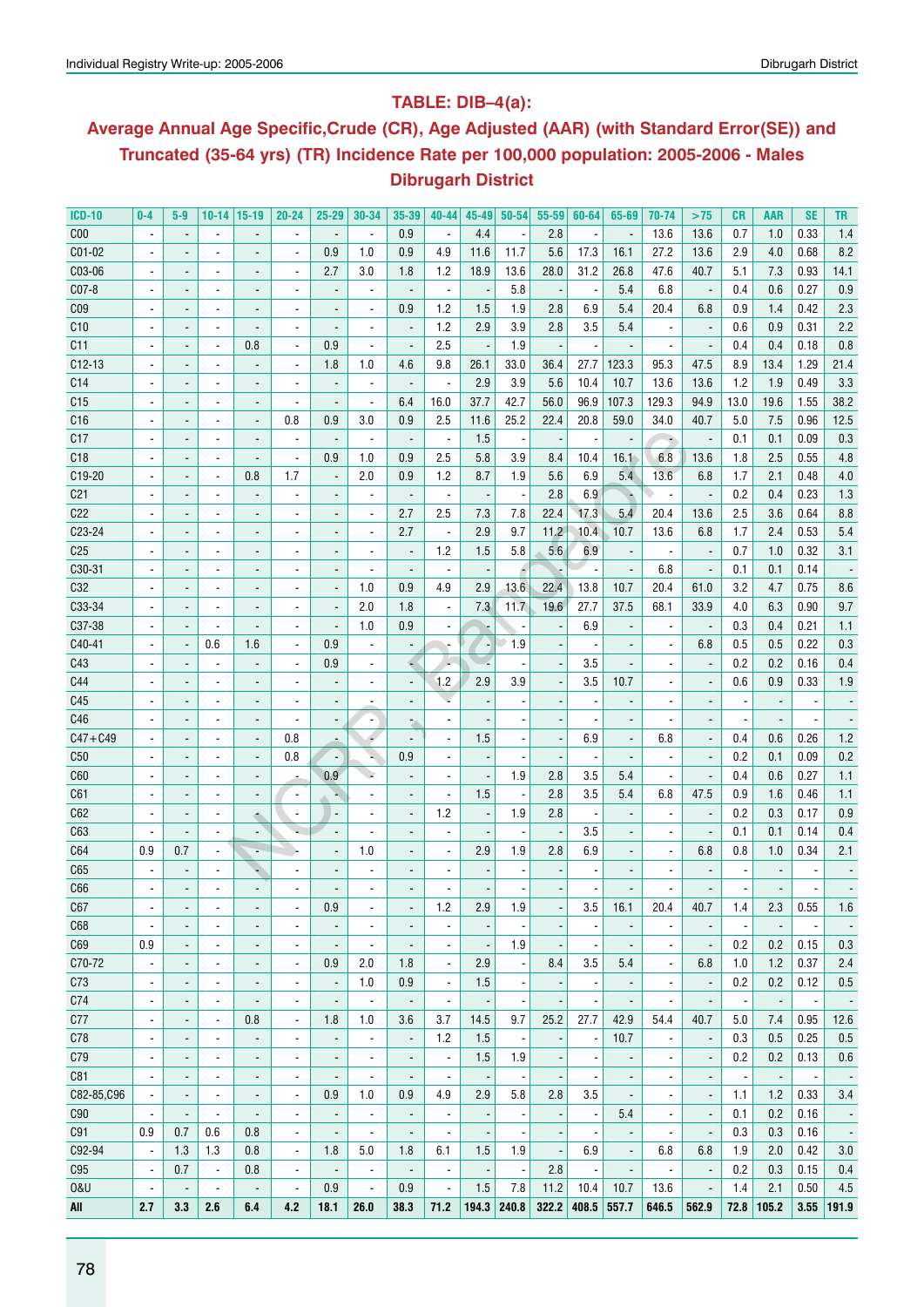## **Table: DIB–4(b):**

## **Average Annual Age Specific,Crude (CR), Age Adjusted (AAR) (with Standard Error(SE)) and Truncated (35-64 yrs) (TR) Incidence Rate per 100,000 population: 2005-2006 - Females Dibrugarh District**

| <b>ICD-10</b>   | $0-4$                    | $5-9$                    | 10-14                    | 15-19                        | 20-24                    | 25-29                    | 30-34                    | 35-39                        | $40 - 44$                | 45-49                    | $50 - 54$                | $55 - 59$                | 60-64                    | 65-69                    | 70-74                    | >75                      | <b>CR</b>                | AAR                      | <b>SE</b>                | TR                       |
|-----------------|--------------------------|--------------------------|--------------------------|------------------------------|--------------------------|--------------------------|--------------------------|------------------------------|--------------------------|--------------------------|--------------------------|--------------------------|--------------------------|--------------------------|--------------------------|--------------------------|--------------------------|--------------------------|--------------------------|--------------------------|
| C <sub>00</sub> |                          | $\blacksquare$           | ä,                       | $\overline{a}$               | $\overline{\phantom{a}}$ | $\overline{\phantom{a}}$ | $\overline{a}$           | 1.0                          | $\overline{\phantom{a}}$ | 1.7                      |                          |                          | 3.5                      | $\blacksquare$           | $\blacksquare$           | 8.4                      | 0.3                      | 0.5                      | 0.25                     | 1.0                      |
| C01-02          |                          |                          | $\overline{\phantom{a}}$ | $\overline{a}$               |                          | 0.8                      |                          | $\qquad \qquad \blacksquare$ | $\overline{\phantom{a}}$ |                          | 2.5                      |                          |                          | 15.6                     | 8.0                      |                          | 0.5                      | 0.8                      | 0.35                     | 0.4                      |
| C03-06          | $\blacksquare$           | $\blacksquare$           | $\overline{\phantom{a}}$ | $\overline{\phantom{a}}$     | $\overline{\phantom{a}}$ | 1.7                      | 1.9                      | 2.0                          | 6.0                      | 5.2                      | 5.1                      | 6.8                      | 7.1                      | 20.9                     | 8.0                      | 8.4                      | 2.0                      | 2.8                      | 0.59                     | 5.2                      |
| C07-8           |                          | $\overline{\phantom{a}}$ | $\overline{\phantom{a}}$ | $\qquad \qquad \blacksquare$ | $\overline{\phantom{a}}$ | $\overline{\phantom{a}}$ | $\blacksquare$           | $\overline{\phantom{a}}$     | 1.5                      |                          |                          | 3.4                      |                          | 10.4                     |                          | $\overline{\phantom{a}}$ | 0.3                      | 0.5                      | 0.27                     | $0.7\,$                  |
| C <sub>09</sub> |                          |                          | $\overline{a}$           | $\overline{a}$               |                          |                          |                          | $\overline{a}$               |                          | 1.7                      |                          |                          |                          | 10.4                     |                          |                          | 0.2                      | 0.4                      | 0.24                     | 0.3                      |
| C10             |                          | $\overline{\phantom{a}}$ | $\blacksquare$           | $\overline{a}$               | $\blacksquare$           | $\overline{\phantom{a}}$ | $\blacksquare$           | $\overline{\phantom{a}}$     | 1.5                      |                          |                          |                          |                          | $\blacksquare$           |                          |                          | 0.1                      | 0.1                      | 0.09                     | 0.3                      |
| C11             |                          | $\overline{a}$           | $\blacksquare$           | $\qquad \qquad \blacksquare$ | $\blacksquare$           | $\overline{a}$           |                          | $\overline{a}$               |                          |                          |                          | $\overline{\phantom{a}}$ | 3.5                      | $\overline{\phantom{a}}$ |                          |                          | 0.1                      | 0.1                      | 0.14                     | 0.5                      |
| $C12-13$        |                          |                          |                          |                              |                          |                          | 1.9                      |                              | 10.5                     | 12.2                     |                          | 6.8                      | 3.5                      |                          |                          | 8.4                      |                          |                          |                          | 7.6                      |
|                 |                          |                          | $\overline{\phantom{a}}$ | $\qquad \qquad \blacksquare$ |                          | $\overline{\phantom{a}}$ |                          | 1.0                          |                          |                          | 10.1                     |                          |                          | $\overline{\phantom{a}}$ | 40.1                     |                          | 2.4                      | 3.4                      | 0.65                     |                          |
| C14             |                          |                          | $\overline{\phantom{a}}$ | $\overline{\phantom{a}}$     |                          | $\overline{a}$           | $\overline{a}$           | 1.0                          | 1.5                      |                          |                          |                          |                          | $\overline{a}$           | $\overline{a}$           |                          | 0.2                      | 0.2                      | 0.11                     | 0.5                      |
| C <sub>15</sub> | $\blacksquare$           | $\overline{\phantom{a}}$ | $\blacksquare$           | $\overline{\phantom{a}}$     | $\blacksquare$           | 0.8                      | $\blacksquare$           | 5.0                          | 7.5                      | 14.0                     | 58.1                     | 47.6                     | 42.4                     | 67.8                     | 88.3                     | 42.1                     | 7.9                      | 12.8                     | 1.33                     | 26.1                     |
| C <sub>16</sub> |                          | $\overline{\phantom{a}}$ | $\blacksquare$           | $\qquad \qquad \blacksquare$ | $\overline{\phantom{a}}$ | 0.8                      | 5.8                      | 7.0                          | 9.0                      | 5.2                      | 12.6                     | 13.6                     | 14.1                     | 15.6                     | $\overline{\phantom{a}}$ | 16.8                     | 3.3                      | 4.2                      | 0.70                     | 9.7                      |
| C17             |                          |                          | $\overline{\phantom{a}}$ | $\qquad \qquad \blacksquare$ | $\overline{a}$           | $\overline{\phantom{a}}$ | $\overline{\phantom{a}}$ |                              |                          | 3.5                      |                          |                          |                          |                          | $\overline{\phantom{a}}$ |                          | 0.2                      | 0.2                      | 0.15                     | 0.7                      |
| C18             |                          |                          | $\blacksquare$           | $\overline{a}$               | $\overline{a}$           | 0.8                      | 1.9                      | 1.0                          | 1.5                      | 3.5                      | 2.5                      |                          |                          | 26.1                     | 24.1                     | 8.4                      | 1.4                      | 2.1                      | 0.54                     | 1.6                      |
| C19-20          |                          | $\overline{\phantom{a}}$ | $\blacksquare$           | $\blacksquare$               | $\blacksquare$           | 1.7                      | 1.0                      | $\overline{\phantom{a}}$     | 1.5                      |                          | 2.5                      | $\overline{\phantom{a}}$ | 17.7                     | ÷                        | 8.0                      |                          | 0.9                      | 1.3                      | 0.40                     | 3.0                      |
| C <sub>21</sub> |                          |                          | $\blacksquare$           | $\qquad \qquad \blacksquare$ |                          |                          |                          | $\overline{\phantom{a}}$     |                          | 1.7                      |                          |                          |                          | $\overline{\phantom{a}}$ |                          |                          | 0.1                      | 0.1                      | 0.10                     | 0.3                      |
| C22             | $\overline{a}$           |                          | $\blacksquare$           | $\overline{a}$               | $\overline{a}$           | $\overline{a}$           | 1.9                      | $\blacksquare$               | 1.5                      | 5.2                      | 2.5                      | 10.2                     | 7.1                      | 15.6                     | 16.0                     | 8.4                      | 1.5                      | 2.3                      | 0.56                     | 3.9                      |
| C23-24          | $\overline{\phantom{a}}$ | $\overline{\phantom{a}}$ | $\overline{\phantom{a}}$ | $\overline{\phantom{a}}$     | 0.8                      | 0.8                      | 1.0                      | $\blacksquare$               | 7.5                      | 21.0                     | 12.6                     | 23.8                     | 24.7                     | 41.7                     | 48.1                     | 8.4                      | 4.4                      | 6.9                      | 0.95                     | 13.8                     |
| C <sub>25</sub> | $\overline{\phantom{a}}$ | $\blacksquare$           | $\overline{\phantom{a}}$ | $\overline{\phantom{a}}$     | ä,                       | $\overline{a}$           | $\blacksquare$           | $\overline{\phantom{a}}$     | $\overline{\phantom{a}}$ | 1.7                      | 2.5                      | 6.8                      | 3.5                      | $\overline{\phantom{a}}$ | $\overline{a}$           | $\overline{\phantom{a}}$ | 0.4                      | 0.6                      | 0.29                     | 2.1                      |
| C30-31          |                          |                          | $\overline{\phantom{a}}$ | $\qquad \qquad \blacksquare$ | $\overline{\phantom{a}}$ |                          | $\overline{\phantom{a}}$ |                              | $\overline{\phantom{a}}$ | 1.7                      |                          | 3.4                      |                          | $\overline{\phantom{a}}$ | $\blacksquare$           | $\overline{\phantom{a}}$ | 0.2                      | 0.2                      | 0.17                     | 0.8                      |
| C32             |                          |                          | $\blacksquare$           |                              |                          |                          |                          |                              |                          |                          | 2.5                      |                          |                          | 5.2                      | 8.0                      |                          | 0.2                      | 0.4                      | 0.26                     | 0.4                      |
| C33-34          |                          | $\overline{\phantom{a}}$ | $\blacksquare$           | $\overline{\phantom{0}}$     | $\blacksquare$           | $\overline{\phantom{a}}$ | 1.0                      | $\overline{\phantom{a}}$     | 1.5                      | 12.2                     | 2.5                      | 3.4                      | 3.5                      | $\blacksquare$           | $\blacksquare$           | 25.3                     | 1.2                      | 1.8                      | 0.48                     | 4.0                      |
| C37-38          |                          |                          | $\overline{\phantom{a}}$ | $\qquad \qquad \blacksquare$ | $\overline{\phantom{a}}$ |                          |                          |                              | 1.5                      |                          |                          |                          |                          | $\overline{\phantom{a}}$ |                          |                          | 0.1                      | 0.1                      | 0.09                     | 0.3                      |
| C40-41          |                          | $\blacksquare$           | $\overline{\phantom{a}}$ | $\overline{\phantom{a}}$     | $\overline{\phantom{a}}$ |                          | $\overline{\phantom{a}}$ |                              |                          |                          |                          | $\overline{a}$           | 7.1                      | $\blacksquare$           | 16.0                     | 8.4                      | 0.4                      | 0.8                      | 0.35                     | 0.9                      |
| C43             |                          |                          | $\blacksquare$           | $\overline{a}$               | $\overline{\phantom{a}}$ | 0.8                      |                          |                              |                          |                          |                          |                          |                          |                          |                          |                          | 0.1                      | 0.1                      | 0.07                     |                          |
| C44             |                          | $\overline{\phantom{a}}$ | $\blacksquare$           |                              | $\blacksquare$           | $\overline{\phantom{a}}$ |                          |                              | $\blacksquare$           |                          |                          |                          | $\blacksquare$           | 10.4                     | $\overline{\phantom{a}}$ | $\overline{\phantom{a}}$ | 0.2                      | 0.3                      | 0.22                     |                          |
| C45             |                          |                          |                          | $\overline{\phantom{a}}$     |                          |                          | $\overline{\phantom{a}}$ | $\overline{\phantom{a}}$     |                          |                          |                          |                          |                          |                          |                          |                          |                          |                          |                          |                          |
|                 |                          | $\overline{\phantom{a}}$ | $\overline{\phantom{a}}$ | $\qquad \qquad \blacksquare$ | $\overline{\phantom{a}}$ | $\overline{a}$           |                          | Σ.                           | $\overline{\phantom{a}}$ |                          |                          |                          |                          |                          |                          |                          |                          |                          |                          |                          |
| C46             |                          |                          | $\overline{a}$           | ÷,                           | ÷,                       | $\overline{a}$           |                          | $\overline{a}$               |                          |                          |                          |                          |                          |                          |                          |                          |                          |                          |                          |                          |
| $C47 + C49$     | $\blacksquare$           | 0.7                      | $\blacksquare$           | 0.8                          | 0.8                      | 0.8                      | 1.9                      | $\overline{\phantom{a}}$     |                          |                          | 10.1                     | $\overline{\phantom{a}}$ | 3.5                      | $\overline{\phantom{a}}$ | 8.0                      |                          | 1.0                      | 1.2                      | 0.37                     | 2.1                      |
| C50             |                          | $\overline{\phantom{a}}$ | $\overline{a}$           | $\overline{\phantom{a}}$     | $\overline{\phantom{a}}$ | 0.8                      | 4.9                      | 15.1                         | 18.0                     | 36.7                     | 37.9                     | 37.4                     | 14.1                     | 46.9                     | 8.0                      | 16.8                     | 7.8                      | 10.4                     | 1.11                     | 26.3                     |
| C51             |                          |                          | $\overline{\phantom{a}}$ |                              | 0.8                      |                          | 4                        |                              |                          |                          | 2.5                      |                          |                          | 5.2                      |                          |                          | 0.2                      | 0.3                      | 0.21                     | 0.4                      |
| C52             | $\blacksquare$           |                          | $\overline{\phantom{a}}$ | $\overline{a}$               |                          | $\overline{\phantom{a}}$ | ÷                        | 1.0                          | ÷,                       |                          |                          | 3.4                      |                          |                          |                          | 8.4                      | 0.2                      | 0.4                      | 0.22                     | 0.6                      |
| C53             | $\blacksquare$           | $\overline{\phantom{a}}$ | $\blacksquare$           | $\overline{\phantom{a}}$     | $\blacksquare$           | 1.7                      | ۰,                       | 4.0                          | 16.5                     | 14.0                     | 15.2                     | 23.8                     | 14.1                     | 20.9                     | $\blacksquare$           | $\overline{\phantom{a}}$ | 3.8                      | 5.1                      | 0.78                     | 14.0                     |
| C54             |                          | $\overline{\phantom{a}}$ | $\overline{\phantom{a}}$ | $\overline{a}$               | $\overline{\phantom{a}}$ | 0.8                      | 1.0                      | 3.0                          | 7.5                      | 1.7                      | 2.5                      | 6.8                      | 3.5                      | $\overline{\phantom{a}}$ | $\blacksquare$           | 8.4                      | 1.3                      | 1.6                      | 0.41                     | 4.1                      |
| C <sub>55</sub> |                          |                          | $\blacksquare$           |                              | $\overline{\phantom{a}}$ | $\overline{a}$           | 1.9                      | $\qquad \qquad \blacksquare$ | $\overline{\phantom{a}}$ | 5.2                      | 7.6                      |                          | 3.5                      | 5.2                      |                          |                          | 0.8                      | 1.1                      | 0.36                     | 2.7                      |
| C56             |                          | $\overline{a}$           | 3.4                      | 0.8                          | 4.2                      | 3.4                      | 5.8                      | 8.0                          | 9.0                      | 12.2                     | 27.8                     | 6.8                      | 10.6                     | 10.4                     | 8.0                      |                          | 5.0                      | 5.6                      | 0.77                     | 12.4                     |
| C57             | $\blacksquare$           | $\overline{\phantom{a}}$ | $\overline{\phantom{a}}$ |                              | $\overline{\phantom{a}}$ | $\overline{\phantom{a}}$ | $\blacksquare$           | $\overline{\phantom{a}}$     | $\blacksquare$           |                          |                          |                          |                          | $\blacksquare$           | $\blacksquare$           |                          |                          | $\overline{\phantom{a}}$ |                          |                          |
| C <sub>58</sub> |                          |                          | $\blacksquare$           |                              |                          | 0.8                      |                          |                              |                          |                          |                          |                          |                          |                          |                          |                          | 0.1                      | 0.1                      | 0.07                     |                          |
| C64             | 2.8                      |                          | ä,                       |                              |                          |                          |                          | $\overline{a}$               | 1.5                      |                          |                          |                          |                          |                          |                          |                          | 0.3                      | 0.4                      | 0.22                     | 0.3                      |
| C65             |                          |                          |                          |                              |                          |                          |                          |                              |                          |                          |                          |                          |                          |                          |                          |                          |                          | ÷,                       |                          |                          |
| C66             | $\overline{\phantom{a}}$ | $\overline{\phantom{a}}$ | $\overline{\phantom{a}}$ | ٠                            | $\overline{\phantom{a}}$ |                          | $\overline{\phantom{a}}$ |                              | $\overline{\phantom{a}}$ | $\overline{\phantom{a}}$ | $\overline{\phantom{a}}$ | $\overline{\phantom{a}}$ | ٠                        | $\overline{\phantom{a}}$ | $\overline{\phantom{a}}$ | $\overline{\phantom{a}}$ | $\overline{\phantom{a}}$ | ٠                        | $\overline{\phantom{a}}$ | $\overline{\phantom{a}}$ |
| C67             | $\overline{\phantom{a}}$ |                          | $\overline{\phantom{a}}$ | $\overline{\phantom{a}}$     | $\overline{\phantom{a}}$ |                          | $\overline{\phantom{a}}$ | 1.0                          | $\overline{\phantom{a}}$ |                          |                          | $\overline{\phantom{a}}$ | $\overline{\phantom{m}}$ | $\overline{\phantom{a}}$ | $\overline{\phantom{a}}$ | $\overline{\phantom{a}}$ | 0.1                      | 0.1                      | 0.06                     | 0.2                      |
| C68             | $\blacksquare$           |                          | $\overline{\phantom{a}}$ | $\overline{a}$               | $\overline{\phantom{a}}$ | $\overline{\phantom{a}}$ | $\overline{\phantom{a}}$ | $\overline{a}$               | $\overline{\phantom{a}}$ |                          |                          |                          |                          | $\overline{\phantom{a}}$ | $\overline{a}$           | $\overline{\phantom{a}}$ | $\overline{\phantom{a}}$ | $\overline{\phantom{a}}$ | $\overline{\phantom{a}}$ | $\overline{\phantom{a}}$ |
| C69             | $\overline{\phantom{a}}$ | $\overline{\phantom{a}}$ | $\blacksquare$           | $\overline{\phantom{a}}$     | $\overline{\phantom{a}}$ | $\overline{\phantom{a}}$ | $\overline{\phantom{a}}$ |                              | $\blacksquare$           |                          |                          |                          |                          | $\overline{\phantom{a}}$ | $\blacksquare$           | $\overline{\phantom{a}}$ |                          | $\blacksquare$           |                          | $\overline{\phantom{a}}$ |
| C70-72          | $\overline{\phantom{a}}$ | $\overline{\phantom{a}}$ | $\overline{\phantom{a}}$ | $\overline{\phantom{a}}$     | $\overline{\phantom{a}}$ | 0.8                      | $\overline{\phantom{a}}$ | 5.0                          | $\overline{\phantom{a}}$ | 3.5                      | 5.1                      |                          |                          | $\overline{\phantom{a}}$ | $\overline{\phantom{a}}$ | 8.4                      | 0.9                      | 1.0                      | 0.32                     | 2.5                      |
| C73             |                          |                          |                          |                              |                          |                          |                          | 1.0                          |                          | 3.5                      |                          | 3.4                      |                          |                          | 8.0                      |                          | 0.4                      | 0.6                      | 0.26                     | 1.3                      |
|                 | ۰                        | $\overline{\phantom{a}}$ | $\overline{\phantom{a}}$ | $\overline{\phantom{a}}$     | $\overline{\phantom{a}}$ | $\overline{\phantom{a}}$ | $\overline{\phantom{a}}$ |                              | $\overline{\phantom{a}}$ |                          |                          |                          | -                        | $\blacksquare$           |                          |                          |                          |                          |                          |                          |
| C74             | $\blacksquare$           | $\blacksquare$           | $\blacksquare$           | $\overline{\phantom{a}}$     | $\overline{\phantom{a}}$ | $\overline{\phantom{a}}$ | $\overline{\phantom{a}}$ | $\overline{\phantom{a}}$     | $\overline{\phantom{a}}$ |                          | $\overline{\phantom{a}}$ | 3.4                      | $\overline{\phantom{a}}$ | $\blacksquare$           | $\overline{\phantom{a}}$ | $\blacksquare$           | 0.1                      | 0.1                      | 0.14                     | 0.4                      |
| C77             | $\overline{\phantom{a}}$ | $\overline{\phantom{a}}$ | $\overline{\phantom{a}}$ | $\overline{\phantom{a}}$     | 0.8                      | $\overline{\phantom{a}}$ | 1.0                      | $\overline{\phantom{a}}$     | $\overline{\phantom{a}}$ | 8.7                      | 7.6                      | 17.0                     | 7.1                      | 5.2                      | 8.0                      | 8.4                      | 1.6                      | 2.5                      | 0.57                     | 6.0                      |
| C78             | $\overline{\phantom{a}}$ | $\overline{\phantom{a}}$ | $\overline{\phantom{a}}$ | $\overline{\phantom{a}}$     | $\overline{\phantom{a}}$ | $\overline{\phantom{a}}$ | 1.0                      | $\overline{\phantom{a}}$     | $\overline{\phantom{a}}$ | 5.2                      | $\overline{\phantom{a}}$ |                          | $\overline{\phantom{a}}$ | 5.2                      | $\overline{\phantom{a}}$ | $\overline{\phantom{a}}$ | 0.4                      | 0.5                      | 0.25                     | 1.0                      |
| C79             | $\overline{a}$           | $\overline{\phantom{a}}$ | $\overline{\phantom{a}}$ | $\overline{a}$               | ä,                       | $\overline{\phantom{a}}$ | $\overline{a}$           | $\overline{\phantom{a}}$     | $\blacksquare$           |                          | Ĭ.                       | 3.4                      | 3.5                      | 5.2                      | $\overline{a}$           | $\overline{\phantom{a}}$ | 0.2                      | 0.4                      | 0.25                     | 0.9                      |
| C81             | $\overline{\phantom{a}}$ | $\blacksquare$           | $\overline{\phantom{a}}$ | 0.8                          | $\overline{\phantom{a}}$ | $\overline{\phantom{a}}$ | $\overline{\phantom{a}}$ | $\overline{\phantom{a}}$     | $\overline{\phantom{a}}$ |                          |                          | $\overline{\phantom{a}}$ |                          | $\overline{\phantom{a}}$ | $\blacksquare$           | $\overline{\phantom{a}}$ | 0.1                      | 0.1                      | 0.07                     | $\sim$                   |
| C82-85,C96      | $\overline{\phantom{a}}$ | $\blacksquare$           | $\blacksquare$           | $\overline{\phantom{a}}$     | 1.7                      | $\blacksquare$           | $\blacksquare$           | $\overline{\phantom{a}}$     | 3.0                      | $\overline{\phantom{a}}$ | 2.5                      | 3.4                      | 10.6                     | $\overline{\phantom{a}}$ | 8.0                      | $\overline{\phantom{a}}$ | 0.8                      | 1.2                      | 0.38                     | 2.8                      |
| C90             | $\overline{\phantom{a}}$ | $\overline{\phantom{a}}$ | $\overline{\phantom{a}}$ | $\overline{\phantom{a}}$     | $\overline{\phantom{a}}$ | $\overline{\phantom{a}}$ | $\overline{\phantom{a}}$ | $\overline{\phantom{a}}$     |                          |                          | 5.1                      | 6.8                      | 10.6                     | $\overline{\phantom{a}}$ | $\overline{\phantom{a}}$ | 8.4                      | 0.7                      | 1.1                      | 0.40                     | 3.1                      |
| C91             | $\blacksquare$           | $\overline{\phantom{a}}$ | $\blacksquare$           | $\blacksquare$               | $\overline{\phantom{a}}$ | $\overline{\phantom{a}}$ | $\overline{\phantom{a}}$ | $\overline{a}$               | $\blacksquare$           | $\overline{\phantom{a}}$ |                          | $\overline{\phantom{a}}$ |                          |                          | $\overline{\phantom{a}}$ | $\overline{\phantom{a}}$ | $\overline{\phantom{a}}$ | $\overline{\phantom{a}}$ |                          | $\sim$                   |
| C92-94          | 1.9                      | $\overline{\phantom{a}}$ | 0.7                      | 0.8                          | $\overline{\phantom{a}}$ | $\overline{\phantom{a}}$ | $\overline{\phantom{a}}$ | 1.0                          | 3.0                      | 8.7                      | 5.1                      | $\overline{\phantom{a}}$ | $\overline{\phantom{a}}$ | 10.4                     | $\overline{\phantom{a}}$ | $\overline{\phantom{a}}$ | 1.3                      | 1.7                      | 0.44                     | 3.3                      |
| C <sub>95</sub> | $\overline{\phantom{a}}$ | $\overline{\phantom{a}}$ | $\overline{\phantom{a}}$ | $\overline{\phantom{a}}$     | $\overline{\phantom{a}}$ | $\overline{\phantom{a}}$ | $\overline{\phantom{a}}$ | $\overline{\phantom{a}}$     | $\overline{\phantom{a}}$ | $\overline{\phantom{a}}$ | 2.5                      | $\overline{\phantom{a}}$ | $\overline{\phantom{a}}$ | $\overline{\phantom{a}}$ | $\overline{\phantom{a}}$ | $\overline{\phantom{a}}$ | 0.1                      | 0.1                      | 0.13                     | 0.4                      |
| 0&U             | $\overline{\phantom{a}}$ | $\overline{\phantom{a}}$ | $\blacksquare$           | $\overline{\phantom{a}}$     | $\overline{\phantom{a}}$ | 0.8                      | 1.0                      | $\overline{\phantom{a}}$     | 3.0                      | 5.2                      | 5.1                      | $\overline{\phantom{a}}$ | 3.5                      | 10.4                     | 8.0                      | $\overline{\phantom{a}}$ | 1.1                      | 1.5                      | 0.43                     | 2.9                      |
| AII             | 4.7                      | 0.7                      | 4.0                      | 3.2                          | 9.2                      | 18.7                     | 35.1                     | 57.3                         | 113.8                    | 195.7                    | 252.5                    |                          | $241.2$ 222.6            | 364.9                    | 321.0                    | 202.0                    | 57.0                     | 80.2                     |                          | $3.16$ 171.6             |
|                 |                          |                          |                          |                              |                          |                          |                          |                              |                          |                          |                          |                          |                          |                          |                          |                          |                          |                          |                          |                          |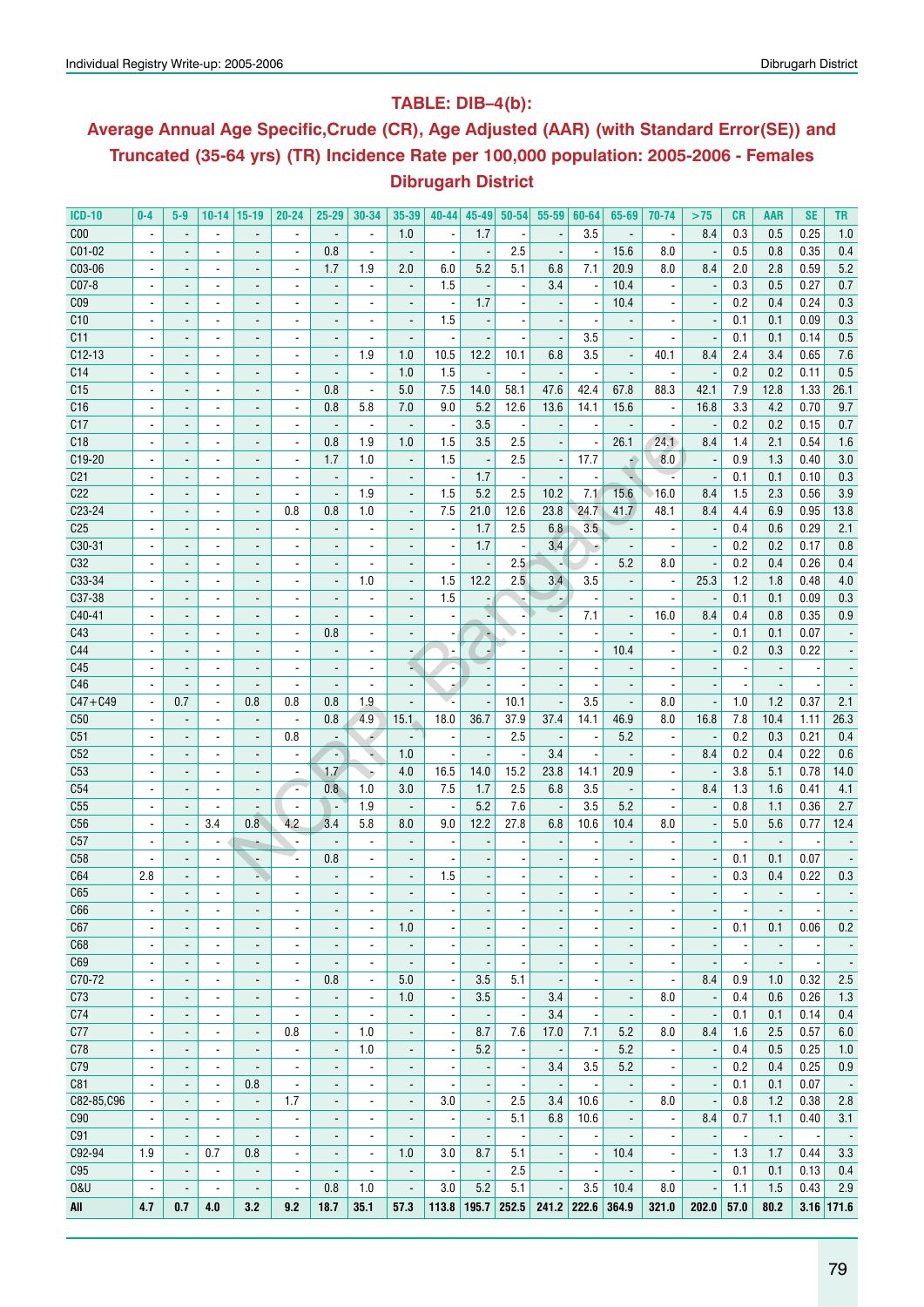#### **Table: DIB-5(a): Number (#) and Proportion (%) of Cancers by Site (ICD-10) and Method of Diagnosis: 2005-2006 - Males Dibrugarh District**

|                 |                            |                          | <b>Microscopic</b>       |                              | X-Ray / imaging          |                              | <b>Clinical</b>              |                              | <b>Others</b>            |                          | D.C.0                    | <b>Total</b>             |               |
|-----------------|----------------------------|--------------------------|--------------------------|------------------------------|--------------------------|------------------------------|------------------------------|------------------------------|--------------------------|--------------------------|--------------------------|--------------------------|---------------|
| <b>ICD-10</b>   | <b>Site</b>                | #                        | $\overline{\frac{9}{0}}$ | #                            | %                        | #                            | $\overline{\frac{9}{0}}$     | $\overline{\#}$              | $\overline{\frac{9}{0}}$ | #                        | $\frac{9}{6}$            | $\overline{\#}$          | $\frac{9}{6}$ |
| C <sub>00</sub> | Lip                        | 9                        | 100.0                    | $\overline{\phantom{a}}$     |                          | $\overline{\phantom{a}}$     |                              | $\qquad \qquad \blacksquare$ | $\overline{a}$           |                          |                          | 9                        | 100.0         |
| C01-02          | Tongue                     | 35                       | 94.6                     | $\blacksquare$               |                          | $\blacksquare$               | $\overline{\phantom{a}}$     | $\blacksquare$               | ÷,                       | $\overline{c}$           | 5.4                      | 37                       | 100.0         |
| C03-06          | Mouth                      | 59                       | 89.4                     | $\blacksquare$               | $\overline{\phantom{a}}$ | ÷,                           | $\overline{\phantom{a}}$     | $\mathbf{1}$                 | 1.5                      | 6                        | 9.1                      | 66                       | 100.0         |
| C07-8           | <b>Salivary Gland</b>      | 5                        | 100.0                    | $\overline{\phantom{a}}$     | $\overline{\phantom{a}}$ | $\blacksquare$               | $\blacksquare$               | $\blacksquare$               | ÷,                       | $\overline{a}$           | $\blacksquare$           | 5                        | 100.0         |
| CO <sub>9</sub> | Tonsil                     | 12                       | 100.0                    | $\blacksquare$               | $\overline{a}$           | ÷,                           | ٠                            | $\blacksquare$               | ä,                       | $\overline{a}$           | $\blacksquare$           | 12                       | 100.0         |
| C10             | Oth. Oropharynx            | 8                        | 100.0                    | ä,                           |                          | ä,                           |                              | ä,                           |                          |                          |                          | 8                        | 100.0         |
| C11             | Nasopharynx                | 5                        | 100.0                    | ÷,                           |                          | $\blacksquare$               |                              | $\blacksquare$               | ÷,                       |                          |                          | 5                        | 100.0         |
| $C12-13$        | Hypopharynx                | 113                      | 97.4                     | $\qquad \qquad \blacksquare$ |                          | $\overline{a}$               |                              | 1                            | 0.9                      | $\overline{c}$           | 1.7                      | 116                      | 100.0         |
| C14             | <b>Pharynx Unspecified</b> | 14                       | 93.3                     | $\overline{\phantom{a}}$     |                          | ÷                            | $\overline{\phantom{a}}$     | $\blacksquare$               |                          | 1                        | 6.7                      | 15                       | 100.0         |
| C15             | Oesophagus                 | 141                      | 83.4                     | 2                            | 1.2                      | $\frac{1}{2}$                | $\blacksquare$               | $\mathbf{1}$                 | 0.6                      | 25                       | 14.8                     | 169                      | 100.0         |
| C16             | Stomach                    | 50                       | 76.9                     | 1                            | 1.5                      | $\blacksquare$               | ٠                            | 3                            | 4.6                      | 11                       | 16.9                     | 65                       | 100.0         |
| C17             | Small Intestine            | $\mathbf{1}$             | 100.0                    | $\blacksquare$               |                          | ٠                            |                              | $\blacksquare$               |                          |                          |                          | $\mathbf{1}$             | 100.0         |
| C18             | Colon                      | 19                       | 82.6                     | $\qquad \qquad \blacksquare$ | ٠                        |                              | $\overline{\phantom{a}}$     | $\mathbf{1}$                 | 4.3                      | 3                        | 13.0                     | 23                       | 100.0         |
| $C19-20$        | Rectum                     | 21                       | 95.5                     | $\overline{\phantom{a}}$     | $\overline{\phantom{0}}$ | $\overline{\phantom{a}}$     | $\overline{\phantom{a}}$     | $\blacksquare$               | Ξ                        | $\mathbf{1}$             | 4.5                      | 22                       | 100.0         |
| C <sub>21</sub> | Anus & Anal Canal          | 3                        | 100.0                    | $\overline{\phantom{a}}$     | $\overline{\phantom{0}}$ | $\blacksquare$               | $\overline{\phantom{a}}$     | ÷,                           | $\overline{\phantom{a}}$ | ÷,                       |                          | 3                        | 100.0         |
| C22             | Liver                      | 18                       | 54.5                     | $\blacksquare$               | $\overline{\phantom{a}}$ | ä,                           | $\blacksquare$               | 4                            |                          | 15                       | 45.5                     | 33                       | 100.0         |
| C23-24          | Gallbladder etc.           | 18                       | 81.8                     | $\blacksquare$               |                          | ÷,                           | $\overline{a}$               | 3                            | 13.6                     | 1                        | 4.5                      | 22                       | 100.0         |
| C <sub>25</sub> | Pancreas                   | 5                        | 55.6                     | ٠                            |                          | ä,                           |                              | $\mathbf{1}$                 | 11.1                     | 3                        | 33.3                     | 9                        | 100.0         |
| C30-31          | Nose, Sinuses etc.         | $\mathbf{1}$             | 100.0                    | $\qquad \qquad \blacksquare$ |                          | -                            | 40                           | ÷,                           |                          |                          |                          | 1                        | 100.0         |
| C32             | Larynx                     | 35                       | 85.4                     | $\qquad \qquad \blacksquare$ |                          | ٠                            | ÷                            | $\mathbf{1}$                 | 2.4                      | 5                        | 12.2                     | 41                       | 100.0         |
| C33-34          | Lung etc.                  | 38                       | 73.1                     | 4                            | 7.7                      | -                            | ۰.                           | $\blacksquare$               |                          | 10                       | 19.2                     | 52                       | 100.0         |
| C37-38          | Other Thoracic Organs      | 4                        | 100.0                    | $\blacksquare$               |                          | ۰.                           | ت                            | $\overline{\phantom{a}}$     | ٠                        | $\blacksquare$           |                          | 4                        | 100.0         |
| C40-41          | <b>Bone</b>                | 6                        | 100.0                    | Ĭ.                           |                          | ٠                            | ä,                           | $\blacksquare$               | ä,                       | $\blacksquare$           | ä,                       | 6                        | 100.0         |
| C43             | Melanoma of Skin           | $\mathbf{1}$             | 50.0                     | ÷,                           |                          |                              |                              | $\overline{\phantom{a}}$     | ÷,                       | 1                        | 50.0                     | $\overline{c}$           | 100.0         |
| C44             | <b>Other Skin</b>          | 8                        | 100.0                    | $\qquad \qquad \blacksquare$ |                          | $\blacksquare$               | $\overline{\phantom{a}}$     | $\overline{\phantom{a}}$     | $\overline{\phantom{a}}$ |                          |                          | 8                        | 100.0         |
| C45             | Mesothelioma               | $\frac{1}{2}$            |                          | $\qquad \qquad \blacksquare$ | $\blacksquare$           | $\overline{\phantom{a}}$     | $\overline{\phantom{a}}$     | $\blacksquare$               |                          |                          |                          | ÷,                       |               |
| C46             | Kaposi Sarcoma             |                          |                          | $\overline{\phantom{a}}$     |                          | ÷,                           | $\overline{\phantom{a}}$     | ä,                           | ä,                       |                          | $\overline{\phantom{a}}$ | $\blacksquare$           |               |
| $C47 + C49$     | Conn. & Soft Tissue        | 5                        | 100.0                    |                              | $\overline{\phantom{0}}$ | ٠                            | $\blacksquare$               | $\blacksquare$               | ٠                        | $\overline{a}$           |                          | 5                        | 100.0         |
| C50             | <b>Breast</b>              | $\mathbf{1}$             | 50.0                     | ÷,                           |                          | Ĭ.                           | ÷,                           | Ĭ.                           | ÷,                       | 1                        | 50.0                     | $\overline{2}$           | 100.0         |
| C60             | Penis                      | $\overline{4}$           | 80.0                     |                              |                          | ٠                            |                              | ۰                            |                          | 1                        | 20.0                     | 5                        | 100.0         |
| C61             | Prostate                   | 12                       | 100.0                    |                              |                          | -                            |                              | $\overline{a}$               |                          |                          |                          | 12                       | 100.0         |
| C62             | <b>Testis</b>              | 3                        | 100.0                    | $\qquad \qquad \blacksquare$ |                          | $\qquad \qquad \blacksquare$ |                              | ٠                            |                          |                          |                          | 3                        | 100.0         |
| C63             | <b>Other Male Genital</b>  | $\mathbf{1}$             | 100.0                    | ٠                            | -                        | -                            | $\overline{\phantom{a}}$     | ۰                            |                          |                          |                          | 1                        | 100.0         |
| C64             | Kidney etc.                | 6                        | 60.0                     |                              |                          |                              |                              | $\overline{c}$               | 20.0                     | $\overline{c}$           | 20.0                     | $10$                     | 100.0         |
| C65             | <b>Renal Pelvis</b>        |                          |                          | ۰                            |                          | ÷,                           | $\overline{\phantom{a}}$     | $\blacksquare$               | ÷,                       | $\blacksquare$           |                          | $\overline{\phantom{a}}$ |               |
| C66             | Ureter                     |                          | $\overline{\phantom{0}}$ | ۰                            |                          | $\frac{1}{2}$                | $\overline{\phantom{a}}$     | $\blacksquare$               |                          |                          |                          | $\blacksquare$           |               |
| C67             | <b>Bladder</b>             | 16                       | 88.9                     | $\qquad \qquad \blacksquare$ | ۰                        | $\overline{\phantom{m}}$     | ۰                            | ٠                            | $\overline{\phantom{a}}$ | 2                        | 11.1                     | 18                       | 100.0         |
| C68             | <b>Uns.Urinary Organs</b>  | $\blacksquare$           |                          | $\overline{\phantom{a}}$     | -                        | $\overline{\phantom{a}}$     | $\overline{\phantom{a}}$     | $\overline{\phantom{a}}$     |                          | $\blacksquare$           |                          | $\blacksquare$           |               |
| C69             | Eye                        | $\mathbf{1}$             | 50.0                     | $\blacksquare$               |                          | $\frac{1}{2}$                | $\overline{\phantom{a}}$     | $\mathbf{1}$                 | 50.0                     |                          |                          | 2                        | 100.0         |
| C70-72          | Brain, Nervous System      | 6                        | 46.2                     | 5                            | 38.5                     | $\frac{1}{2}$                | $\overline{\phantom{a}}$     | 1                            | 7.7                      | 1                        | 7.7                      | 13                       | 100.0         |
| C73             | <b>Thyroid</b>             | 3                        | 100.0                    | $\overline{\phantom{a}}$     |                          | ٠                            | $\overline{\phantom{a}}$     | $\overline{\phantom{a}}$     |                          | $\blacksquare$           |                          | 3                        | 100.0         |
| C74             | <b>Adrenal Gland</b>       | $\overline{a}$           | ÷,                       | $\blacksquare$               |                          | $\frac{1}{2}$                | $\overline{\phantom{a}}$     | $\blacksquare$               | ÷,                       |                          |                          | $\overline{\phantom{a}}$ |               |
| C77             | Sec Lymph Nodes            | 50                       | 76.9                     | -                            | -                        | -                            | $\qquad \qquad \blacksquare$ | ٠                            | $\overline{\phantom{0}}$ | 15                       | 23.1                     | 65                       | 100.0         |
| C78             | Sec Resp & Digestive       | 4                        | 100.0                    | $\overline{\phantom{a}}$     | -                        | $\overline{\phantom{a}}$     | $\qquad \qquad \blacksquare$ | $\overline{\phantom{a}}$     | $\overline{\phantom{0}}$ | $\overline{\phantom{a}}$ |                          | 4                        | 100.0         |
| C79             | Sec Others                 | $\overline{c}$           | 100.0                    | $\overline{\phantom{a}}$     | $\overline{\phantom{0}}$ | $\overline{\phantom{0}}$     | $\overline{\phantom{a}}$     | $\qquad \qquad \blacksquare$ | $\overline{\phantom{a}}$ | ÷,                       | $\overline{\phantom{a}}$ | 2                        | 100.0         |
| C81             | <b>Hodgkins Disease</b>    | $\overline{\phantom{a}}$ |                          | $\qquad \qquad \blacksquare$ | -                        | $\overline{\phantom{m}}$     | $\overline{\phantom{a}}$     | ٠                            | $\overline{\phantom{0}}$ | $\overline{\phantom{a}}$ | $\overline{\phantom{a}}$ | $\overline{\phantom{a}}$ |               |
| C82-85, C96     | <b>NHL</b>                 | 14                       | 100.0                    |                              | $\overline{\phantom{0}}$ | $\overline{\phantom{0}}$     | $\overline{\phantom{a}}$     | $\overline{\phantom{a}}$     | $\overline{\phantom{a}}$ | $\overline{\phantom{a}}$ | $\overline{\phantom{a}}$ | 14                       | 100.0         |
| C90             | Multiple Myeloma           | $\mathbf{1}$             | 100.0                    | $\qquad \qquad \blacksquare$ | $\overline{\phantom{0}}$ | $\overline{\phantom{0}}$     | $\overline{\phantom{a}}$     | $\blacksquare$               | ÷,                       |                          |                          | $\mathbf{1}$             | 100.0         |
| C91             | Lymphoid Leuk.             | $\overline{4}$           | 100.0                    | $\qquad \qquad \blacksquare$ | -                        | $\overline{\phantom{a}}$     | ۰                            | ٠                            | $\overline{\phantom{0}}$ |                          | $\overline{\phantom{a}}$ | 4                        | 100.0         |
| C92-94          | Myeloid Leukaemia          | 21                       | 84.0                     | $\overline{\phantom{a}}$     | -                        | $\overline{\phantom{a}}$     | ۰                            | $\overline{\phantom{a}}$     | ÷,                       | 4                        | 16.0                     | 25                       | 100.0         |
| C95             | Leukaemia Uns              | $\mathbf{1}$             | 33.3                     | $\qquad \qquad \blacksquare$ | $\overline{\phantom{0}}$ | $\overline{\phantom{a}}$     | $\overline{\phantom{a}}$     | $\overline{\phantom{a}}$     | ÷,                       | $\overline{c}$           | 66.7                     | 3                        | 100.0         |
| 0&U             | Other and Uns              | 15                       | 83.3                     | $\qquad \qquad \blacksquare$ |                          | $\overline{\phantom{m}}$     | $\overline{\phantom{a}}$     |                              |                          | 3                        | 16.7                     | 18                       | 100.0         |
|                 | <b>All Sites</b>           | 799                      | 84.6                     | 12                           | 1.3                      |                              |                              | 16                           | $1.7$                    | 117                      | 12.4                     | 944                      | 100.0         |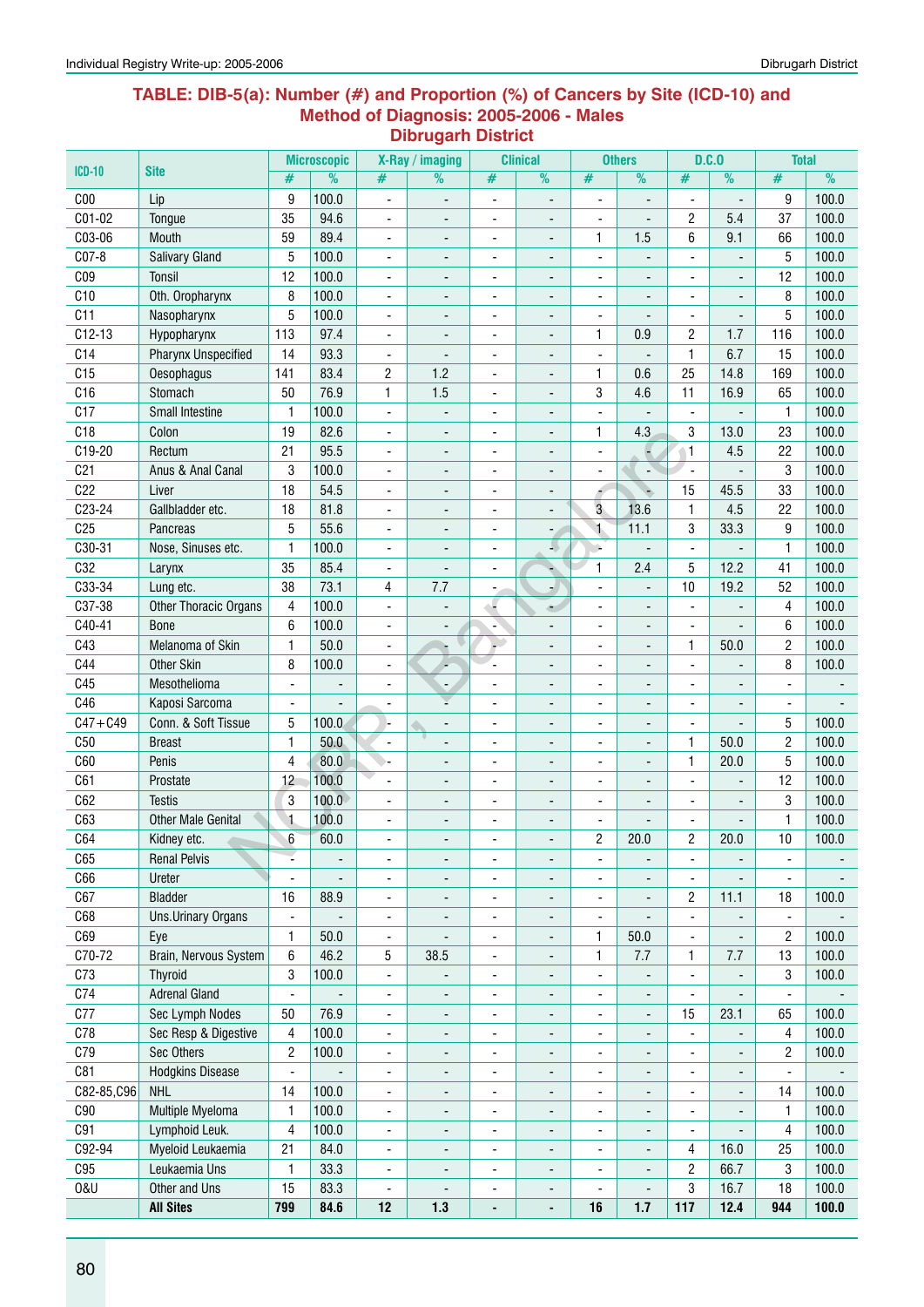#### **Table: DIB-5(b): Number (#) and Proportion (%) of Cancers by Site (ICD-10) and Method of Diagnosis : 2005-2006 - Females Dibrugarh District**

| <b>ICD-10</b>    | <b>Site</b>                  |                          | <b>Microscopic</b>       |                               | X-Ray / imaging                  |                              | <b>Clinical</b>                                      |                                                      | <b>Others</b>                  |                          | D.C.0                    | <b>Total</b>             |       |
|------------------|------------------------------|--------------------------|--------------------------|-------------------------------|----------------------------------|------------------------------|------------------------------------------------------|------------------------------------------------------|--------------------------------|--------------------------|--------------------------|--------------------------|-------|
|                  |                              | #                        | $\overline{\frac{9}{0}}$ | #                             | %                                | #                            | $\overline{\frac{9}{0}}$                             | #                                                    | $\frac{9}{6}$                  | #                        | %                        | $\#$                     | %     |
| C <sub>00</sub>  | Lip                          | 4                        | 100.0                    | $\overline{\phantom{a}}$      | $\overline{\phantom{a}}$         | $\blacksquare$               | $\blacksquare$                                       | Ĭ.                                                   | $\overline{\phantom{a}}$       | $\overline{\phantom{a}}$ | ٠                        | 4                        | 100.0 |
| $C01-02$         | Tongue                       | 6                        | 100.0                    | ÷,                            | $\overline{\phantom{a}}$         | $\blacksquare$               |                                                      | $\blacksquare$                                       |                                |                          |                          | 6                        | 100.0 |
| C03-06           | Mouth                        | 25                       | 100.0                    | $\overline{\phantom{a}}$      | ۰                                | $\qquad \qquad \blacksquare$ | $\overline{\phantom{a}}$                             | ۰                                                    | $\overline{\phantom{a}}$       | $\overline{\phantom{a}}$ | $\overline{\phantom{0}}$ | 25                       | 100.0 |
| $CO7-8$          | <b>Salivary Gland</b>        | 4                        | 100.0                    | ٠                             | $\overline{\phantom{a}}$         | ÷                            |                                                      | ٠                                                    |                                |                          |                          | 4                        | 100.0 |
| C <sub>09</sub>  | Tonsil                       | 3                        | 100.0                    | $\overline{\phantom{a}}$      | $\overline{\phantom{a}}$         | $\blacksquare$               |                                                      | $\blacksquare$                                       | $\overline{a}$                 | $\overline{a}$           |                          | 3                        | 100.0 |
| C10              | Oth. Oropharynx              | $\mathbf{1}$             | 100.0                    | $\overline{\phantom{a}}$      | $\blacksquare$                   | $\overline{\phantom{m}}$     | $\overline{a}$                                       | ٠                                                    | $\blacksquare$                 | $\blacksquare$           | ٠                        | $\mathbf{1}$             | 100.0 |
| $\overline{C11}$ | Nasopharynx                  | $\mathbf{1}$             | 100.0                    | $\blacksquare$                | $\blacksquare$                   | $\overline{\phantom{a}}$     |                                                      | $\overline{\phantom{a}}$                             | $\overline{\phantom{a}}$       | $\overline{a}$           |                          | $\mathbf{1}$             | 100.0 |
| $C12-13$         | Hypopharynx                  | $\overline{27}$          | 90.0                     | ÷,                            | ÷,                               | 1                            | 3.3                                                  | 1                                                    | 3.3                            | 1                        | 3.3                      | 30                       | 100.0 |
| C <sub>14</sub>  | <b>Pharynx Unspecified</b>   | $\overline{2}$           | 100.0                    | ÷,                            |                                  | $\overline{a}$               |                                                      | $\overline{\phantom{a}}$                             |                                |                          |                          | $\overline{2}$           | 100.0 |
| C15              | Oesophagus                   | 87                       | 89.7                     | $\mathbf{1}$                  | 1.0                              | ä,                           | $\blacksquare$                                       | ٠                                                    |                                | 9                        | 9.3                      | 97                       | 100.0 |
| C16              | Stomach                      | 35                       | 85.4                     | $\mathbf{1}$                  | 2.4                              | L,                           | $\blacksquare$                                       | 1                                                    | 2.4                            | 4                        | 9.8                      | 41                       | 100.0 |
| $\overline{C17}$ | Small Intestine              | $\overline{c}$           | 100.0                    | $\overline{a}$                | ÷,                               | $\blacksquare$               | $\blacksquare$                                       | $\overline{\phantom{a}}$                             | $\overline{\phantom{a}}$       | $\mathbf{r}$             |                          | $\overline{2}$           | 100.0 |
| C18              | Colon                        | 16                       | 94.1                     | $\blacksquare$                | $\overline{\phantom{a}}$         | $\overline{\phantom{m}}$     | ٠                                                    | $\overline{\phantom{a}}$                             | $\blacksquare$                 | 1                        | 5.9                      | 17                       | 100.0 |
| $C19-20$         | Rectum                       | 10                       | 90.9                     | $\blacksquare$                | $\overline{\phantom{a}}$         | $\overline{\phantom{m}}$     | $\blacksquare$                                       | $\overline{\phantom{a}}$                             | $\overline{\phantom{a}}$       | 1                        | 9.1                      | 11                       | 100.0 |
| C <sub>21</sub>  | Anus & Anal Canal            | $\mathbf{1}$             | 100.0                    | $\blacksquare$                | $\overline{\phantom{a}}$         | ä,                           | $\overline{\phantom{a}}$                             | $\overline{\phantom{a}}$                             |                                | $\overline{\phantom{a}}$ | $\blacksquare$           | $\mathbf{1}$             | 100.0 |
| C <sub>22</sub>  | Liver                        | 6                        | 33.3                     | ٠                             |                                  | $\overline{\phantom{m}}$     | $\overline{\phantom{a}}$                             | 2                                                    | 11.1                           | $\overline{10}$          | 55.6                     | 18                       | 100.0 |
| $C23-24$         | Gallbladder etc.             | 42                       | 77.8                     | 2                             | 3.7                              | $\overline{\phantom{m}}$     | $\overline{\phantom{a}}$                             | 3                                                    | 5.6                            | 7                        | 13.0                     | 54                       | 100.0 |
| C <sub>25</sub>  | Pancreas                     | 3                        | 60.0                     | Ĭ.                            |                                  | $\blacksquare$               | $\overline{\phantom{a}}$                             | $\overline{2}$                                       | 40.0                           |                          |                          | 5                        | 100.0 |
| $C30-31$         | Nose, Sinuses etc.           | $\overline{c}$           | 100.0                    | ÷,                            |                                  | $\blacksquare$               |                                                      |                                                      |                                |                          |                          | $\overline{2}$           | 100.0 |
| C32              | Larynx                       | 3                        | 100.0                    | $\blacksquare$                | $\blacksquare$                   | $\blacksquare$               | ₽                                                    | N.                                                   | $\overline{\phantom{a}}$       | $\overline{a}$           | $\overline{a}$           | 3                        | 100.0 |
| $C33-34$         | Lung etc.                    | 6                        | 40.0                     | $\mathbf{1}$                  | 6.7                              | $\blacksquare$               | $\overline{\phantom{0}}$                             | $\overline{\phantom{a}}$                             | $\overline{a}$                 | 8                        | 53.3                     | 15                       | 100.0 |
| $C37-38$         | Other Thoracic Organs        | 1                        | 100.0                    | Ĭ.                            | $\overline{\phantom{a}}$         | $\blacksquare$               | ٠                                                    | $\blacksquare$                                       |                                | $\blacksquare$           |                          | $\mathbf{1}$             | 100.0 |
| $C40-41$         | <b>Bone</b>                  | 3                        | 60.0                     | ÷,                            | $\overline{\phantom{a}}$         |                              | 4                                                    | $\overline{\phantom{a}}$                             | $\overline{\phantom{a}}$       | 2                        | 40.0                     | 5                        | 100.0 |
| C43              | Melanoma of Skin             | 1                        | 100.0                    | Ĭ.                            | $\centerdot$                     |                              | ÷                                                    | ÷,                                                   | $\overline{\phantom{a}}$       |                          |                          | $\mathbf{1}$             | 100.0 |
| C44              | <b>Other Skin</b>            | 2                        | 100.0                    | $\blacksquare$                | $\overline{\phantom{a}}$         | $\blacksquare$               |                                                      | $\blacksquare$                                       | $\overline{a}$                 |                          |                          | $\overline{2}$           | 100.0 |
| C45              | Mesothelioma                 | $\blacksquare$           | $\overline{\phantom{a}}$ | ٠                             |                                  | Ļ.                           | $\blacksquare$                                       | $\overline{\phantom{a}}$                             | $\blacksquare$                 | $\blacksquare$           | ٠                        | $\overline{\phantom{a}}$ |       |
| C46              | Kaposi Sarcoma               | $\blacksquare$           | ÷,                       | $\overline{\phantom{a}}$      | ×                                | ÷,                           | $\overline{a}$                                       | $\overline{\phantom{a}}$                             | $\blacksquare$                 | $\mathbf{r}$             | $\overline{a}$           | $\blacksquare$           |       |
| $C47 + C49$      | Conn. & Soft Tissue          | 12                       | 100.0                    | $\blacksquare$                | $\overline{\phantom{a}}$         | $\blacksquare$               | ÷,                                                   | $\blacksquare$                                       | $\overline{\phantom{a}}$       | $\blacksquare$           | $\overline{\phantom{0}}$ | 12                       | 100.0 |
| C50              | <b>Breast</b>                | 90                       | 93.8                     | ٠                             |                                  | 1                            | 1.0                                                  | $\overline{\phantom{a}}$                             |                                | 5                        | 5.2                      | 96                       | 100.0 |
| C51              | Vulva                        | 3                        | 100.0                    |                               | $\qquad \qquad \blacksquare$     | $\qquad \qquad \blacksquare$ |                                                      | ۰                                                    | $\overline{\phantom{a}}$       | $\overline{\phantom{a}}$ |                          | 3                        | 100.0 |
| C52              | Vagina                       | $\overline{c}$           | 66.7                     | $\blacksquare$                |                                  | $\overline{\phantom{m}}$     |                                                      | ÷,                                                   | ÷,                             | 1                        | 33.3                     | 3                        | 100.0 |
| C53              | Cervix Uteri                 | 44                       | 95.7                     | ÷,                            | ÷,                               | $\blacksquare$               |                                                      | 1                                                    | 2.2                            | 1                        | 2.2                      | 46                       | 100.0 |
| C54              | Corpus Uteri                 | 12                       | 75.0                     | $\blacksquare$                |                                  | $\blacksquare$               |                                                      | 3                                                    | 18.8                           | $\mathbf{1}$             | 6.3                      | 16                       | 100.0 |
| C55              | <b>Uterus Unspecified</b>    | $9\,$                    | 90.0                     | $\overline{\phantom{a}}$      | $\overline{\phantom{a}}$         | $\overline{\phantom{a}}$     | $\overline{\phantom{a}}$                             | $\mathbf{1}$                                         | 10.0                           | $\blacksquare$           | $\blacksquare$           | 10                       | 100.0 |
| C56              | Ovary etc.                   | 51                       | 83.6                     | $\mathbf{1}$                  | 1.6                              | 2                            | 3.3                                                  | 5                                                    | 8.2                            | $\overline{c}$           | 3.3                      | 61                       | 100.0 |
| C57              | Other Female Genital         |                          | ÷,                       | ÷,                            |                                  | ÷,                           |                                                      | ÷,                                                   | $\overline{a}$                 | $\blacksquare$           | $\blacksquare$           | $\blacksquare$           |       |
| C58              | Placenta                     | $\mathbf{1}$             | 100.0                    |                               |                                  |                              |                                                      |                                                      |                                |                          |                          | $\mathbf{1}$             | 100.0 |
| C64              | Kidney etc.                  | 4                        | 100.0                    |                               |                                  |                              |                                                      |                                                      |                                |                          |                          | 4                        | 100.0 |
| C65              | <b>Renal Pelvis</b>          | $\overline{\phantom{a}}$ |                          | Ĭ.                            | $\overline{\phantom{a}}$         | L,                           | $\overline{\phantom{a}}$                             | $\blacksquare$                                       | $\blacksquare$                 |                          |                          | $\blacksquare$           |       |
| C66              | Ureter                       | $\overline{\phantom{a}}$ | Ξ                        |                               | $\overline{\phantom{a}}$         | ä,                           | $\overline{\phantom{a}}$                             | $\overline{\phantom{a}}$                             | $\overline{\phantom{0}}$       | ٠                        |                          | $\overline{\phantom{a}}$ |       |
| C67              | <b>Bladder</b>               | 1                        | 100.0                    | ٠                             |                                  | ٠                            | $\overline{\phantom{a}}$                             |                                                      | $\overline{\phantom{a}}$       | $\overline{\phantom{0}}$ | $\overline{\phantom{a}}$ | 1                        | 100.0 |
| C68              | Uns.Urinary Organs           | $\overline{\phantom{a}}$ | $\overline{\phantom{a}}$ | $\overline{\phantom{a}}$      |                                  | $\overline{\phantom{m}}$     |                                                      | $\overline{\phantom{a}}$<br>$\overline{\phantom{a}}$ | $\overline{\phantom{a}}$       | $\overline{\phantom{a}}$ | ٠                        | $\blacksquare$           |       |
| C69              |                              | $\overline{\phantom{a}}$ | $\overline{\phantom{a}}$ |                               | $\overline{\phantom{a}}$         | $\overline{\phantom{a}}$     | $\overline{\phantom{a}}$<br>$\overline{\phantom{a}}$ | $\overline{\phantom{a}}$                             | $\overline{\phantom{a}}$       | $\overline{\phantom{a}}$ |                          | $\blacksquare$           |       |
| C70-72           | Eye<br>Brain, Nervous System | 7                        | 63.6                     | $\overline{\phantom{a}}$<br>3 | $\overline{\phantom{a}}$<br>27.3 |                              |                                                      |                                                      |                                | 1                        | 9.1                      | 11                       | 100.0 |
| C <sub>73</sub>  | <b>Thyroid</b>               | 5                        | 100.0                    |                               |                                  | $\overline{\phantom{a}}$     | $\overline{\phantom{a}}$                             | $\overline{\phantom{a}}$                             |                                |                          |                          | 5                        | 100.0 |
| C <sub>74</sub>  | <b>Adrenal Gland</b>         | $\mathbf{1}$             | 100.0                    | -                             |                                  | $\qquad \qquad \blacksquare$ | ٠                                                    | ۰                                                    | $\overline{\phantom{a}}$       | $\overline{\phantom{a}}$ |                          |                          | 100.0 |
|                  |                              | 17                       | 85.0                     | $\overline{\phantom{a}}$      | $\overline{\phantom{0}}$         | ٠                            | ٠                                                    | $\overline{\phantom{a}}$                             | $\overline{\phantom{a}}$<br>÷, | $\overline{\phantom{a}}$ |                          | $\mathbf{1}$             |       |
| C77              | Sec Lymph Nodes              |                          |                          | $\overline{\phantom{a}}$      | $\overline{\phantom{a}}$         | ä,                           | $\overline{\phantom{a}}$                             | $\overline{\phantom{a}}$                             |                                | 3                        | 15.0                     | 20                       | 100.0 |
| C78              | Sec Resp & Digestive         | 3                        | 60.0                     | ٠                             | $\qquad \qquad \blacksquare$     | ٠                            | $\overline{\phantom{a}}$                             | 1                                                    | 20.0                           | 1                        | 20.0                     | 5                        | 100.0 |
| C79              | Sec Others                   | $\overline{2}$           | 66.7                     | $\overline{\phantom{a}}$      | $\overline{\phantom{a}}$         | $\overline{\phantom{a}}$     | $\overline{\phantom{a}}$                             | 1                                                    | 33.3                           | $\overline{\phantom{a}}$ |                          | 3                        | 100.0 |
| C81              | <b>Hodgkins Disease</b>      | $\mathbf{1}$             | 100.0                    | $\blacksquare$                | $\overline{\phantom{a}}$         | ÷,                           | $\overline{\phantom{a}}$                             | $\blacksquare$                                       | $\blacksquare$                 |                          |                          | $\mathbf{1}$             | 100.0 |
| C82-85, C96      | <b>NHL</b>                   | 10                       | 100.0                    | ÷,                            | $\overline{\phantom{a}}$         | $\blacksquare$               |                                                      | ٠                                                    |                                |                          |                          | 10                       | 100.0 |
| C90              | <b>Multiple Myeloma</b>      | 8                        | 100.0                    | ٠                             | -                                |                              | ۰                                                    | ٠                                                    |                                |                          |                          | 8                        | 100.0 |
| C91              | Lymphoid Leuk.               | $\blacksquare$           |                          | Ĭ.                            | $\overline{\phantom{a}}$         | ä,                           | $\overline{\phantom{a}}$                             | $\overline{\phantom{a}}$                             | $\blacksquare$                 | $\overline{\phantom{a}}$ |                          | $\blacksquare$           |       |
| C92-94           | Myeloid Leukaemia            | 14                       | 87.5                     | ÷,                            | $\overline{\phantom{0}}$         | L,                           | $\overline{\phantom{a}}$                             | $\blacksquare$                                       | $\blacksquare$                 | 2                        | 12.5                     | 16                       | 100.0 |
| C95              | Leukaemia Uns                | $\blacksquare$           | ÷,                       | ÷,                            | $\overline{\phantom{a}}$         | $\overline{\phantom{m}}$     | $\overline{\phantom{a}}$                             | $\overline{\phantom{a}}$                             | $\blacksquare$                 | 1                        | 100.0                    | $\mathbf{1}$             | 100.0 |
| <b>0&amp;U</b>   | Other and Uns                | 11                       | 84.6                     | $\overline{\phantom{a}}$      | $\overline{\phantom{a}}$         | ٠                            | $\overline{\phantom{a}}$                             | $\overline{\phantom{a}}$                             | $\overline{\phantom{a}}$       | $\overline{c}$           | 15.4                     | 13                       | 100.0 |
|                  | <b>All Sites</b>             | 601                      | 86.1                     | 9                             | 1.3                              | 4                            | 0.6                                                  | 21                                                   | 3.0                            | 63                       | 9.0                      | 698                      | 100.0 |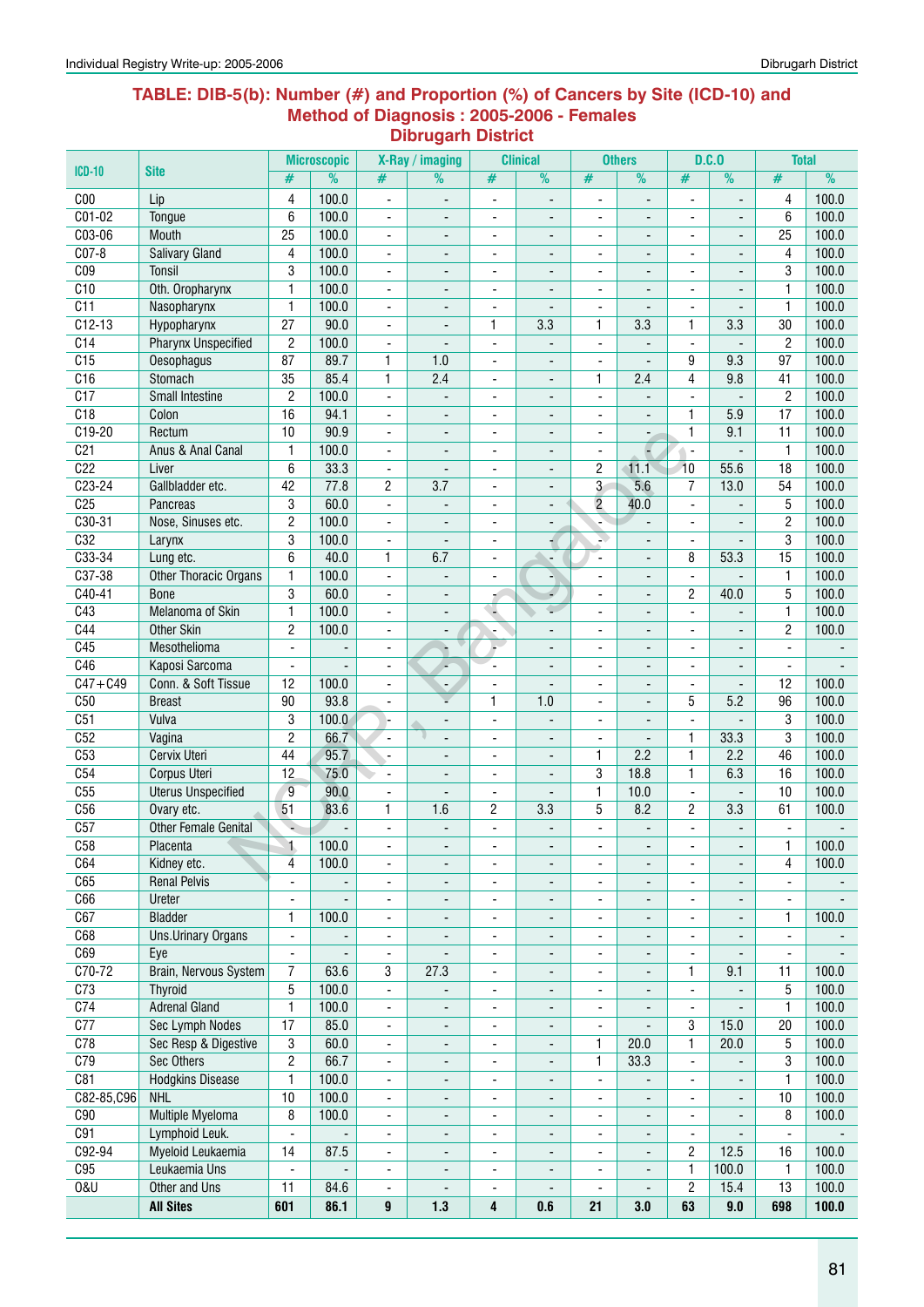## **Table: DIB-6(a): Number (#) and Proportion (%) of Cancers by Site (ICD-10) and Detailed Microscopic Diagnosis, 2005-2006 - Males : Dibrugarh District**

|                 |                                        |                              | Pri. Hist      | Sec. Hist                |                              | <b>Cytology</b>                  |                          | <b>Blood Film</b>            |                                  | <b>Bone Marrow</b>       |                              | <b>Others</b>  |                              | <b>Total</b>   |                |
|-----------------|----------------------------------------|------------------------------|----------------|--------------------------|------------------------------|----------------------------------|--------------------------|------------------------------|----------------------------------|--------------------------|------------------------------|----------------|------------------------------|----------------|----------------|
| $ICD-10$        | <b>Site</b>                            | #                            | $\%$           | #                        | %                            | #                                | %                        | #                            | $\frac{9}{6}$                    | #                        | $\frac{9}{6}$                | #              | $\frac{9}{6}$                | #              | $\frac{9}{6}$  |
| C <sub>00</sub> | Lip                                    | 9                            | 100.0          | $\blacksquare$           | $\overline{\phantom{a}}$     | $\ddot{\phantom{a}}$             |                          | ÷,                           | $\qquad \qquad \blacksquare$     | ä,                       | $\overline{\phantom{a}}$     | L,             | $\overline{\phantom{a}}$     | 9              | 100.0          |
| C01-02          | Tongue                                 | 21                           | 56.8           | 3                        | 8.1                          | 11                               | 29.7                     | $\blacksquare$               | $\blacksquare$                   | ä,                       | $\blacksquare$               | $\overline{c}$ | 5.4                          | 37             | 100.0          |
| C03-06          | Mouth                                  | 53                           | 80.3           | 1                        | 1.5                          | 5                                | 7.6                      | ÷                            | $\blacksquare$                   | $\blacksquare$           | $\blacksquare$               | $\overline{7}$ | 10.6                         | 66             | 100.0          |
| C07-8           | <b>Salivary Gland</b>                  | 5                            | 100.0          | $\overline{\phantom{a}}$ |                              | $\blacksquare$                   |                          | $\blacksquare$               |                                  |                          |                              |                |                              | 5              | 100.0          |
| CO <sub>9</sub> | <b>Tonsil</b>                          | 7                            | 58.3           | 3                        | 25.0                         | $\overline{c}$                   | 16.7                     |                              |                                  |                          |                              |                |                              | 12             | 100.0          |
| C10             | Oth. Oropharynx                        | $\overline{7}$               | 87.5           | $\mathbf{1}$             | 12.5                         | $\blacksquare$                   |                          | $\blacksquare$               | $\blacksquare$                   |                          | $\overline{\phantom{a}}$     |                |                              | 8              | 100.0          |
| C11             | Nasopharynx                            | 3                            | 60.0           | $\mathbf{1}$             | 20.0                         | $\mathbf{1}$                     | 20.0                     | ä,                           | $\blacksquare$                   |                          | $\overline{\phantom{a}}$     |                |                              | 5              | 100.0          |
| $C12-13$        | Hypopharynx                            | 96                           | 82.8           | 6                        | 5.2                          | 11                               | 9.5                      | $\blacksquare$               | $\blacksquare$                   |                          | $\blacksquare$               | 3              | 2.6                          | 116            | 100.0          |
| C <sub>14</sub> | <b>Pharynx Unspecified</b>             | 13                           | 86.7           | $\sim$                   |                              | 1                                | 6.7                      | $\blacksquare$               | $\blacksquare$                   |                          | $\overline{\phantom{a}}$     | $\mathbf{1}$   | 6.7                          | 15             | 100.0          |
| C15             | Oesophagus                             | 139                          | 82.2           | $\mathbf{1}$             | 0.6                          | $\mathbf{1}$                     | 0.6                      | $\blacksquare$               |                                  |                          | L.                           | 28             | 16.6                         | 169            | 100.0          |
| C16             | Stomach                                | 49                           | 75.4           | $\mathbf{1}$             | 1.5                          |                                  |                          |                              |                                  |                          |                              | 15             | 23.1                         | 65             | 100.0          |
| C17             | <b>Small Intestine</b>                 | $\mathbf{1}$                 | 100.0          |                          |                              |                                  |                          |                              |                                  |                          |                              |                |                              | $\mathbf{1}$   | 100.0          |
| C18             | Colon                                  | 19                           | 82.6           | ÷,                       |                              |                                  |                          |                              |                                  |                          |                              | 4              | 17.4                         | 23             | 100.0          |
| C19-20          | Rectum                                 | 21                           | 95.5           |                          | $\overline{\phantom{a}}$     |                                  |                          |                              |                                  |                          | Á,                           | $\mathbf{1}$   | 4.5                          | 22             | 100.0          |
| C <sub>21</sub> | Anus & Anal Canal                      | 3                            | 100.0          | $\sim$                   | $\blacksquare$               | $\blacksquare$                   | ÷,                       | $\blacksquare$               |                                  | é.                       | $\overline{\phantom{a}}$     | $\blacksquare$ | $\blacksquare$               | 3              | 100.0          |
| C22             | Liver                                  | 9                            | 27.3           | $\ddot{\phantom{a}}$     | $\overline{\phantom{a}}$     | 9                                | 27.3                     | ÷                            | $\blacksquare$                   | è                        | Ē,                           | 15             | 45.5                         | 33             | 100.0          |
| C23-24          | Gallbladder etc.                       | 17                           | 77.3           |                          |                              |                                  |                          | $\blacksquare$               |                                  | $\mathbf{1}$             | 4.5                          | $\overline{4}$ | 18.2                         | 22             | 100.0          |
| C <sub>25</sub> | Pancreas                               | 5                            | 55.6           |                          |                              |                                  |                          |                              |                                  |                          |                              | 4              | 44.4                         | 9              | 100.0          |
| C30-31          | Nose, Sinuses etc.                     | $\mathbf{1}$                 | 100.0          | $\blacksquare$           |                              |                                  | $\overline{a}$           | $\qquad \qquad \blacksquare$ |                                  |                          |                              |                |                              | 1              | 100.0          |
| C32             | Larynx                                 | 31                           | 75.6           | 1                        | 2.4                          | 3                                | 7.3                      |                              |                                  |                          | $\blacksquare$               | 6              | 14.6                         | 41             | 100.0          |
| C33-34          | Lung etc.                              | 9                            | 17.3           | $\sqrt{2}$               | 3.8                          | 27                               | 51.9                     | $\blacksquare$               |                                  |                          | $\overline{a}$               | 14             | 26.9                         | 52             | 100.0          |
| C37-38          | <b>Other Thoracic Organs</b>           | $\mathbf{1}$                 | 25.0           | $\mathbf{1}$             | 25.0                         | $\overline{c}$                   | 50.0                     | ۰,                           |                                  | $\blacksquare$           | $\overline{\phantom{a}}$     |                |                              | 4              | 100.0          |
| C40-41          | <b>Bone</b>                            | 3                            | 50.0           | $\mathbf{1}$             | 16.7                         | $\overline{c}$                   | 33.3                     | $\blacksquare$               |                                  |                          |                              | $\overline{a}$ |                              | 6              | 100.0          |
| C43             | Melanoma of Skin                       |                              |                |                          |                              | 1                                | 50.0                     |                              |                                  |                          |                              | $\mathbf{1}$   | 50.0                         | $\overline{2}$ | 100.0          |
| C44             | <b>Other Skin</b>                      | 8                            | 100.0          |                          |                              |                                  |                          |                              |                                  |                          |                              |                |                              | 8              | 100.0          |
| C45             | Mesothelioma                           | $\blacksquare$               |                |                          |                              |                                  |                          |                              |                                  |                          |                              |                |                              |                |                |
| C46             | Kaposi Sarcoma                         | $\blacksquare$               |                |                          |                              |                                  |                          | -                            |                                  |                          | $\overline{a}$               |                |                              |                |                |
| $C47 + C49$     | Conn. & Soft Tissue                    | 5                            | 100.0          | $\blacksquare$           |                              | $\blacksquare$                   |                          | $\blacksquare$               |                                  | ä,                       | $\blacksquare$               | $\blacksquare$ | $\blacksquare$               | 5              | 100.0          |
| C50             | <b>Breast</b>                          | 1                            | 50.0           | ۰                        | эń,                          | $\sim$                           |                          | $\blacksquare$               | $\blacksquare$                   | $\blacksquare$           | $\blacksquare$               | 1              | 50.0                         | $\overline{c}$ | 100.0          |
| C60             | Penis                                  | 3                            | 60.0           | $\mathbf{1}$             | 20.0                         |                                  |                          |                              |                                  |                          |                              | $\mathbf{1}$   | 20.0                         | 5              | 100.0          |
| C61             | Prostate                               | 11                           | 91.7           |                          |                              | 1                                | 8.3                      |                              |                                  |                          |                              |                |                              | 12             | 100.0          |
| C62             | <b>Testis</b>                          | 3                            | 100.0          |                          |                              |                                  |                          |                              |                                  |                          |                              |                |                              | 3              | 100.0          |
| C63             | <b>Other Male Genital</b>              |                              |                |                          |                              | 1                                | 100.0                    | $\blacksquare$               |                                  |                          |                              |                |                              | 1              | 100.0          |
| C64             | Kidney etc.                            | 5                            | 50.0           |                          |                              | 1                                | 10.0                     |                              | $\blacksquare$<br>$\blacksquare$ |                          |                              | 4              | 40.0                         | 10             | 100.0          |
| C65             | <b>Renal Pelvis</b>                    |                              | $\blacksquare$ |                          | $\blacksquare$               | $\blacksquare$                   | $\overline{\phantom{a}}$ | $\blacksquare$               | $\overline{\phantom{a}}$         | $\blacksquare$           | $\overline{\phantom{a}}$     | $\blacksquare$ | $\overline{\phantom{a}}$     | $\blacksquare$ | $\blacksquare$ |
| C66             | Ureter                                 | $\blacksquare$               |                |                          |                              |                                  |                          |                              |                                  |                          | $\blacksquare$               |                |                              |                |                |
| C67             | <b>Bladder</b>                         | 14                           | 77.8           |                          |                              | $\overline{c}$                   | 11.1                     |                              |                                  |                          |                              | $\overline{c}$ | 11.1                         | 18             | 100.0          |
| C68             | <b>Uns.Urinary Organs</b>              |                              |                |                          |                              | $\blacksquare$                   | $\overline{\phantom{a}}$ |                              |                                  |                          |                              |                |                              |                |                |
| C69             |                                        | $\blacksquare$               | 50.0           |                          |                              |                                  |                          |                              |                                  | $\overline{\phantom{0}}$ |                              | 1              | 50.0                         | 2              | 100.0          |
| C70-72          | Eye                                    | 1<br>4                       | 30.8           | $\overline{a}$           | $\overline{\phantom{a}}$     | $\blacksquare$<br>$\overline{c}$ | 15.4                     | ٠                            | $\qquad \qquad \blacksquare$     | -                        | $\qquad \qquad \blacksquare$ | 7              | 53.8                         | 13             | 100.0          |
| C73             | Brain, Nervous System                  | 1                            | 33.3           | $\overline{\phantom{a}}$ | $\overline{\phantom{a}}$     | $\overline{c}$                   | 66.7                     | $\blacksquare$               | $\blacksquare$                   | $\overline{\phantom{0}}$ | $\overline{\phantom{a}}$     | $\blacksquare$ |                              | 3              |                |
| C74             | <b>Thyroid</b><br><b>Adrenal Gland</b> |                              |                | $\blacksquare$           | $\overline{\phantom{a}}$     |                                  |                          | $\blacksquare$               | $\blacksquare$                   | $\frac{1}{2}$            | $\overline{\phantom{a}}$     |                | $\qquad \qquad \blacksquare$ |                | 100.0          |
|                 |                                        | $\blacksquare$               |                | $\blacksquare$           |                              | $\blacksquare$                   |                          | $\blacksquare$               | $\blacksquare$                   | $\frac{1}{2}$            | $\blacksquare$               | $\blacksquare$ | $\blacksquare$               | $\blacksquare$ |                |
| C77             | Sec Lymph Nodes                        | 1                            | 1.5            | 20                       | 30.8                         | 29                               | 44.6                     | ä,                           |                                  | $\overline{\phantom{a}}$ | $\overline{\phantom{a}}$     | 15             | 23.1                         | 65             | 100.0          |
| C78             | Sec Resp & Digestive                   | $\blacksquare$               |                | $\mathbf{1}$             | 25.0                         | 3                                | 75.0                     | $\blacksquare$               |                                  |                          |                              |                |                              | 4              | 100.0          |
| C79             | Sec Others                             | $\qquad \qquad \blacksquare$ |                | $\blacksquare$           |                              | $\overline{c}$                   | 100.0                    | $\blacksquare$               |                                  |                          |                              |                |                              | $\mathbf{2}$   | 100.0          |
| C81             | <b>Hodgkins Disease</b>                | $\blacksquare$               |                | $\blacksquare$           | $\overline{\phantom{a}}$     | $\blacksquare$                   |                          | ÷,                           | $\blacksquare$                   |                          | $\blacksquare$               |                | $\centerdot$                 |                |                |
| C82-85,C96      | <b>NHL</b>                             | 8                            | 57.1           | ÷,                       | $\overline{\phantom{a}}$     | 6                                | 42.9                     | $\blacksquare$               | $\overline{\phantom{a}}$         |                          |                              |                |                              | 14             | 100.0          |
| C90             | Multiple Myeloma                       | $\blacksquare$               | $\blacksquare$ | $\blacksquare$           | $\overline{\phantom{a}}$     | $\blacksquare$                   | $\overline{\phantom{a}}$ | $\blacksquare$               | $\qquad \qquad \blacksquare$     | 1                        | 100.0                        | $\blacksquare$ | $\overline{\phantom{a}}$     | $\mathbf{1}$   | 100.0          |
| C91             | Lymphoid Leuk.                         | $\blacksquare$               |                | $\blacksquare$           | $\blacksquare$               | $\blacksquare$                   | $\overline{\phantom{a}}$ | $\blacksquare$               | $\blacksquare$                   | 4                        | 100.0                        | $\blacksquare$ |                              | 4              | 100.0          |
| C92-94          | Myeloid Leukaemia                      | 1                            | 4.0            |                          |                              |                                  |                          |                              | $\overline{\phantom{a}}$         | 20                       | 80.0                         | 4              | 16.0                         | 25             | 100.0          |
| C95             | Leukaemia Uns                          | ä,                           |                | $\overline{a}$           |                              |                                  |                          |                              |                                  | 1                        | 33.3                         | $\overline{c}$ | 66.7                         | 3              | 100.0          |
| <b>0&amp;U</b>  | Other and Uns                          | 15                           | 83.3           | $\overline{\phantom{a}}$ | $\qquad \qquad \blacksquare$ |                                  |                          | ٠                            | $\overline{a}$                   | $\overline{a}$           | $\overline{\phantom{a}}$     | 3              | 16.7                         | 18             | 100.0          |
|                 | <b>All Sites</b>                       | 603                          | 63.9           | 44                       | 4.7                          | 125                              | 13.2                     | $\blacksquare$               | $\qquad \qquad \blacksquare$     | 27                       | 2.9                          | 145            | 15.4                         | 944            | 100.0          |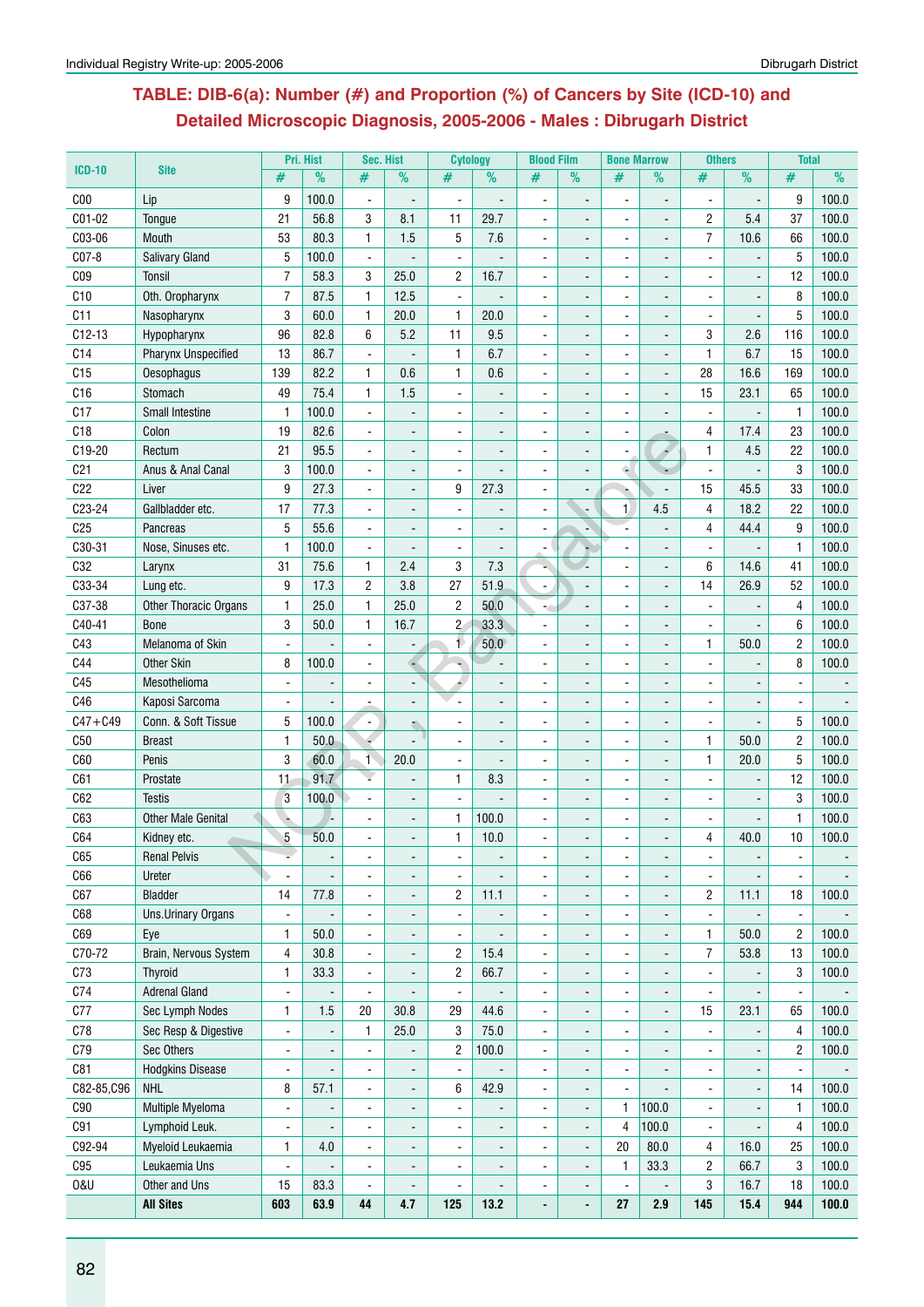## **Table: DIB-6(b): Number (#) and Proportion (%) of Cancers by Site (ICD-10) and Detailed Microscopic Diagnosis, 2005-2006 - Females : Dibrugarh District**

|                 |                                       |                              | Pri. Hist                    | Sec. Hist                        |                          | <b>Cytology</b>          |                          | <b>Blood Film</b>            |                              | <b>Bone Marrow</b>   |                                                      | <b>Others</b>       |                              | <b>Total</b>                   |                |
|-----------------|---------------------------------------|------------------------------|------------------------------|----------------------------------|--------------------------|--------------------------|--------------------------|------------------------------|------------------------------|----------------------|------------------------------------------------------|---------------------|------------------------------|--------------------------------|----------------|
| <b>ICD-10</b>   | <b>Site</b>                           | #                            | $\frac{9}{6}$                | #                                | $\frac{9}{6}$            | #                        | $\overline{\frac{9}{6}}$ | #                            | $\frac{9}{6}$                | #                    | $\frac{9}{6}$                                        | #                   | $\frac{9}{6}$                | #                              | %              |
| C <sub>00</sub> | Lip                                   | 3                            | 75.0                         |                                  |                          | 1                        | 25.0                     | ÷,                           |                              |                      |                                                      |                     |                              | 4                              | 100.0          |
| C01-02          | Tongue                                | 6                            | 100.0                        |                                  |                          |                          |                          |                              |                              |                      |                                                      |                     |                              | 6                              | 100.0          |
| C03-06          | Mouth                                 | 18                           | 72.0                         | $\blacksquare$                   |                          | $\overline{7}$           | 28.0                     |                              |                              |                      |                                                      |                     |                              | 25                             | 100.0          |
| C07-8           | Salivary Gland                        | 3                            | 75.0                         | $\blacksquare$                   |                          | $\mathbf{1}$             | 25.0                     | $\blacksquare$               |                              | ä,                   | ÷,                                                   | $\overline{a}$      |                              | 4                              | 100.0          |
| C <sub>09</sub> | Tonsil                                | 3                            | 100.0                        |                                  | $\overline{a}$           | $\blacksquare$           | $\blacksquare$           |                              | $\blacksquare$               |                      | $\overline{a}$                                       |                     |                              | 3                              | 100.0          |
| C10             | Oth. Oropharynx                       | 1                            | 100.0                        |                                  |                          |                          |                          |                              |                              |                      |                                                      |                     |                              | $\mathbf{1}$                   | 100.0          |
| C11             | Nasopharynx                           | $\mathbf{1}$                 | 100.0                        |                                  |                          |                          |                          |                              | $\overline{\phantom{a}}$     |                      | $\overline{\phantom{a}}$                             |                     |                              | $\mathbf{1}$                   | 100.0          |
| $C12-13$        | Hypopharynx                           | 26                           | 86.7                         | $\mathbf{1}$                     | 3.3                      | $\overline{\phantom{a}}$ | $\overline{a}$           | $\blacksquare$               | $\frac{1}{2}$                |                      | $\overline{\phantom{a}}$                             | 3                   | 10.0                         | 30                             | 100.0          |
| C14             | Pharynx Unspecified                   | $\overline{c}$               | 100.0                        |                                  |                          |                          |                          |                              |                              |                      | L.                                                   |                     |                              | $\overline{2}$                 | 100.0          |
| C <sub>15</sub> | Oesophagus                            | 87                           | 89.7                         | $\blacksquare$                   |                          |                          |                          |                              |                              |                      |                                                      | 10                  | 10.3                         | 97                             | 100.0          |
| C16             | Stomach                               | 33                           | 80.5                         | 1                                | 2.4                      | 1                        | 2.4                      | $\blacksquare$               |                              | ä,                   | $\overline{a}$                                       | 6                   | 14.6                         | 41                             | 100.0          |
| C17             | <b>Small Intestine</b>                | $\mathbf{1}$                 | 50.0                         | $\blacksquare$                   | $\blacksquare$           | 1                        | 50.0                     | $\blacksquare$               | $\blacksquare$               |                      | $\blacksquare$                                       |                     | $\overline{\phantom{a}}$     | $\overline{2}$                 | 100.0          |
| C18             | Colon                                 | 16                           | 94.1                         | L.                               |                          | $\blacksquare$           |                          | $\blacksquare$               |                              |                      |                                                      | $\mathbf{1}$        | 5.9                          | 17                             | 100.0          |
| C19-20          | Rectum                                | 10                           | 90.9                         | $\overline{a}$                   |                          |                          |                          | $\blacksquare$               |                              |                      |                                                      | $\mathbf{1}$        | 9.1                          | 11                             | 100.0          |
| C <sub>21</sub> | Anus & Anal Canal                     | 1                            | 100.0                        |                                  | $\blacksquare$           | $\blacksquare$           |                          | ۰                            | $\blacksquare$               |                      | ÷<br>4                                               |                     | $\blacksquare$               | $\mathbf{1}$                   | 100.0          |
| C <sub>22</sub> | Liver                                 | 3                            | 16.7                         |                                  |                          | 3                        | 16.7                     |                              |                              | $\triangleq$         |                                                      | 12                  | 66.7                         | 18                             | 100.0          |
| C23-24          | Gallbladder etc.                      | 36                           | 66.7                         | $\mathbf{1}$                     | 1.9                      | 5                        | 9.3                      |                              |                              |                      |                                                      | 12                  | 22.2                         | 54                             | 100.0          |
| C <sub>25</sub> |                                       | 3                            | 60.0                         | $\sim$                           | $\blacksquare$           | $\mathbf{r}$             | $\overline{a}$           | $\blacksquare$               |                              |                      | $\overline{a}$                                       | $\overline{2}$      | 40.0                         | 5                              | 100.0          |
| C30-31          | Pancreas<br>Nose, Sinuses etc.        |                              | 100.0                        |                                  |                          |                          |                          |                              | $\overline{\phantom{a}}$     |                      |                                                      | $\overline{a}$      |                              | $\overline{2}$                 |                |
| C <sub>32</sub> |                                       | $\overline{c}$<br>3          | 100.0                        | $\blacksquare$                   | $\blacksquare$           | $\blacksquare$           | $\overline{a}$           |                              |                              |                      |                                                      |                     |                              | 3                              | 100.0          |
| C33-34          | Larynx                                |                              |                              |                                  | $\blacksquare$           | $\blacksquare$           | 40.0                     | $\blacksquare$               |                              |                      |                                                      | $\blacksquare$<br>9 |                              | 15                             | 100.0<br>100.0 |
|                 | Lung etc.                             | $\blacksquare$               |                              |                                  |                          | 6                        |                          | $\Delta$                     |                              |                      | $\overline{\phantom{a}}$                             |                     | 60.0                         |                                |                |
| C37-38          | <b>Other Thoracic Organs</b>          | $\mathbf{1}$                 | 100.0                        |                                  | $\overline{\phantom{a}}$ |                          |                          | ۰                            |                              |                      | $\overline{\phantom{a}}$                             |                     |                              | $\mathbf{1}$                   | 100.0          |
| C40-41<br>C43   | <b>Bone</b>                           | 3<br>$\mathbf{1}$            | 60.0<br>100.0                |                                  |                          |                          |                          |                              |                              |                      |                                                      | $\overline{c}$      | 40.0                         | 5                              | 100.0          |
| C44             | Melanoma of Skin<br><b>Other Skin</b> | 2                            | 100.0                        | $\blacksquare$<br>$\blacksquare$ | $\sim$                   |                          | A.                       | $\blacksquare$               | $\blacksquare$               |                      | $\overline{a}$                                       | $\sim$              | $\overline{a}$               | $\mathbf{1}$<br>$\overline{2}$ | 100.0<br>100.0 |
| C45             | Mesothelioma                          | $\blacksquare$               |                              | $\blacksquare$                   |                          | à.                       | ÷,                       | $\blacksquare$               |                              | $\blacksquare$<br>ä, | $\blacksquare$                                       | $\blacksquare$      | $\blacksquare$               | $\blacksquare$                 |                |
| C46             | Kaposi Sarcoma                        | $\blacksquare$               |                              | $\blacksquare$                   | $\blacksquare$           | ¥.                       |                          | $\blacksquare$               | $\blacksquare$               |                      | $\overline{\phantom{a}}$                             | $\overline{a}$      |                              | $\blacksquare$                 |                |
| $C47 + C49$     | Conn. & Soft Tissue                   | 9                            | 75.0                         | 1                                | 8.3                      | $\overline{2}$           | 16.7                     | ۰                            |                              | $\blacksquare$       |                                                      |                     | Ē,<br>$\blacksquare$         | 12                             | 100.0          |
| C50             | <b>Breast</b>                         | 52                           | 54.2                         | $\mathbf{1}$                     | 1.0                      | 37                       | 38.5                     | ۰                            | $\qquad \qquad \blacksquare$ |                      | $\overline{\phantom{a}}$<br>$\overline{\phantom{a}}$ | 6                   | 6.3                          | 96                             | 100.0          |
| C51             | Vulva                                 | 3                            | 100.0                        | $\blacksquare$                   |                          | $\mathbf{r}$             |                          |                              |                              |                      |                                                      | $\overline{a}$      | $\overline{a}$               | 3                              | 100.0          |
| C52             | Vagina                                | $\mathbf{1}$                 | 33.3                         |                                  |                          | $\mathbf{1}$             | 33.3                     |                              |                              |                      | ÷,                                                   | $\mathbf{1}$        | 33.3                         | 3                              | 100.0          |
| C53             | Cervix Uteri                          | 41                           | 89.1                         |                                  | $\overline{a}$           | 3                        | 6.5                      | ÷.                           | $\blacksquare$               | $\blacksquare$       | $\overline{a}$                                       | $\overline{2}$      | 4.3                          | 46                             | 100.0          |
| C54             | Corpus Uteri                          | 12                           | 75.0                         |                                  | $\blacksquare$           | $\blacksquare$           | $\sim$                   | $\blacksquare$               | $\blacksquare$               |                      | $\blacksquare$                                       | 4                   | 25.0                         | 16                             | 100.0          |
| C55             | <b>Uterus Unspecified</b>             | $\overline{g}$               | 90.0                         |                                  | $\blacksquare$           |                          |                          |                              | $\blacksquare$               |                      | ÷,                                                   | $\mathbf{1}$        | 10.0                         | 10                             | 100.0          |
| C <sub>56</sub> | Ovary etc.                            | 48                           | 78.7                         |                                  |                          | 3                        | 4.9                      |                              |                              |                      |                                                      | 10                  | 16.4                         | 61                             | 100.0          |
| C57             | <b>Other Female Genital</b>           |                              |                              |                                  |                          |                          |                          | ä,                           |                              |                      | $\overline{a}$                                       |                     |                              |                                |                |
| C58             | Placenta                              | $\uparrow$                   | 100.0                        |                                  |                          |                          |                          |                              |                              |                      |                                                      |                     |                              | 1                              | 100.0          |
| C64             | Kidney etc.                           | 2                            | 50.0                         | $\blacksquare$                   |                          | $\overline{c}$           | 50.0                     | $\blacksquare$               |                              |                      |                                                      |                     | $\blacksquare$               | 4                              | 100.0          |
| C65             | <b>Renal Pelvis</b>                   | $\blacksquare$               | $\overline{\phantom{0}}$     | $\blacksquare$                   | $\blacksquare$           | $\blacksquare$           | $\overline{a}$           | Ξ.                           | $\blacksquare$               | ٠                    | $\blacksquare$                                       | $\blacksquare$      | $\blacksquare$               | $\blacksquare$                 |                |
| C66             | Ureter                                | $\blacksquare$               | $\blacksquare$               | $\blacksquare$                   | $\blacksquare$           | $\blacksquare$           | $\overline{a}$           | $\blacksquare$               | $\frac{1}{2}$                | ÷.                   | $\overline{\phantom{a}}$                             | $\blacksquare$      | $\blacksquare$               | $\blacksquare$                 |                |
| C67             | <b>Bladder</b>                        | 1                            | 100.0                        | $\overline{a}$                   | $\overline{\phantom{a}}$ | $\overline{\phantom{a}}$ |                          | $\blacksquare$               | $\overline{\phantom{a}}$     | ä,                   | $\blacksquare$                                       | $\blacksquare$      | $\blacksquare$               | 1                              | 100.0          |
| C68             | <b>Uns.Urinary Organs</b>             | $\qquad \qquad \blacksquare$ | $\qquad \qquad \blacksquare$ | $\blacksquare$                   | $\blacksquare$           | $\overline{\phantom{a}}$ | $\overline{\phantom{a}}$ | $\qquad \qquad \blacksquare$ | $\qquad \qquad \blacksquare$ | -                    | $\overline{\phantom{a}}$                             | $\blacksquare$      | $\qquad \qquad \blacksquare$ | $\blacksquare$                 |                |
| C69             | Eye                                   | ä,                           |                              | $\overline{a}$                   | $\overline{\phantom{a}}$ | L.                       |                          | $\blacksquare$               | $\overline{a}$               |                      | $\overline{\phantom{a}}$                             |                     |                              |                                |                |
| C70-72          | Brain, Nervous System                 | 6                            | 54.5                         | $\blacksquare$                   | $\blacksquare$           | 1                        | 9.1                      | $\blacksquare$               | L.                           |                      | $\blacksquare$                                       | 4                   | 36.4                         | 11                             | 100.0          |
| C73             | Thyroid                               | 3                            | 60.0                         | $\overline{a}$                   |                          | $\overline{c}$           | 40.0                     | $\blacksquare$               | $\blacksquare$               | $\blacksquare$       | $\overline{\phantom{0}}$                             |                     |                              | 5                              | 100.0          |
| C74             | <b>Adrenal Gland</b>                  | $\mathbf{1}$                 | 100.0                        | $\blacksquare$                   |                          | $\blacksquare$           | $\overline{\phantom{a}}$ | $\blacksquare$               | $\overline{\phantom{a}}$     | $\frac{1}{2}$        | $\overline{\phantom{a}}$                             | $\blacksquare$      | $\blacksquare$               | $\mathbf{1}$                   | 100.0          |
| C77             | Sec Lymph Nodes                       | $\mathbf{1}$                 | $5.0\,$                      | 3                                | 15.0                     | 13                       | 65.0                     | $\blacksquare$               | $\overline{\phantom{a}}$     |                      |                                                      | 3                   | 15.0                         | 20                             | 100.0          |
| C78             | Sec Resp & Digestive                  | $\blacksquare$               |                              | 1                                | 20.0                     | $\overline{c}$           | 40.0                     | $\blacksquare$               | $\overline{\phantom{a}}$     | ٠                    | $\blacksquare$                                       | $\overline{2}$      | 40.0                         | 5                              | 100.0          |
| C79             | Sec Others                            | 1                            | 33.3                         | $\mathbf{1}$                     | 33.3                     | $\blacksquare$           |                          | $\frac{1}{2}$                | $\blacksquare$               |                      | $\overline{\phantom{a}}$                             | $\mathbf{1}$        | 33.3                         | 3                              | 100.0          |
| C81             | <b>Hodgkins Disease</b>               | $\mathbf{1}$                 | 100.0                        | $\blacksquare$                   |                          | L.                       |                          | $\blacksquare$               | $\overline{\phantom{a}}$     | ÷,                   |                                                      |                     |                              | $\mathbf{1}$                   | 100.0          |
| C82-85, C96     | <b>NHL</b>                            | 4                            | 40.0                         | $\blacksquare$                   |                          | 6                        | 60.0                     | ÷                            | $\blacksquare$               | ä,                   |                                                      | $\blacksquare$      | $\overline{a}$               | 10                             | 100.0          |
| C90             | Multiple Myeloma                      | 1                            | 12.5                         | $\blacksquare$                   |                          | $\overline{\phantom{a}}$ | $\overline{a}$           | $\blacksquare$               | $\blacksquare$               | 7                    | 87.5                                                 | $\blacksquare$      | $\blacksquare$               | 8                              | 100.0          |
| C91             | Lymphoid Leuk.                        | ä,                           | $\frac{1}{2}$                | $\blacksquare$                   | $\overline{\phantom{a}}$ | $\blacksquare$           | $\blacksquare$           | Ξ.                           | $\overline{\phantom{a}}$     | ä,                   | $\overline{a}$                                       | $\blacksquare$      | $\blacksquare$               | $\blacksquare$                 |                |
| C92-94          | Myeloid Leukaemia                     | 1                            | 6.3                          | 1                                | 6.3                      | $\blacksquare$           | $\overline{a}$           | ÷.                           | $\blacksquare$               | 12                   | 75.0                                                 | 2                   | 12.5                         | 16                             | 100.0          |
| C95             | Leukaemia Uns                         | $\blacksquare$               |                              | $\blacksquare$                   |                          | $\blacksquare$           | $\blacksquare$           | $\blacksquare$               | $\overline{\phantom{a}}$     | $\blacksquare$       | $\blacksquare$                                       | $\mathbf{1}$        | 100.0                        | $\mathbf{1}$                   | 100.0          |
| <b>0&amp;U</b>  | Other and Uns                         | 8                            | 61.5                         | $\mathbf{1}$                     | 7.7                      | $\overline{c}$           | 15.4                     | $\blacksquare$               | $\overline{\phantom{a}}$     | ÷,                   | $\overline{\phantom{a}}$                             | $\overline{c}$      | 15.4                         | 13                             | 100.0          |
|                 | <b>All Sites</b>                      | 471                          | 67.5                         | 12                               | $1.7$                    | 99                       | 14.2                     | $\blacksquare$               | $\overline{a}$               | 19                   | 2.7                                                  | 97                  | 13.9                         | 698                            | 100.0          |
|                 |                                       |                              |                              |                                  |                          |                          |                          |                              |                              |                      |                                                      |                     |                              |                                |                |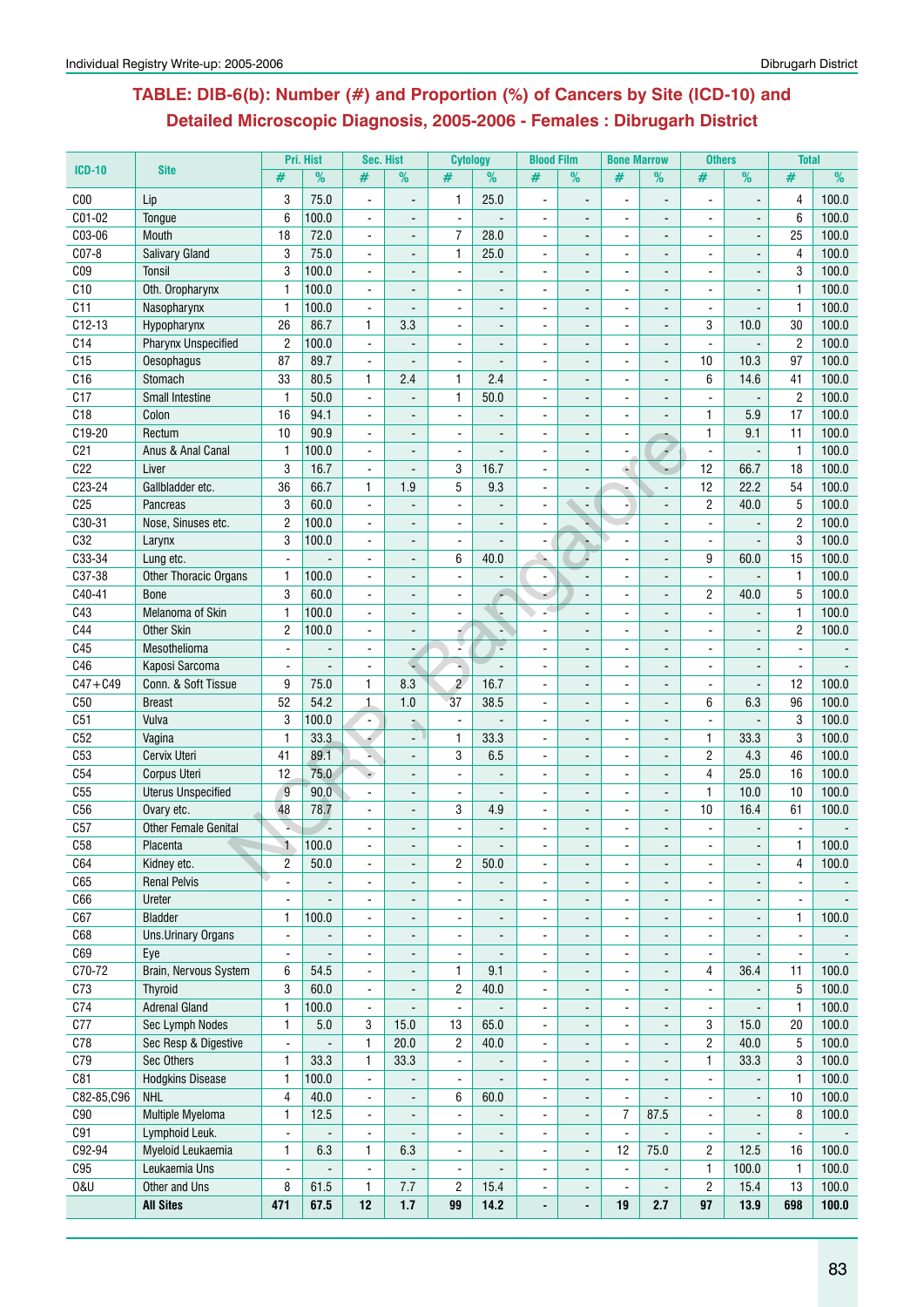### **TABLE DIB-7 (a): Number of Cancer Deaths by Five Year Age Group and Site (ICD-10): 2005-2006 – Males**

*%= Relative Proportion of Cancers of All Sites.*

| <b>ICD-10</b>   | <b>Site</b>                | $0-4$                    |                |                          |              | 5-9 10-14 15-19 20-24 25-29 30-34 35-39 40-44 |                          |                          |                              |                          | 45-49                    | $50 - 54$                | 55-59                    | 60-64                    | 65-69                    | 70-74                    | $75+$          | <b>Unkn</b>              | <b>Total</b>             | %                        |
|-----------------|----------------------------|--------------------------|----------------|--------------------------|--------------|-----------------------------------------------|--------------------------|--------------------------|------------------------------|--------------------------|--------------------------|--------------------------|--------------------------|--------------------------|--------------------------|--------------------------|----------------|--------------------------|--------------------------|--------------------------|
| C <sub>00</sub> | Lip                        | $\overline{\phantom{a}}$ |                |                          |              |                                               |                          |                          |                              |                          |                          |                          | $\overline{\phantom{a}}$ |                          |                          | $\overline{\phantom{a}}$ |                | $\overline{\phantom{a}}$ |                          |                          |
| C01-02          | Tongue                     |                          |                |                          |              |                                               |                          |                          | $\overline{a}$               | $\overline{c}$           | $\overline{2}$           |                          | $\overline{\phantom{a}}$ |                          | $\mathbf{1}$             | $\overline{2}$           | $\overline{c}$ | $\overline{\phantom{a}}$ | 9                        | 3.07                     |
| C03-06          | Mouth                      | $\overline{\phantom{a}}$ |                |                          |              |                                               |                          | $\mathbf{1}$             |                              | $\mathbf{1}$             | 1                        |                          | $\mathbf{1}$             | 1                        | 1                        | $\mathbf{1}$             | 1              | $\blacksquare$           | 8                        | 2.73                     |
| C07-8           | <b>Salivary Gland</b>      | $\blacksquare$           |                |                          |              |                                               |                          |                          |                              | ÷,                       |                          | 1                        | $\overline{a}$           |                          |                          | $\overline{a}$           |                | $\overline{\phantom{a}}$ | $\mathbf{1}$             | 0.34                     |
| CO <sub>9</sub> | Tonsil                     | $\overline{\phantom{a}}$ |                |                          |              |                                               |                          |                          |                              | ÷,                       |                          |                          | $\blacksquare$           |                          |                          | $\blacksquare$           |                |                          |                          |                          |
| C10             | Oth. Oropharynx            | $\overline{\phantom{a}}$ |                |                          |              |                                               |                          |                          |                              | ÷,                       |                          |                          | $\overline{a}$           | $\mathbf{1}$             |                          | $\overline{a}$           |                | $\overline{a}$           | $\mathbf{1}$             | 0.34                     |
| C11             | Nasopharynx                | $\blacksquare$           |                |                          |              |                                               | 1                        | $\blacksquare$           |                              | $\mathbf{1}$             |                          |                          | $\blacksquare$           |                          |                          | $\overline{a}$           |                | $\overline{a}$           | $\overline{2}$           | 0.68                     |
| C12-13          | Hypopharynx                | $\overline{\phantom{a}}$ |                |                          |              |                                               |                          | $\overline{\phantom{a}}$ | $\mathbf{1}$                 | $\overline{\phantom{a}}$ | $\overline{2}$           | 1                        | $\overline{c}$           | $\blacksquare$           | 5                        | $\mathbf{1}$             | 1              | $\blacksquare$           | 13                       | 4.44                     |
| C14             | <b>Pharynx Unspecified</b> | $\blacksquare$           |                |                          |              |                                               |                          | $\overline{\phantom{a}}$ |                              | $\overline{\phantom{a}}$ | $\mathbf{1}$             |                          | $\overline{\phantom{a}}$ |                          | $\mathbf{1}$             | $\overline{a}$           |                | $\overline{a}$           | $\overline{c}$           | 0.68                     |
| C15             | Oesophagus                 | $\blacksquare$           |                | $\overline{a}$           | $\mathbf{1}$ |                                               |                          | $\overline{\phantom{a}}$ | $\mathbf{1}$                 | 7                        | 11                       | $10$                     | 10                       | 6                        | $6\phantom{1}$           | $\overline{7}$           | 9              | ÷,                       | 68                       | 23.21                    |
| C16             | Stomach                    | $\overline{\phantom{a}}$ |                |                          |              |                                               | 1                        | $\overline{\phantom{a}}$ | $\overline{c}$               | $\blacksquare$           | $\overline{4}$           | $\mathbf{1}$             | $\overline{4}$           | $\overline{2}$           | 6                        | $\overline{2}$           | 1              | $\blacksquare$           | 23                       | 7.85                     |
| C17             | Small Intestine            | $\overline{\phantom{a}}$ |                |                          |              |                                               |                          |                          |                              | ÷,                       |                          |                          | $\overline{a}$           |                          |                          | $\overline{a}$           |                |                          |                          |                          |
| C18             | Colon                      | $\overline{\phantom{a}}$ |                |                          |              |                                               |                          |                          |                              | $\blacksquare$           | $\overline{c}$           |                          | $\overline{c}$           | $\overline{2}$           | $\blacksquare$           | $\mathbf{1}$             |                | $\overline{\phantom{a}}$ | $\overline{7}$           | 2.39                     |
| C19-20          | Rectum                     | $\overline{\phantom{a}}$ |                |                          |              |                                               |                          | $\mathbf{1}$             |                              | ÷,                       |                          |                          | $\overline{a}$           |                          | $\mathbf{1}$             | ÷,                       |                | $\overline{a}$           | $\overline{2}$           | 0.68                     |
| C <sub>21</sub> | Anus & Anal Canal          | $\overline{\phantom{a}}$ |                |                          |              |                                               |                          | $\overline{\phantom{a}}$ |                              | ÷,                       |                          |                          | ¥                        |                          |                          | $\overline{a}$           |                | $\overline{\phantom{a}}$ |                          |                          |
| C22             |                            | $\overline{\phantom{a}}$ |                |                          |              | 1                                             |                          | $\overline{\phantom{a}}$ | $\overline{2}$               | $\mathbf{1}$             | $\overline{4}$           | 4                        | 6                        | 9                        | $\mathbf{1}$             | $\mathbf{1}$             | $\overline{c}$ | ÷,                       | 31                       | 10.58                    |
|                 | Liver                      |                          |                |                          |              |                                               |                          |                          |                              |                          |                          |                          | $\mathbf{1}$             |                          |                          |                          |                |                          |                          |                          |
| C23-24          | Gallbladder etc.           | $\overline{\phantom{a}}$ |                |                          |              |                                               |                          | $\overline{\phantom{a}}$ |                              | $\blacksquare$           |                          | 1                        |                          | $\blacksquare$           | $\mathbf{1}$             | $\mathbf{1}$             |                | $\overline{a}$           | $\overline{4}$           | 1.37                     |
| C <sub>25</sub> | Pancreas                   | $\overline{\phantom{a}}$ |                |                          |              |                                               |                          |                          |                              | $\blacksquare$           | $\overline{2}$           | $\mathbf{1}$             | $\overline{c}$           | 4                        |                          | $\overline{a}$           |                |                          | 9                        | 3.07                     |
| C30-31          | Nose, Sinuses etc.         | $\blacksquare$           |                |                          |              |                                               |                          | $\overline{\phantom{a}}$ |                              | $\overline{\phantom{a}}$ |                          |                          |                          |                          |                          | $\overline{a}$           |                |                          |                          |                          |
| C32             | Larynx                     | $\blacksquare$           |                | $\overline{a}$           |              |                                               |                          | $\overline{\phantom{a}}$ | $\overline{c}$               | $\overline{c}$           |                          | $\overline{c}$           | $\mathbf{1}$             |                          |                          | $\overline{a}$           |                | $\overline{a}$           | $\overline{7}$           | 2.39                     |
| C33-34          | Lung etc.                  | $\overline{\phantom{a}}$ |                | $\overline{a}$           | $\mathbf{1}$ | ÷.                                            | $\mathbf{1}$             | 3                        | $\mathbf{1}$                 | Ù.                       |                          | $\overline{5}$           | $\overline{c}$           | $\overline{c}$           | 4                        | 6                        | $\overline{4}$ | $\overline{a}$           | 29                       | 9.90                     |
| C37-38          | Other Thoracic Organs      | $\overline{\phantom{a}}$ |                |                          |              |                                               |                          | $\overline{a}$           |                              |                          |                          |                          | $\overline{a}$           |                          |                          | $\overline{a}$           |                |                          |                          |                          |
| C40-41          | <b>Bone</b>                | $\overline{\phantom{a}}$ |                | 1                        |              |                                               |                          |                          |                              |                          |                          |                          |                          |                          |                          | $\blacksquare$           |                | $\overline{\phantom{a}}$ | $\mathbf{1}$             | 0.34                     |
| C43             | Melanoma of Skin           | $\overline{\phantom{a}}$ |                |                          |              |                                               | 1                        |                          |                              | $\overline{\phantom{a}}$ |                          |                          |                          |                          |                          | $\blacksquare$           |                | $\overline{\phantom{a}}$ | $\mathbf{1}$             | 0.34                     |
| C44             | <b>Other Skin</b>          | $\overline{\phantom{a}}$ |                |                          |              |                                               |                          |                          |                              | ÷,                       |                          |                          |                          |                          |                          | $\blacksquare$           |                |                          |                          |                          |
| C45             | Mesothelioma               | $\overline{\phantom{a}}$ |                | $\overline{a}$           |              |                                               |                          |                          |                              | $\overline{a}$           |                          |                          | ٠                        |                          |                          | $\blacksquare$           |                |                          |                          |                          |
| C46             | Kaposi Sarcoma             | $\overline{\phantom{a}}$ |                | $\overline{a}$           |              | $\overline{\phantom{a}}$                      |                          | $\overline{\phantom{a}}$ |                              | ÷,                       |                          |                          | $\overline{a}$           |                          |                          | $\blacksquare$           |                |                          |                          |                          |
| $C47 + C49$     | Conn. & Soft Tissue        | $\overline{\phantom{a}}$ |                | $\overline{a}$           |              |                                               |                          |                          |                              | $\overline{a}$           |                          |                          | $\overline{a}$           |                          |                          | $\blacksquare$           |                |                          |                          |                          |
| C50             | <b>Breast</b>              |                          |                |                          |              |                                               |                          | $\blacksquare$           | $\mathbf{1}$                 | $\overline{a}$           |                          |                          | $\overline{a}$           |                          |                          | $\overline{a}$           |                | $\overline{\phantom{a}}$ | $\mathbf{1}$             | 0.34                     |
| C60             | Penis                      | $\overline{\phantom{a}}$ |                |                          |              |                                               |                          |                          |                              | $\overline{a}$           |                          |                          | $\overline{a}$           | $\overline{c}$           |                          | $\overline{a}$           |                | $\overline{\phantom{a}}$ | $\sqrt{2}$               | 0.68                     |
| C61             | Prostate                   | $\overline{\phantom{a}}$ |                | $\blacksquare$           |              |                                               |                          |                          |                              | $\overline{a}$           |                          |                          | ÷.                       |                          |                          | $\mathbf{1}$             |                |                          | $\mathbf{1}$             | 0.34                     |
| C62             | <b>Testis</b>              | $\blacksquare$           |                |                          |              |                                               |                          |                          |                              | $\overline{a}$           |                          |                          | $\overline{a}$           |                          |                          | $\overline{a}$           |                |                          |                          |                          |
| C63             | <b>Other Male Genital</b>  | $\overline{\phantom{a}}$ |                |                          |              |                                               |                          |                          |                              | $\overline{\phantom{a}}$ |                          |                          | ٠                        |                          |                          | $\blacksquare$           |                |                          | $\overline{\phantom{a}}$ |                          |
| C64             | Kidney etc.                | ۰.                       |                |                          |              |                                               |                          | $\overline{\phantom{a}}$ |                              | $\overline{\phantom{a}}$ | $\mathbf{1}$             | 1                        | $\mathbf{1}$             | $\overline{a}$           |                          | $\overline{a}$           |                | $\overline{\phantom{a}}$ | 3                        | 1.02                     |
| C65             | <b>Renal Pelvis</b>        | $\overline{\phantom{a}}$ |                |                          |              |                                               |                          |                          |                              | $\overline{\phantom{a}}$ |                          |                          | $\overline{\phantom{a}}$ |                          |                          |                          |                |                          |                          |                          |
| C66             | Ureter                     | $\overline{\phantom{a}}$ |                |                          |              |                                               |                          |                          |                              | L                        |                          |                          |                          |                          |                          |                          |                |                          |                          |                          |
| C67             | Bladder                    | $\overline{\phantom{a}}$ | $\overline{a}$ | $\overline{\phantom{a}}$ |              |                                               | 1                        | $\overline{\phantom{a}}$ | $\qquad \qquad \blacksquare$ | $\overline{\phantom{a}}$ | $\overline{\phantom{a}}$ |                          | L                        |                          |                          | 1                        | $\overline{c}$ |                          | 5                        | 1.71                     |
| C68             | <b>Uns.Urinary Organs</b>  | $\overline{\phantom{a}}$ |                | $\blacksquare$           |              | ÷,                                            | $\overline{a}$           | $\overline{\phantom{a}}$ | ÷,                           | $\blacksquare$           |                          | $\overline{\phantom{a}}$ | ÷,                       | $\overline{\phantom{a}}$ |                          | $\frac{1}{2}$            |                | $\blacksquare$           |                          | $\overline{\phantom{a}}$ |
| C69             | Eye                        | $\blacksquare$           |                | $\blacksquare$           |              |                                               |                          | $\overline{\phantom{a}}$ |                              | $\blacksquare$           |                          |                          |                          |                          |                          | $\overline{\phantom{a}}$ |                | $\blacksquare$           |                          | $\overline{\phantom{a}}$ |
| C70-72          | Brain, Nervous System      | $\blacksquare$           |                | $\blacksquare$           |              | 1                                             | $\overline{a}$           | $\overline{\phantom{a}}$ | $\mathbf{1}$                 | $\blacksquare$           |                          |                          | $\mathbf{1}$             | $\overline{\phantom{a}}$ | $\mathbf{1}$             | $\frac{1}{2}$            |                | $\blacksquare$           | 4                        | 1.37                     |
| C73             | Thyroid                    | $\blacksquare$           |                | $\overline{\phantom{a}}$ |              |                                               |                          | $\blacksquare$           |                              | $\overline{\phantom{a}}$ |                          |                          | ÷,                       | $\blacksquare$           | 1                        | $\frac{1}{2}$            |                | ÷,                       | $\mathbf{1}$             | 0.34                     |
| C74             | <b>Adrenal Gland</b>       | $\overline{\phantom{a}}$ |                | $\blacksquare$           |              | $\overline{\phantom{a}}$                      |                          | $\overline{\phantom{a}}$ |                              | $\blacksquare$           |                          |                          | $\blacksquare$           | $\overline{\phantom{a}}$ |                          | $\overline{\phantom{a}}$ |                | ÷,                       | $\overline{\phantom{a}}$ | $\overline{\phantom{a}}$ |
| C77             | Sec Lymph Nodes            | $\blacksquare$           |                | $\blacksquare$           |              | $\overline{\phantom{a}}$                      | $\mathbf{1}$             | $\overline{\phantom{a}}$ | 3                            | $\mathbf{1}$             | 5                        | $\mathbf{1}$             | $\overline{c}$           | $\overline{c}$           | $\overline{4}$           | 5                        | 5              | ä,                       | 29                       | 9.90                     |
| C78             | Sec Resp & Digestive       | $\blacksquare$           |                | $\blacksquare$           |              | $\overline{\phantom{a}}$                      |                          | $\overline{\phantom{a}}$ |                              | $\blacksquare$           | $\mathbf{1}$             | $\blacksquare$           | ÷,                       | $\overline{\phantom{a}}$ |                          | $\frac{1}{2}$            |                | ä,                       | $\mathbf{1}$             | 0.34                     |
| C79             | Sec Others                 | $\blacksquare$           |                | $\overline{\phantom{a}}$ |              | $\overline{\phantom{a}}$                      |                          | $\overline{\phantom{a}}$ |                              | $\blacksquare$           | $\overline{\phantom{a}}$ | $\overline{\phantom{a}}$ | ÷,                       |                          |                          | $\overline{\phantom{a}}$ |                | $\blacksquare$           | $\overline{\phantom{a}}$ | $\overline{\phantom{a}}$ |
| C81             | <b>Hodgkins Disease</b>    | $\blacksquare$           |                | $\overline{\phantom{a}}$ |              |                                               |                          | $\overline{\phantom{a}}$ |                              | $\blacksquare$           |                          |                          | $\overline{\phantom{a}}$ |                          |                          | $\overline{\phantom{a}}$ |                | $\blacksquare$           |                          | $\blacksquare$           |
|                 |                            |                          |                |                          |              |                                               |                          |                          |                              |                          |                          |                          |                          |                          |                          |                          |                |                          | $\overline{\phantom{a}}$ |                          |
| C82-85, C96 NHL |                            | $\blacksquare$           |                | $\overline{\phantom{a}}$ |              | 1                                             | $\overline{a}$           | $\overline{\phantom{a}}$ |                              | $\mathbf{1}$             | $\mathbf{1}$             | $\mathbf{1}$             | $\overline{\phantom{a}}$ | $\overline{\phantom{a}}$ |                          | $\overline{\phantom{a}}$ |                | $\blacksquare$           | $\overline{4}$           | 1.37                     |
| C90             | Multiple Myeloma           | $\blacksquare$           |                | $\blacksquare$           |              | ٠                                             |                          | $\blacksquare$           |                              | $\blacksquare$           | $\overline{\phantom{a}}$ | $\overline{\phantom{a}}$ | ÷,                       | $\overline{\phantom{a}}$ |                          | $\overline{\phantom{a}}$ |                | $\blacksquare$           | $\overline{\phantom{a}}$ | $\blacksquare$           |
| C91             | Lymphoid Leuk.             | $\blacksquare$           |                | $\blacksquare$           |              | $\overline{\phantom{a}}$                      | $\overline{\phantom{a}}$ |                          |                              | $\overline{\phantom{a}}$ |                          | $\overline{\phantom{a}}$ | $\overline{\phantom{a}}$ | $\overline{\phantom{a}}$ |                          | $\overline{\phantom{a}}$ |                | ÷,                       | $\overline{\phantom{a}}$ | $\overline{\phantom{a}}$ |
| C92-94          | Myeloid Leukaemia          | $\blacksquare$           |                | $\blacksquare$           | $\mathbf{1}$ | ٠                                             | $\overline{\phantom{a}}$ | 1                        | $\mathbf{1}$                 | 2                        | $\overline{2}$           | $\overline{\phantom{a}}$ | ÷,                       | $\mathbf{1}$             | $\overline{\phantom{a}}$ | $\mathbf{1}$             | 1              | $\blacksquare$           | 10                       | 3.41                     |
| C95             | Leukaemia Uns              | $\blacksquare$           | $\mathbf{1}$   | $\overline{\phantom{a}}$ | $\mathbf{1}$ | ٠                                             | $\overline{\phantom{a}}$ | $\blacksquare$           |                              | $\blacksquare$           |                          |                          | $\mathbf{1}$             | $\overline{\phantom{a}}$ |                          | $\blacksquare$           |                | ÷,                       | $\mathbf{3}$             | 1.02                     |
| <b>0&amp;U</b>  | Other and Uns              | $\overline{\phantom{a}}$ |                | $\overline{\phantom{a}}$ |              |                                               |                          | $\mathbf{1}$             |                              | $\overline{\phantom{a}}$ | 3                        | $\mathbf{1}$             | $\overline{4}$           | 1                        | $\mathbf{1}$             | $\overline{\phantom{a}}$ |                | $\blacksquare$           | 11                       | 3.75                     |
|                 | <b>All Sites</b>           | ÷,                       | $\mathbf{1}$   | 1                        | 4            | $\mathbf{3}$                                  | $6\phantom{1}$           | $\overline{\mathbf{r}}$  | 15                           | $18$                     | 42                       | ${\bf 30}$               | 41                       | 33                       | 34                       | ${\bf 30}$               | 28             |                          | 293                      | 100.00                   |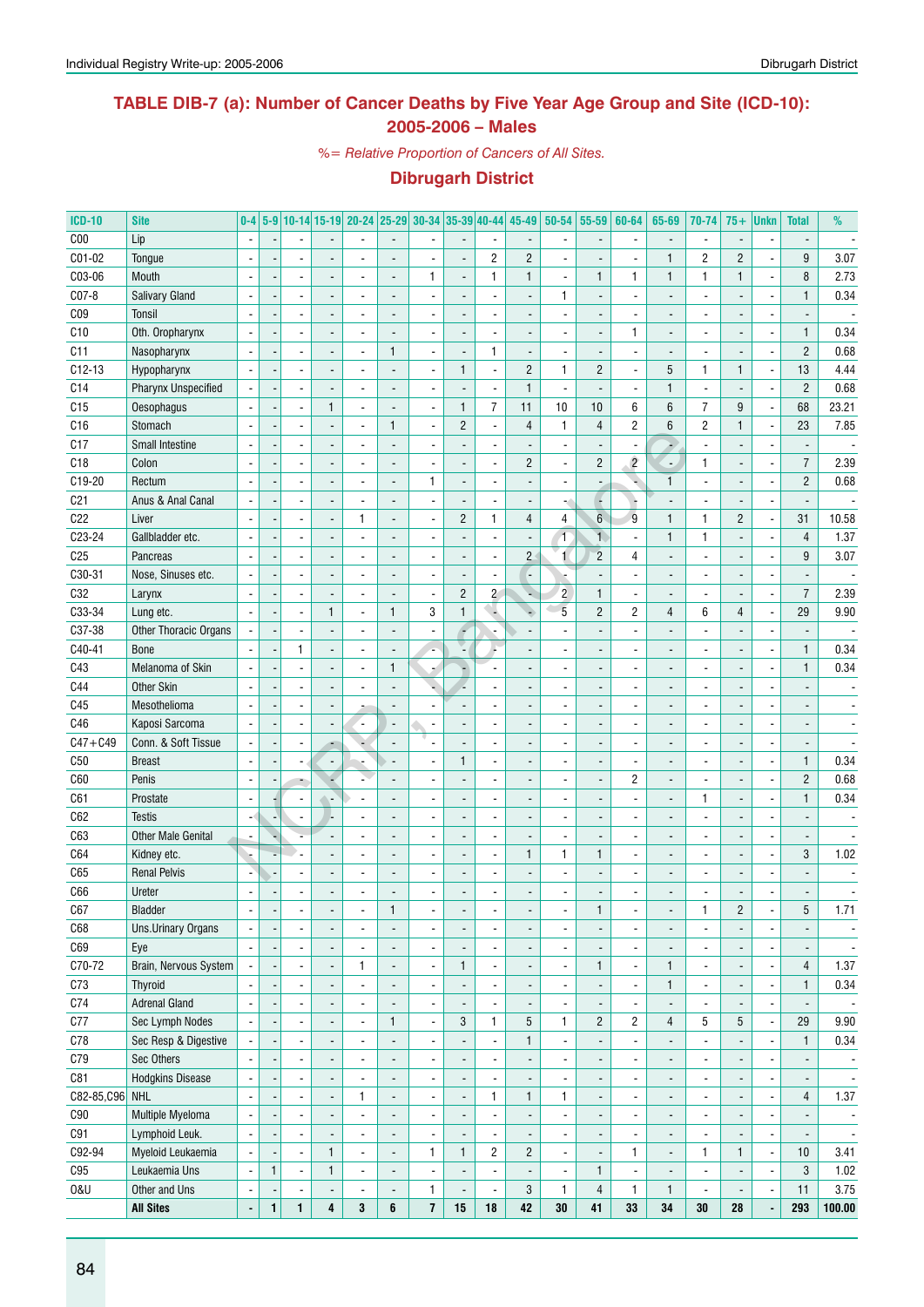### **TABLE DIB-7 (b): Number of Cancer Deaths by Five Year Age Group and Site (ICD-10): 2005-2006 – Females**

*%= Relative Proportion of Cancers of All Sites.*

| <b>ICD-10</b>   | <b>Site</b>                 | $0-4$                    |                          |                          |                          |                          |                          |                          |                          | 5-9 10-14 15-19 20-24 25-29 30-34 35-39 40-44 45-49 | 50-54                    | 55-59                        | 60-64                    | 65-69                    | 70-74                    | $75+$                    | Unkn                     | <b>Total</b>             | %                        |
|-----------------|-----------------------------|--------------------------|--------------------------|--------------------------|--------------------------|--------------------------|--------------------------|--------------------------|--------------------------|-----------------------------------------------------|--------------------------|------------------------------|--------------------------|--------------------------|--------------------------|--------------------------|--------------------------|--------------------------|--------------------------|
| C <sub>00</sub> | Lip                         |                          |                          |                          |                          |                          |                          |                          |                          |                                                     |                          |                              |                          |                          | $\overline{\phantom{a}}$ |                          |                          |                          |                          |
| $CO1-02$        | Tongue                      | $\blacksquare$           |                          |                          |                          |                          | $\mathbf{1}$             | $\overline{\phantom{a}}$ | $\overline{a}$           |                                                     |                          |                              |                          |                          | $\overline{\phantom{a}}$ |                          | $\overline{a}$           | $\mathbf{1}$             | 0.69                     |
| C03-06          | Mouth                       |                          |                          |                          |                          | $\mathbf{1}$             |                          |                          | $\overline{a}$           |                                                     |                          | 1                            |                          |                          | $\blacksquare$           | $\mathbf{1}$             | $\overline{\phantom{a}}$ | 3                        | 2.07                     |
| C07-8           | <b>Salivary Gland</b>       | $\overline{\phantom{a}}$ | $\blacksquare$           |                          |                          |                          |                          |                          | $\overline{\phantom{a}}$ |                                                     |                          | $\overline{a}$               |                          |                          |                          |                          |                          |                          |                          |
| CO <sub>9</sub> | Tonsil                      | ÷,                       | $\overline{a}$           |                          | $\blacksquare$           | ÷.                       | $\overline{a}$           | $\overline{\phantom{a}}$ | $\blacksquare$           | $\mathbf{1}$                                        |                          | $\overline{\phantom{a}}$     | $\blacksquare$           |                          | $\overline{\phantom{a}}$ | $\overline{\phantom{a}}$ | $\overline{a}$           | $\mathbf{1}$             | 0.69                     |
| C10             | Oth. Oropharynx             | $\overline{\phantom{a}}$ | $\overline{\phantom{a}}$ |                          | $\overline{a}$           |                          | $\overline{a}$           | $\overline{a}$           | $\overline{\phantom{a}}$ |                                                     |                          | $\overline{a}$               | ä,                       |                          | $\overline{a}$           | $\overline{\phantom{a}}$ | $\overline{a}$           | $\overline{a}$           |                          |
| C11             | Nasopharynx                 |                          |                          |                          |                          |                          | $\blacksquare$           |                          | -                        |                                                     |                          | $\qquad \qquad \blacksquare$ | ۰                        |                          | $\overline{\phantom{a}}$ |                          | $\overline{a}$           |                          |                          |
| $C12-13$        | Hypopharynx                 | $\blacksquare$           | $\overline{a}$           |                          |                          |                          | $\overline{\phantom{a}}$ |                          | $\mathbf{1}$             | $\mathbf{1}$                                        | $\overline{\phantom{a}}$ |                              | $\overline{a}$           |                          | $\blacksquare$           |                          | $\overline{a}$           | $\overline{c}$           | 1.38                     |
| C14             | Pharynx Unspecified         | $\overline{\phantom{a}}$ | $\sim$                   |                          | ٠                        | ÷.                       | $\overline{\phantom{a}}$ | $\overline{a}$           | $\frac{1}{2}$            | $\blacksquare$                                      | $\blacksquare$           | $\overline{a}$               | $\blacksquare$           |                          | $\overline{\phantom{a}}$ |                          | $\overline{\phantom{a}}$ | $\blacksquare$           |                          |
| C15             | Oesophagus                  |                          |                          |                          |                          |                          |                          | $\mathbf{1}$             | ä,                       | $\overline{2}$                                      | $\overline{c}$           | $\overline{c}$               | $\overline{c}$           | $\overline{2}$           | 5                        | $\overline{2}$           | ÷,                       | 18                       | 12.41                    |
| C16             | Stomach                     |                          |                          |                          |                          |                          |                          | $\mathbf{1}$             | $\overline{a}$           |                                                     | 1                        | Ĭ.                           | 3                        | $\mathbf{1}$             | ä,                       | $\mathbf{1}$             | $\overline{a}$           | $\overline{7}$           | 4.83                     |
| C17             | Small Intestine             | $\overline{\phantom{a}}$ | $\overline{\phantom{a}}$ |                          | $\blacksquare$           | ÷.                       | $\overline{\phantom{a}}$ | $\overline{a}$           | $\blacksquare$           | $\overline{\phantom{a}}$                            |                          | ÷,                           | $\overline{\phantom{a}}$ |                          | $\overline{\phantom{a}}$ | $\overline{a}$           | $\overline{a}$           | $\blacksquare$           | $\sim$                   |
| C18             | Colon                       | $\overline{\phantom{a}}$ | $\overline{\phantom{a}}$ |                          | $\overline{a}$           | L.                       | $\overline{\phantom{a}}$ | $\mathbf{1}$             | $\frac{1}{2}$            | $\mathbf{1}$                                        | $\overline{\phantom{a}}$ | $\overline{\phantom{a}}$     | ä,                       | ٠                        | $\mathbf{1}$             | $\blacksquare$           | ä,                       | 3                        | 2.07                     |
| C19-20          | Rectum                      |                          | $\blacksquare$           |                          | $\overline{\phantom{a}}$ | $\overline{a}$           | $\overline{\phantom{a}}$ | $\overline{\phantom{a}}$ | -                        | $\overline{\phantom{a}}$                            |                          | $\overline{\phantom{a}}$     | $\overline{2}$           | $\overline{\phantom{a}}$ | $\mathbf{1}$             | $\overline{\phantom{a}}$ | $\overline{\phantom{a}}$ | 3                        | 2.07                     |
| C <sub>21</sub> | Anus & Anal Canal           | $\overline{\phantom{a}}$ |                          |                          |                          |                          | $\overline{a}$           |                          | ÷.                       |                                                     |                          | $\overline{a}$               | ۷                        |                          | $\overline{a}$           |                          |                          |                          |                          |
| C22             | Liver                       | $\overline{\phantom{a}}$ | $\sim$                   |                          |                          | ٠                        | 2                        | $\overline{\phantom{a}}$ | $\mathbf{1}$             | $\overline{c}$                                      | $\mathbf{1}$             | $\mathbf{r}$                 |                          | $\mathbf{1}$             | $\blacksquare$           | $\mathbf{1}$             | ÷,                       | $\boldsymbol{9}$         | 6.21                     |
| $C23-24$        | Gallbladder etc.            |                          |                          |                          | $\mathbf{1}$             |                          |                          |                          | $\mathbf{1}$             | 3                                                   | $\overline{c}$           | $\overline{3}$               | $6\phantom{1}$           | $\overline{2}$           | $\overline{2}$           | $\mathbf{1}$             | ÷,                       | 21                       | 14.48                    |
| C <sub>25</sub> | Pancreas                    |                          |                          |                          |                          |                          |                          |                          | $\blacksquare$           |                                                     |                          | ٩                            |                          |                          |                          |                          |                          |                          |                          |
| C30-31          | Nose, Sinuses etc.          |                          | $\overline{\phantom{a}}$ |                          | $\blacksquare$           |                          | $\overline{a}$           |                          | $\overline{\phantom{a}}$ |                                                     |                          | Ò.                           | $\overline{\phantom{a}}$ |                          | ä,                       |                          | $\overline{a}$           |                          |                          |
| C32             | Larynx                      | $\overline{\phantom{a}}$ | $\blacksquare$           |                          | $\blacksquare$           | $\overline{a}$           | $\blacksquare$           | $\overline{\phantom{a}}$ | $\blacksquare$           | P                                                   | N.                       | $\mathbf{1}$                 | 1                        |                          | $\mathbf{1}$             | $\blacksquare$           | $\blacksquare$           | 3                        | 2.07                     |
| C33-34          | Lung etc.                   |                          | $\blacksquare$           |                          | $\overline{\phantom{a}}$ |                          | $\blacksquare$           |                          | 4                        | $\overline{4}$                                      | $\mathbf{1}$             | $\mathbf{2}$                 | $\overline{c}$           | $\mathbf{1}$             | $\overline{c}$           | $\overline{2}$           | $\overline{\phantom{a}}$ | 18                       | 12.41                    |
| C37-38          | Other Thoracic Organs       | $\mathbf{r}$             | $\overline{a}$           |                          |                          |                          | $\overline{a}$           |                          | F                        |                                                     |                          |                              |                          |                          | $\overline{a}$           |                          | $\overline{a}$           |                          |                          |
| C40-41          | <b>Bone</b>                 |                          | $\overline{\phantom{a}}$ |                          | $\overline{a}$           | $\overline{a}$           | $\blacksquare$           |                          | ¥.                       |                                                     |                          | $\overline{a}$               | $\blacksquare$           | $\overline{\phantom{a}}$ | $\mathbf{1}$             | $\mathbf{1}$             | $\overline{\phantom{a}}$ | $\overline{c}$           | 1.38                     |
| C43             | Melanoma of Skin            |                          |                          |                          |                          |                          |                          | ÷                        | ٠                        |                                                     |                          | $\overline{a}$               |                          |                          | ä,                       |                          |                          |                          | $\blacksquare$           |
| C44             | <b>Other Skin</b>           |                          |                          |                          |                          |                          |                          |                          | r.                       |                                                     |                          | $\overline{a}$               |                          |                          |                          |                          |                          |                          | $\overline{\phantom{a}}$ |
| C45             | Mesothelioma                | $\overline{\phantom{a}}$ | $\overline{\phantom{a}}$ |                          | $\blacksquare$           |                          | 4                        |                          | $\frac{1}{2}$            |                                                     |                          | $\overline{a}$               | $\overline{a}$           |                          | ä,                       |                          |                          |                          |                          |
| C46             | Kaposi Sarcoma              | $\overline{\phantom{a}}$ | $\blacksquare$           |                          | $\overline{a}$           | L.                       | L.                       |                          | $\frac{1}{2}$            | $\overline{\phantom{a}}$                            | $\overline{\phantom{a}}$ | $\blacksquare$               | $\overline{\phantom{a}}$ |                          | ä,                       | $\overline{a}$           | $\overline{\phantom{a}}$ | $\overline{\phantom{a}}$ | $\overline{\phantom{a}}$ |
| $C47 + C49$     | Conn. & Soft Tissue         |                          | $\overline{\phantom{a}}$ |                          |                          |                          | $\blacksquare$           | $\overline{\phantom{a}}$ | $\overline{\phantom{a}}$ | $\overline{\phantom{a}}$                            |                          | $\overline{\phantom{a}}$     | $\overline{\phantom{a}}$ | $\mathbf{1}$             | $\overline{\phantom{a}}$ | $\overline{\phantom{a}}$ | $\overline{\phantom{a}}$ | $\mathbf{1}$             | 0.69                     |
| C50             | <b>Breast</b>               | $\overline{\phantom{a}}$ | $\blacksquare$           |                          | $\overline{a}$           | $\overline{a}$           | $\overline{\phantom{a}}$ | $\overline{2}$           | 3                        | $\mathbf{1}$                                        | $\overline{c}$           | $\overline{2}$               | ÷,                       | $\overline{2}$           | ÷,                       | $\mathbf{1}$             | ÷,                       | 13                       | 8.97                     |
| C51             | Vulva                       | $\blacksquare$           | $\blacksquare$           |                          | $\ddot{\phantom{1}}$     | $\overline{a}$           |                          | $\overline{a}$           | $\overline{\phantom{a}}$ | $\overline{\phantom{a}}$                            | $\overline{\phantom{a}}$ | $\blacksquare$               | $\blacksquare$           | $\overline{a}$           | $\overline{\phantom{a}}$ | $\overline{\phantom{a}}$ | $\overline{\phantom{a}}$ | $\mathbf{1}$             | 0.69                     |
| C52             | Vagina                      |                          |                          |                          |                          |                          |                          |                          | ä,                       |                                                     |                          |                              |                          |                          | ä,                       | $\mathbf{1}$             | $\overline{\phantom{a}}$ | $\mathbf{1}$             | 0.69                     |
| C <sub>53</sub> | Cervix Uteri                |                          |                          |                          |                          |                          |                          |                          | $\overline{\phantom{a}}$ | $\mathbf{1}$                                        | $\mathbf{1}$             | $\overline{\phantom{a}}$     |                          |                          | $\overline{a}$           |                          | $\overline{\phantom{a}}$ | $\overline{2}$           | 1.38                     |
| C54             | Corpus Uteri                | $\mathbf{r}$             | $\blacksquare$           |                          |                          |                          | $\overline{a}$           |                          | $\mathbf{1}$             | $\mathbf{1}$                                        |                          | ÷,                           | $\overline{\phantom{a}}$ |                          | $\overline{\phantom{a}}$ |                          | $\overline{a}$           | $\overline{2}$           | 1.38                     |
| C55             | <b>Uterus Unspecified</b>   | $\blacksquare$           | $\overline{\phantom{a}}$ |                          | $\overline{a}$           | ÷.                       | $\blacksquare$           | $\overline{a}$           | $\blacksquare$           | $\overline{\phantom{a}}$                            | $\overline{\phantom{a}}$ | $\blacksquare$               | $\overline{a}$           | $\overline{2}$           | $\blacksquare$           | $\blacksquare$           | $\overline{a}$           | $\overline{2}$           | 1.38                     |
| C56             | Ovary etc.                  | $\overline{\phantom{a}}$ | ÷                        |                          | $\overline{\phantom{a}}$ | $\overline{a}$           | 1                        | 1                        | $\overline{\phantom{a}}$ | $\overline{2}$                                      |                          | $\overline{\phantom{a}}$     | $\overline{\phantom{a}}$ |                          | $\blacksquare$           | $\overline{\phantom{a}}$ | $\overline{a}$           | $\overline{4}$           | 2.76                     |
| C57             | <b>Other Female Genital</b> | ÷,                       |                          |                          |                          |                          | ÷,                       |                          | $\overline{a}$           |                                                     |                          |                              |                          |                          | $\overline{a}$           |                          |                          |                          |                          |
| C <sub>58</sub> | Placenta                    | ٠                        | $\blacksquare$           |                          | $\blacksquare$           | $\overline{a}$           | $\overline{\phantom{a}}$ | $\overline{a}$           | $\overline{\phantom{a}}$ | $\overline{\phantom{a}}$                            |                          | $\overline{a}$               | $\blacksquare$           |                          | $\overline{\phantom{a}}$ | $\blacksquare$           | $\overline{\phantom{a}}$ | $\overline{\phantom{a}}$ |                          |
| C64             | Kidney etc.                 | $\mathbf{1}$             |                          |                          |                          |                          |                          |                          | $\overline{a}$           |                                                     |                          | $\overline{a}$               |                          |                          | $\overline{\phantom{a}}$ |                          | $\overline{\phantom{a}}$ | 1                        | 0.69                     |
| C65             | <b>Renal Pelvis</b>         |                          |                          |                          |                          |                          |                          |                          |                          |                                                     |                          |                              |                          |                          |                          |                          |                          |                          |                          |
| C66             | Ureter                      | $\overline{\phantom{a}}$ | $\overline{\phantom{a}}$ |                          | $\overline{\phantom{a}}$ |                          | $\blacksquare$           |                          | $\overline{\phantom{a}}$ |                                                     | $\overline{\phantom{a}}$ | $\qquad \qquad \blacksquare$ | $\overline{\phantom{a}}$ |                          | $\overline{\phantom{a}}$ | $\overline{a}$           | $\overline{\phantom{a}}$ | $\overline{\phantom{m}}$ | $\overline{\phantom{a}}$ |
| C67             | Bladder                     | $\blacksquare$           | $\overline{\phantom{a}}$ | $\overline{\phantom{a}}$ | $\blacksquare$           | $\blacksquare$           | $\overline{\phantom{a}}$ | $\blacksquare$           | $\overline{\phantom{a}}$ | $\blacksquare$                                      | $\blacksquare$           | $\overline{\phantom{a}}$     | $\overline{\phantom{a}}$ | $\overline{\phantom{a}}$ | $\overline{\phantom{a}}$ | $\blacksquare$           | $\blacksquare$           | $\overline{\phantom{a}}$ | $\overline{\phantom{a}}$ |
| C68             | <b>Uns.Urinary Organs</b>   | $\blacksquare$           | $\overline{\phantom{a}}$ | $\overline{\phantom{a}}$ | $\overline{\phantom{a}}$ | $\overline{\phantom{0}}$ | $\overline{\phantom{a}}$ | $\overline{\phantom{a}}$ | $\overline{\phantom{a}}$ | $\overline{\phantom{a}}$                            | $\overline{\phantom{a}}$ | $\overline{\phantom{a}}$     | $\overline{\phantom{a}}$ | $\overline{\phantom{0}}$ | $\overline{\phantom{a}}$ | $\overline{\phantom{a}}$ | $\overline{\phantom{a}}$ | $\overline{\phantom{a}}$ | $\overline{\phantom{a}}$ |
| C69             | Eye                         | $\overline{\phantom{a}}$ | $\overline{a}$           |                          | $\blacksquare$           |                          | $\overline{a}$           | $\overline{a}$           | $\overline{\phantom{a}}$ | $\overline{\phantom{a}}$                            | $\overline{\phantom{a}}$ | $\overline{\phantom{a}}$     | $\overline{\phantom{a}}$ |                          | $\overline{\phantom{a}}$ | $\overline{\phantom{a}}$ | $\overline{\phantom{a}}$ | $\overline{a}$           | $\overline{\phantom{a}}$ |
| C70-72          | Brain, Nervous System       | $\blacksquare$           | $\overline{\phantom{a}}$ | $\overline{\phantom{a}}$ | $\overline{\phantom{a}}$ | $\mathbf{1}$             | $\overline{\phantom{a}}$ | $\mathbf{1}$             | $\blacksquare$           | $\blacksquare$                                      | $\blacksquare$           | $\overline{\phantom{a}}$     | $\overline{\phantom{a}}$ | $\overline{\phantom{a}}$ | $\blacksquare$           | $\overline{\phantom{a}}$ | $\blacksquare$           | $\overline{c}$           | 1.38                     |
| C73             | Thyroid                     |                          | $\blacksquare$           | $\overline{\phantom{a}}$ | $\overline{a}$           | $\overline{a}$           | ÷,                       | $\mathbf{1}$             | $\overline{\phantom{a}}$ | $\overline{\phantom{a}}$                            | $\blacksquare$           | $\overline{a}$               | $\overline{\phantom{a}}$ | $\overline{\phantom{a}}$ | $\mathbf{1}$             | $\blacksquare$           | $\blacksquare$           | $\overline{2}$           | 1.38                     |
| C74             | <b>Adrenal Gland</b>        |                          |                          |                          |                          | $\overline{\phantom{a}}$ |                          |                          | $\overline{\phantom{a}}$ |                                                     | $\frac{1}{2}$            | $\overline{\phantom{a}}$     | $\overline{\phantom{a}}$ | $\overline{\phantom{a}}$ | $\overline{\phantom{a}}$ |                          | $\overline{\phantom{a}}$ |                          | $\overline{\phantom{a}}$ |
| C <sub>77</sub> | Sec Lymph Nodes             | $\blacksquare$           | 1                        | $\blacksquare$           | 1                        | ÷,                       | $\overline{\phantom{a}}$ |                          | $\blacksquare$           | 3                                                   | $\mathbf{1}$             | $\mathbf{1}$                 | $\overline{\phantom{a}}$ | $\overline{\phantom{a}}$ | $\mathbf{1}$             | $\mathbf{1}$             | $\overline{\phantom{a}}$ | 9                        | 6.21                     |
| C78             | Sec Resp & Digestive        | $\overline{\phantom{a}}$ | $\overline{\phantom{a}}$ | $\overline{\phantom{a}}$ | $\overline{\phantom{a}}$ | ÷,                       | $\mathbf{1}$             | $\overline{\phantom{a}}$ | $\overline{\phantom{a}}$ |                                                     | $\overline{\phantom{a}}$ | $\blacksquare$               | $\overline{\phantom{a}}$ | $\mathbf{1}$             | $\overline{\phantom{a}}$ | $\blacksquare$           | $\blacksquare$           | $\overline{c}$           | 1.38                     |
| C79             | Sec Others                  |                          | $\overline{\phantom{a}}$ | $\overline{\phantom{a}}$ | $\overline{\phantom{a}}$ | $\overline{\phantom{0}}$ | $\overline{\phantom{a}}$ | $\overline{\phantom{a}}$ | $\overline{\phantom{a}}$ |                                                     | $\overline{\phantom{a}}$ | $\overline{\phantom{a}}$     | $\overline{\phantom{a}}$ | $\overline{\phantom{a}}$ | $\overline{\phantom{a}}$ | $\overline{\phantom{a}}$ | $\overline{\phantom{a}}$ | $\overline{\phantom{a}}$ | $\overline{\phantom{a}}$ |
| C81             | <b>Hodgkins Disease</b>     | $\overline{\phantom{a}}$ | $\overline{\phantom{a}}$ | $\overline{\phantom{a}}$ | $\blacksquare$           | $\overline{\phantom{a}}$ | $\overline{\phantom{a}}$ | $\overline{\phantom{a}}$ | $\overline{\phantom{a}}$ | $\overline{\phantom{a}}$                            | $\blacksquare$           | ۰                            | $\overline{\phantom{a}}$ | $\overline{\phantom{a}}$ | $\overline{\phantom{a}}$ | $\overline{\phantom{a}}$ | $\overline{\phantom{a}}$ | $\overline{\phantom{a}}$ | $\overline{\phantom{a}}$ |
| C82-85, C96 NHL |                             | $\blacksquare$           | $\overline{\phantom{a}}$ | $\overline{\phantom{a}}$ | $\overline{\phantom{a}}$ | $\overline{\phantom{a}}$ | $\overline{\phantom{a}}$ | $\overline{\phantom{a}}$ | $\overline{\phantom{a}}$ | $\overline{\phantom{a}}$                            | $\overline{\phantom{a}}$ | $\overline{\phantom{a}}$     | 1                        | $\overline{\phantom{a}}$ | $\overline{\phantom{a}}$ | $\overline{\phantom{a}}$ | $\blacksquare$           | $\mathbf{1}$             | 0.69                     |
| C90             | Multiple Myeloma            | $\blacksquare$           | $\blacksquare$           | $\overline{\phantom{a}}$ | $\overline{a}$           | $\overline{\phantom{a}}$ | $\overline{\phantom{a}}$ | $\overline{\phantom{a}}$ | $\overline{\phantom{a}}$ | $\blacksquare$                                      | $\blacksquare$           | $\overline{\phantom{a}}$     | $\blacksquare$           | $\overline{\phantom{a}}$ | $\overline{\phantom{a}}$ | $\blacksquare$           | $\blacksquare$           | $\overline{\phantom{a}}$ | $\overline{\phantom{a}}$ |
| C91             | Lymphoid Leuk.              | $\blacksquare$           | $\overline{\phantom{a}}$ |                          | $\blacksquare$           | $\overline{\phantom{a}}$ | $\blacksquare$           |                          | $\overline{\phantom{a}}$ |                                                     | $\frac{1}{2}$            | $\overline{\phantom{a}}$     | $\overline{\phantom{a}}$ | $\overline{\phantom{a}}$ | $\overline{\phantom{a}}$ |                          | $\overline{\phantom{a}}$ | $\overline{\phantom{a}}$ | $\overline{\phantom{a}}$ |
| C92-94          | Myeloid Leukaemia           | $\blacksquare$           | 1                        | $\mathbf{1}$             | $\overline{\phantom{a}}$ | $\blacksquare$           | $\overline{\phantom{a}}$ | $\overline{a}$           | $\blacksquare$           | $\mathbf{1}$                                        | $\mathbf{1}$             | $\overline{\phantom{a}}$     | $\overline{\phantom{a}}$ |                          | $\overline{\phantom{a}}$ |                          | $\overline{\phantom{a}}$ | $\overline{4}$           | 2.76                     |
| C95             | Leukaemia Uns               | $\blacksquare$           | $\overline{\phantom{a}}$ | $\overline{\phantom{a}}$ | $\blacksquare$           | $\overline{\phantom{a}}$ | $\overline{\phantom{a}}$ | $\overline{\phantom{a}}$ | $\overline{\phantom{a}}$ | $\overline{\phantom{a}}$                            | $\mathbf{1}$             | $\overline{\phantom{a}}$     | $\overline{\phantom{a}}$ | $\overline{\phantom{a}}$ | $\blacksquare$           | $\blacksquare$           | $\overline{\phantom{a}}$ | 1                        | 0.69                     |
| <b>0&amp;U</b>  | Other and Uns               | $\overline{\phantom{a}}$ | $\overline{\phantom{a}}$ | $\overline{\phantom{a}}$ | 1                        | 1                        | 1                        | $\overline{\phantom{a}}$ | $\overline{\phantom{a}}$ | $\mathbf{1}$                                        | $\overline{\phantom{a}}$ | $\overline{\phantom{a}}$     | $\mathbf{1}$             | $\overline{\phantom{a}}$ | 1                        | $\overline{\phantom{a}}$ | $\overline{\phantom{a}}$ | 6                        | 4.14                     |
|                 | <b>All Sites</b>            | $\mathbf{1}$             | $\mathbf{2}$             | $\mathbf{1}$             | 4                        | 3                        | 6                        | 8                        | 11                       | 24                                                  | 13                       | 13                           | $18$                     | 13                       | 16                       | 12                       | $\blacksquare$           | 145                      | 100.00                   |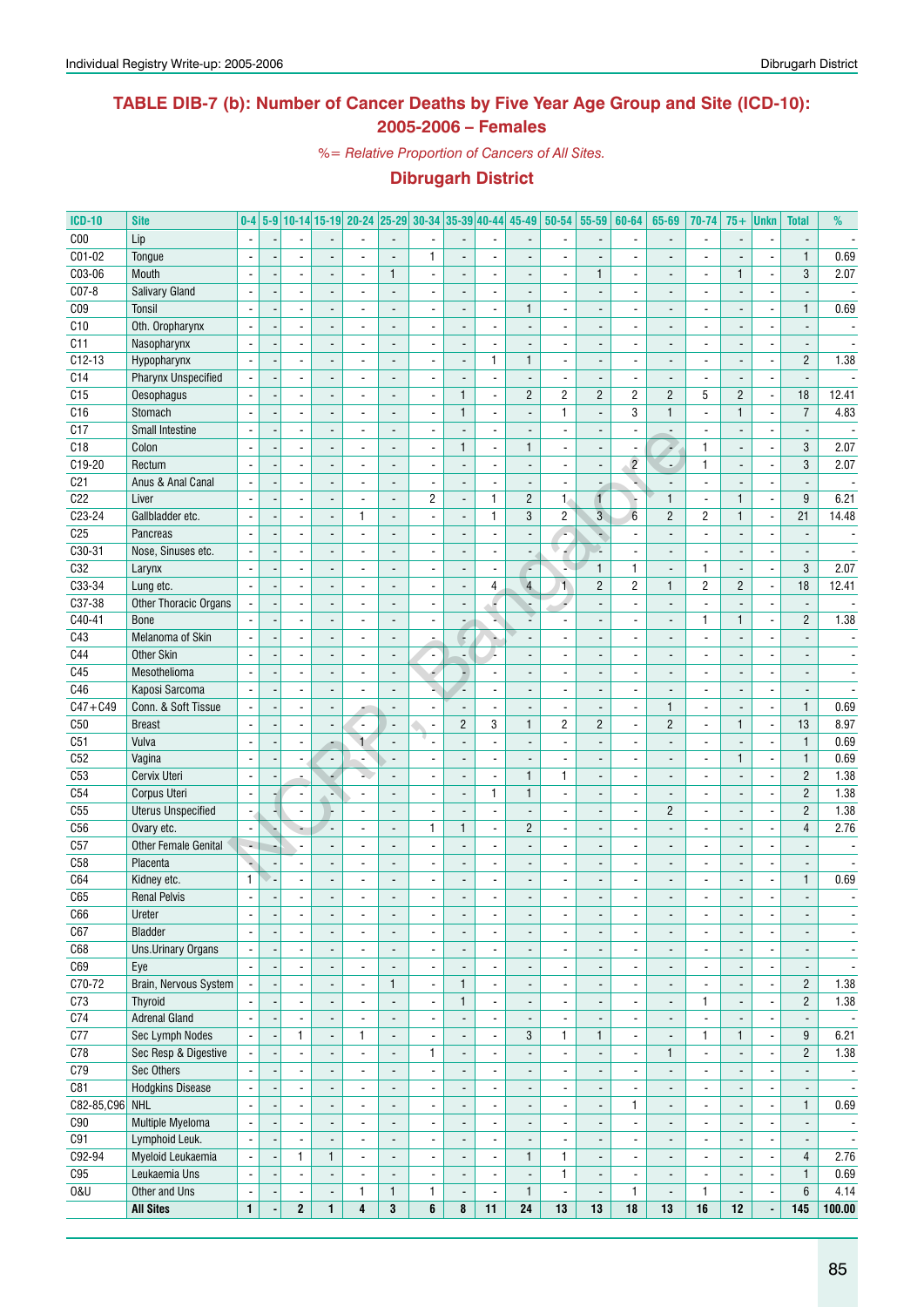### **Table: DIB-8(a):**

## **Average Annual Age Specific, Crude (CR), Age Adjusted (AAR) (with Standard Error(SE)) and Truncated (35-64 Yrs) (TR) Mortality Rate per 100,000 population: 2005-2006 - Males Dibrugarh District**

| <b>ICD-10</b>   | $0-4$                    | $5-9$                    | $10 - 14$                | $15-19$                         | $20 - 24$                | 25-29                           | $30 - 34$                       |                          |                          |                          |                          | $35-39$ 40-44 45-49 50-54 55-59 |      | $60 - 64$ 65-69          | 70-74                    | >75                      | <b>CR</b>                | <b>AAR</b>               | <b>SE</b>                | TR.                      |
|-----------------|--------------------------|--------------------------|--------------------------|---------------------------------|--------------------------|---------------------------------|---------------------------------|--------------------------|--------------------------|--------------------------|--------------------------|---------------------------------|------|--------------------------|--------------------------|--------------------------|--------------------------|--------------------------|--------------------------|--------------------------|
| C <sub>00</sub> | $\blacksquare$           | $\overline{\phantom{a}}$ | $\overline{a}$           | $\blacksquare$                  |                          | $\overline{a}$                  |                                 | $\overline{a}$           |                          |                          |                          |                                 |      |                          |                          | $\overline{\phantom{a}}$ |                          |                          |                          |                          |
| C01-02          | ÷,                       | $\overline{\phantom{a}}$ | $\overline{a}$           | $\overline{\phantom{a}}$        |                          | $\blacksquare$                  |                                 | $\blacksquare$           | 2.5                      | 2.9                      | ÷,                       |                                 |      | 5.4                      | 13.6                     | 13.6                     | 0.7                      | 1.0                      | 0.35                     | 1.0                      |
| C03-06          | $\blacksquare$           | $\overline{\phantom{a}}$ | $\overline{a}$           | $\overline{\phantom{a}}$        | $\overline{a}$           | $\blacksquare$                  | 1.0                             | $\blacksquare$           | 1.2                      | 1.5                      |                          | 2.8                             | 3.5  | 5.4                      | 6.8                      | 6.8                      | 0.6                      | 0.9                      | 0.33                     | 1.3                      |
| C07-8           | $\blacksquare$           | $\blacksquare$           | $\overline{a}$           | $\blacksquare$                  |                          |                                 |                                 | $\overline{\phantom{a}}$ |                          |                          | 1.9                      | ÷,                              |      |                          |                          | $\overline{a}$           | 0.1                      | 0.1                      | 0.10                     | 0.3                      |
| C <sub>09</sub> |                          | $\blacksquare$           | $\overline{a}$           | $\blacksquare$                  |                          |                                 |                                 | $\overline{a}$           |                          |                          |                          |                                 |      |                          |                          |                          |                          |                          |                          |                          |
| C10             | $\overline{a}$           | $\blacksquare$           | $\overline{a}$           | $\blacksquare$                  |                          |                                 |                                 | $\overline{\phantom{a}}$ |                          |                          |                          | $\overline{a}$                  | 3.5  | $\overline{a}$           |                          |                          | 0.1                      | 0.1                      | 0.14                     | 0.4                      |
| C11             | $\overline{\phantom{a}}$ | $\overline{\phantom{a}}$ | $\overline{a}$           | $\blacksquare$                  | $\blacksquare$           | 0.9                             |                                 | $\overline{\phantom{a}}$ | 1.2                      |                          |                          |                                 |      |                          |                          | ä,                       | 0.2                      | 0.1                      | 0.10                     | 0.2                      |
| $C12-13$        | $\overline{\phantom{a}}$ | $\overline{\phantom{a}}$ | $\overline{a}$           | $\blacksquare$                  | $\overline{\phantom{a}}$ |                                 | $\blacksquare$                  | 0.9                      | ×                        | 2.9                      | 1.9                      | 5.6                             |      | 26.8                     | 6.8                      | 6.8                      | 1.0                      | 1.6                      | 0.47                     | 1.8                      |
| C14             | $\overline{\phantom{a}}$ | $\blacksquare$           | $\frac{1}{2}$            | $\blacksquare$                  | $\overline{a}$           |                                 | $\overline{\phantom{a}}$        | $\overline{\phantom{a}}$ |                          | 1.5                      | $\overline{\phantom{a}}$ | $\overline{\phantom{a}}$        |      | 5.4                      | $\overline{\phantom{a}}$ | $\overline{\phantom{a}}$ | 0.2                      | 0.2                      | 0.18                     | 0.3                      |
| C15             | $\overline{\phantom{a}}$ | $\blacksquare$           | $\overline{\phantom{a}}$ | 0.8                             | $\blacksquare$           | ÷,                              | $\overline{\phantom{a}}$        | 0.9                      | 8.6                      | 16.0                     | 19.4                     | 28.0                            | 20.8 | 32.2                     | 47.6                     | 61.0                     | 5.2                      | 7.7                      | 0.96                     | 14.4                     |
| C16             |                          | $\blacksquare$           | $\overline{\phantom{a}}$ | $\overline{\phantom{a}}$        | $\overline{\phantom{a}}$ | 0.9                             | $\overline{\phantom{a}}$        | 1.8                      | $\overline{\phantom{a}}$ | 5.8                      | 1.9                      | 11.2                            | 6.9  | 32.2                     | 13.6                     | 6.8                      | 1.8                      | 2.7                      | 0.59                     | 4.1                      |
| C17             | $\blacksquare$           | $\blacksquare$           | $\overline{\phantom{a}}$ | $\overline{\phantom{a}}$        | $\blacksquare$           | ÷,                              | $\overline{\phantom{a}}$        | $\overline{\phantom{a}}$ |                          |                          | $\overline{\phantom{a}}$ | $\overline{\phantom{a}}$        |      | $\overline{\phantom{a}}$ |                          | $\overline{\phantom{a}}$ | ь,                       | $\overline{\phantom{a}}$ | $\overline{\phantom{a}}$ |                          |
| C18             | $\overline{\phantom{a}}$ | $\overline{\phantom{a}}$ | $\overline{\phantom{a}}$ | $\overline{\phantom{a}}$        | $\blacksquare$           | ä,                              |                                 | $\overline{\phantom{a}}$ |                          | 2.9                      | $\blacksquare$           | 5.6                             | 6.9  | 64                       | 6.8                      | ÷,                       | 0.5                      | 0.8                      | 0.31                     | 2.2                      |
| C19-20          | ÷,                       | $\overline{\phantom{a}}$ | $\overline{\phantom{a}}$ | $\overline{\phantom{a}}$        | $\overline{\phantom{a}}$ | $\blacksquare$                  | 1.0                             | $\blacksquare$           |                          |                          |                          | $\overline{\phantom{a}}$        |      | 5.4                      |                          | $\blacksquare$           | 0.2                      | 0.2                      | 0.17                     |                          |
| C <sub>21</sub> | $\overline{\phantom{a}}$ | $\overline{\phantom{a}}$ | $\overline{\phantom{a}}$ | $\blacksquare$                  | $\overline{\phantom{a}}$ | ä,                              |                                 | $\blacksquare$           |                          | $\overline{a}$           |                          |                                 |      | ÷,                       |                          | ÷,                       |                          |                          |                          |                          |
| C22             | $\blacksquare$           | $\overline{\phantom{a}}$ | $\frac{1}{2}$            | $\blacksquare$                  | 0.8                      | ä,                              | $\blacksquare$                  | 1.8                      | 1.2                      | 5.8                      | 7.8                      | 16.8                            | 31.2 | 5.4                      | 6.8                      | 13.6                     | 2.4                      | 3.5                      | 0.64                     | 9.2                      |
| C23-24          | $\blacksquare$           | $\blacksquare$           | $\frac{1}{2}$            | $\overline{\phantom{a}}$        | $\overline{\phantom{a}}$ | $\overline{\phantom{a}}$        |                                 | $\overline{\phantom{a}}$ |                          |                          | 1.9                      | 2.8                             | ÷    | 5.4                      | 6.8                      | $\overline{\phantom{a}}$ | 0.3                      | 0.5                      | 0.26                     | 0.7                      |
| C <sub>25</sub> | $\blacksquare$           | $\blacksquare$           | $\frac{1}{2}$            | $\overline{\phantom{a}}$        | $\blacksquare$           |                                 |                                 | $\overline{\phantom{a}}$ |                          | 2.9                      | 1.9                      | 5.6                             | 13.8 | $\overline{\phantom{a}}$ |                          | $\overline{a}$           | 0.7                      | 1.0                      | 0.36                     | 3.4                      |
| C30-31          |                          | $\blacksquare$           | $\frac{1}{2}$            | $\overline{\phantom{a}}$        | $\blacksquare$           | $\overline{a}$                  |                                 | $\overline{a}$           |                          |                          | $\overline{\phantom{a}}$ | ÷,                              |      | $\blacksquare$           |                          | $\overline{a}$           |                          |                          |                          |                          |
| C32             |                          |                          |                          |                                 | $\blacksquare$           |                                 |                                 | 1.8                      | 2.5                      |                          | 3.9                      | 2.8                             |      |                          |                          | $\overline{a}$           | 0.5                      | 0.6                      | 0.22                     | 1.8                      |
| C33-34          |                          | $\overline{\phantom{a}}$ | $\overline{\phantom{a}}$ | $\overline{\phantom{a}}$<br>0.8 |                          | $\overline{\phantom{a}}$<br>0.9 | $\overline{\phantom{a}}$<br>3.0 | 0.9                      |                          | ×                        | 9.7                      | 5.6                             | 6.9  | $\blacksquare$<br>21.5   | 40.8                     | 27.1                     | 2.2                      |                          | 0.65                     |                          |
| C37-38          |                          | $\overline{\phantom{a}}$ | $\overline{\phantom{a}}$ |                                 | $\overline{\phantom{a}}$ |                                 |                                 |                          |                          |                          |                          |                                 |      |                          |                          |                          |                          | 3.4                      |                          | 3.4                      |
|                 |                          | $\overline{\phantom{a}}$ |                          | $\overline{\phantom{a}}$        | $\overline{\phantom{a}}$ | $\overline{\phantom{a}}$        | $\overline{\phantom{a}}$        | ÷.                       | ÷                        | ÷                        |                          |                                 |      | $\overline{\phantom{a}}$ |                          | $\overline{\phantom{a}}$ |                          |                          |                          |                          |
| C40-41          |                          | $\overline{\phantom{a}}$ | 0.6                      | $\overline{\phantom{a}}$        | $\overline{\phantom{a}}$ |                                 |                                 |                          |                          |                          |                          |                                 |      | $\overline{\phantom{a}}$ |                          |                          | 0.1                      | 0.1                      | 0.06                     |                          |
| C43             |                          | $\blacksquare$           |                          | $\overline{\phantom{a}}$        | $\overline{\phantom{a}}$ | 0.9                             |                                 | ÷                        |                          |                          |                          |                                 |      |                          |                          |                          | 0.1                      | 0.1                      | 0.07                     |                          |
| C44             |                          | $\overline{\phantom{a}}$ | $\overline{\phantom{a}}$ | $\overline{\phantom{a}}$        |                          |                                 |                                 | ٠                        |                          |                          |                          |                                 |      |                          |                          |                          |                          |                          |                          |                          |
| C45             |                          | $\blacksquare$           | $\overline{\phantom{a}}$ | $\overline{\phantom{a}}$        |                          | $\overline{\phantom{a}}$        |                                 | $\overline{\phantom{a}}$ |                          |                          |                          |                                 |      |                          |                          |                          |                          |                          |                          |                          |
| C46             | $\overline{\phantom{a}}$ | $\blacksquare$           | $\blacksquare$           | $\overline{\phantom{a}}$        | $\blacksquare$           | $\sim$                          | $\blacksquare$                  | $\overline{\phantom{a}}$ |                          |                          |                          |                                 |      | $\blacksquare$           |                          |                          |                          |                          |                          |                          |
| $C47 + C49$     |                          | $\blacksquare$           | $\blacksquare$           | $\overline{\phantom{a}}$        | $\blacksquare$           |                                 |                                 | ٠.                       |                          | $\overline{\phantom{a}}$ |                          | ÷,                              |      | $\blacksquare$           |                          | ä,                       |                          |                          |                          |                          |
| C50             |                          | $\blacksquare$           | $\blacksquare$           | $\overline{\phantom{a}}$        | ÷                        | ٠                               | $\blacksquare$                  | 0.9                      |                          | ÷,                       |                          | $\overline{\phantom{a}}$        |      | $\blacksquare$           |                          | $\overline{\phantom{a}}$ | 0.1                      | 0.1                      | 0.05                     | 0.2                      |
| C60             |                          | $\blacksquare$           | $\blacksquare$           | $\blacksquare$                  |                          |                                 |                                 | $\blacksquare$           |                          | $\overline{a}$           |                          | $\overline{a}$                  | 6.9  | $\overline{a}$           |                          | $\overline{\phantom{a}}$ | 0.2                      | 0.3                      | 0.20                     | 0.9                      |
| C61             | $\overline{\phantom{a}}$ | $\blacksquare$           | $\overline{a}$           | ÷                               |                          |                                 |                                 | $\overline{\phantom{a}}$ |                          |                          |                          |                                 |      | $\overline{\phantom{a}}$ | 6.8                      | $\overline{\phantom{a}}$ | 0.1                      | 0.1                      | 0.14                     |                          |
| C62             |                          | $\overline{\phantom{a}}$ | $\blacksquare$           | ۵                               | $\blacksquare$           |                                 |                                 | $\overline{\phantom{a}}$ |                          |                          |                          |                                 |      |                          |                          | $\overline{\phantom{a}}$ |                          |                          |                          |                          |
| C63             |                          | $\overline{\phantom{a}}$ | ٠                        |                                 |                          |                                 |                                 | $\overline{\phantom{a}}$ |                          |                          |                          |                                 |      |                          |                          |                          |                          |                          |                          |                          |
| C64             |                          | $\overline{\phantom{a}}$ | ٠                        | ÷.                              |                          |                                 |                                 | $\overline{\phantom{a}}$ | $\overline{\phantom{a}}$ | 1.5                      | 1.9                      | 2.8                             |      |                          |                          | $\overline{\phantom{a}}$ | 0.2                      | 0.3                      | 0.17                     | 1.0                      |
| C65             |                          | $\blacksquare$           | $\overline{\phantom{a}}$ | $\blacksquare$                  |                          |                                 |                                 | $\blacksquare$           |                          |                          |                          |                                 |      |                          |                          |                          |                          |                          |                          |                          |
| C66             |                          |                          | $\overline{\phantom{a}}$ |                                 |                          |                                 |                                 |                          |                          |                          |                          |                                 |      |                          |                          |                          |                          |                          |                          |                          |
| C67             | $\overline{\phantom{a}}$ | $\overline{\phantom{a}}$ | ۰                        | $\overline{\phantom{a}}$        | $\overline{\phantom{a}}$ | 0.9                             | $\overline{\phantom{a}}$        | ٠                        | $\overline{\phantom{a}}$ | $\overline{\phantom{a}}$ | $\overline{\phantom{a}}$ | 2.8                             | ۰    | $\overline{\phantom{a}}$ | 6.8                      | 13.6                     | 0.4                      | $0.6\,$                  | 0.27                     | 0.4                      |
| C68             | $\blacksquare$           | $\overline{\phantom{a}}$ | $\overline{\phantom{a}}$ | $\overline{a}$                  | $\blacksquare$           | $\blacksquare$                  | $\blacksquare$                  | ä,                       |                          | $\blacksquare$           | $\blacksquare$           |                                 |      |                          |                          | $\overline{\phantom{a}}$ |                          |                          | $\overline{\phantom{a}}$ | $\overline{\phantom{a}}$ |
| C69             | $\overline{\phantom{a}}$ | $\overline{\phantom{a}}$ | $\overline{\phantom{a}}$ | $\blacksquare$                  | $\overline{\phantom{a}}$ | $\blacksquare$                  | $\blacksquare$                  |                          |                          | $\blacksquare$           | $\overline{\phantom{a}}$ |                                 |      |                          |                          | $\frac{1}{2}$            |                          |                          |                          | $\overline{\phantom{a}}$ |
| C70-72          | $\blacksquare$           | $\overline{\phantom{a}}$ | ٠                        | $\blacksquare$                  | 0.8                      | $\blacksquare$                  | $\overline{\phantom{a}}$        | 0.9                      | $\overline{\phantom{a}}$ | $\blacksquare$           | $\overline{\phantom{a}}$ | 2.8                             |      | 5.4                      | $\overline{\phantom{a}}$ | $\blacksquare$           | 0.3                      | 0.4                      | 0.21                     | 0.5                      |
| C73             | $\overline{\phantom{a}}$ | $\overline{\phantom{a}}$ | ٠                        | $\blacksquare$                  | $\overline{\phantom{a}}$ | $\overline{\phantom{a}}$        | $\overline{\phantom{a}}$        | $\overline{a}$           | $\overline{\phantom{a}}$ | $\blacksquare$           | $\overline{\phantom{a}}$ | $\blacksquare$                  |      | 5.4                      | $\overline{\phantom{a}}$ | $\blacksquare$           | 0.1                      | 0.2                      | 0.16                     | $\overline{\phantom{a}}$ |
| C74             | $\overline{\phantom{a}}$ | $\overline{\phantom{a}}$ | ٠                        | $\blacksquare$                  | $\blacksquare$           | $\blacksquare$                  | $\overline{\phantom{a}}$        | ÷,                       |                          | $\blacksquare$           | $\overline{\phantom{a}}$ | ä,                              |      | $\blacksquare$           |                          | $\blacksquare$           |                          | $\overline{\phantom{a}}$ | $\blacksquare$           | $\overline{\phantom{a}}$ |
| C77             | $\blacksquare$           | $\overline{\phantom{a}}$ | ٠                        | $\blacksquare$                  | $\overline{\phantom{a}}$ | 0.9                             | $\overline{\phantom{a}}$        | 2.7                      | 1.2                      | 7.3                      | 1.9                      | 5.6                             | 6.9  | 21.5                     | 34.0                     | 33.9                     | 2.2                      | 3.3                      | 0.65                     | 4.1                      |
| C78             | $\blacksquare$           | $\overline{\phantom{a}}$ | ٠                        | $\blacksquare$                  | $\overline{\phantom{a}}$ | $\overline{\phantom{a}}$        | $\overline{\phantom{a}}$        | $\overline{\phantom{a}}$ | $\overline{\phantom{a}}$ | 1.5                      | $\overline{\phantom{a}}$ | $\blacksquare$                  |      | $\overline{\phantom{a}}$ | $\blacksquare$           | $\overline{\phantom{a}}$ | 0.1                      | 0.1                      | 0.09                     | 0.3                      |
| C79             | $\blacksquare$           | $\overline{\phantom{a}}$ | ٠                        | $\blacksquare$                  | $\overline{a}$           | ä,                              | $\blacksquare$                  | ÷,                       | $\overline{\phantom{a}}$ | $\blacksquare$           | $\overline{\phantom{a}}$ | ÷,                              |      | ÷,                       |                          | $\blacksquare$           | $\overline{\phantom{a}}$ |                          | $\overline{\phantom{a}}$ | $\overline{\phantom{a}}$ |
| C81             | $\overline{\phantom{a}}$ | $\overline{\phantom{a}}$ | ٠                        | $\blacksquare$                  |                          | ÷,                              | $\overline{\phantom{a}}$        | $\overline{a}$           |                          |                          |                          |                                 |      |                          |                          | $\blacksquare$           |                          |                          |                          | $\blacksquare$           |
| C82-85,C96      | $\overline{\phantom{a}}$ | $\overline{\phantom{a}}$ | ٠                        | $\blacksquare$                  | 0.8                      | ä,                              | $\blacksquare$                  | $\blacksquare$           | 1.2                      | 1.5                      | 1.9                      | $\overline{a}$                  |      |                          |                          | $\blacksquare$           | 0.3                      | 0.3                      | 0.16                     | 0.8                      |
| C90             | $\overline{\phantom{a}}$ | $\overline{\phantom{a}}$ | ٠                        | $\overline{\phantom{a}}$        | $\overline{\phantom{a}}$ | ÷,                              | $\blacksquare$                  | $\overline{\phantom{a}}$ |                          | ä,                       |                          | $\blacksquare$                  |      |                          |                          | $\blacksquare$           |                          |                          | $\overline{\phantom{a}}$ | $\overline{\phantom{a}}$ |
| C91             | $\overline{\phantom{a}}$ | $\blacksquare$           | ٠                        | $\overline{\phantom{a}}$        | $\blacksquare$           | ÷,                              |                                 | $\overline{a}$           |                          |                          |                          | ÷,                              |      |                          |                          | $\blacksquare$           |                          |                          |                          | $\overline{\phantom{a}}$ |
| C92-94          | ÷,                       | $\blacksquare$           | $\overline{\phantom{a}}$ | 0.8                             | $\blacksquare$           | ÷,                              | 1.0                             | 0.9                      | 2.5                      | 2.9                      |                          | ÷,                              | 3.5  | $\overline{\phantom{a}}$ | 6.8                      | 6.8                      | 0.8                      | 0.9                      | 0.31                     | 1.7                      |
| C95             | $\overline{\phantom{a}}$ | 0.7                      | $\overline{\phantom{a}}$ | 0.8                             | $\overline{\phantom{a}}$ | $\overline{\phantom{a}}$        | $\overline{\phantom{a}}$        | $\overline{\phantom{a}}$ |                          |                          |                          | 2.8                             |      | $\blacksquare$           |                          | $\blacksquare$           | 0.2                      | 0.3                      | 0.15                     | 0.4                      |
| <b>0&amp;U</b>  | $\overline{\phantom{a}}$ | $\overline{\phantom{a}}$ | $\overline{\phantom{a}}$ | $\overline{\phantom{a}}$        | $\overline{\phantom{a}}$ | ÷,                              | 1.0                             | $\overline{\phantom{a}}$ |                          | 4.4                      | 1.9                      | 11.2                            | 3.5  | 5.4                      |                          | $\blacksquare$           | 0.8                      | 1.2                      | 0.36                     | 3.0                      |
| All             | $\blacksquare$           | 0.7                      | 0.6                      | 3.2                             | 2.5                      | 5.4                             | 7.0                             | 13.7                     | 22.1                     | 60.9                     | 58.3                     | 114.9                           |      | $114.2$ 182.3            | 204.2                    | 189.9                    | 22.6                     | 32.7                     | 1.98                     | 57.7                     |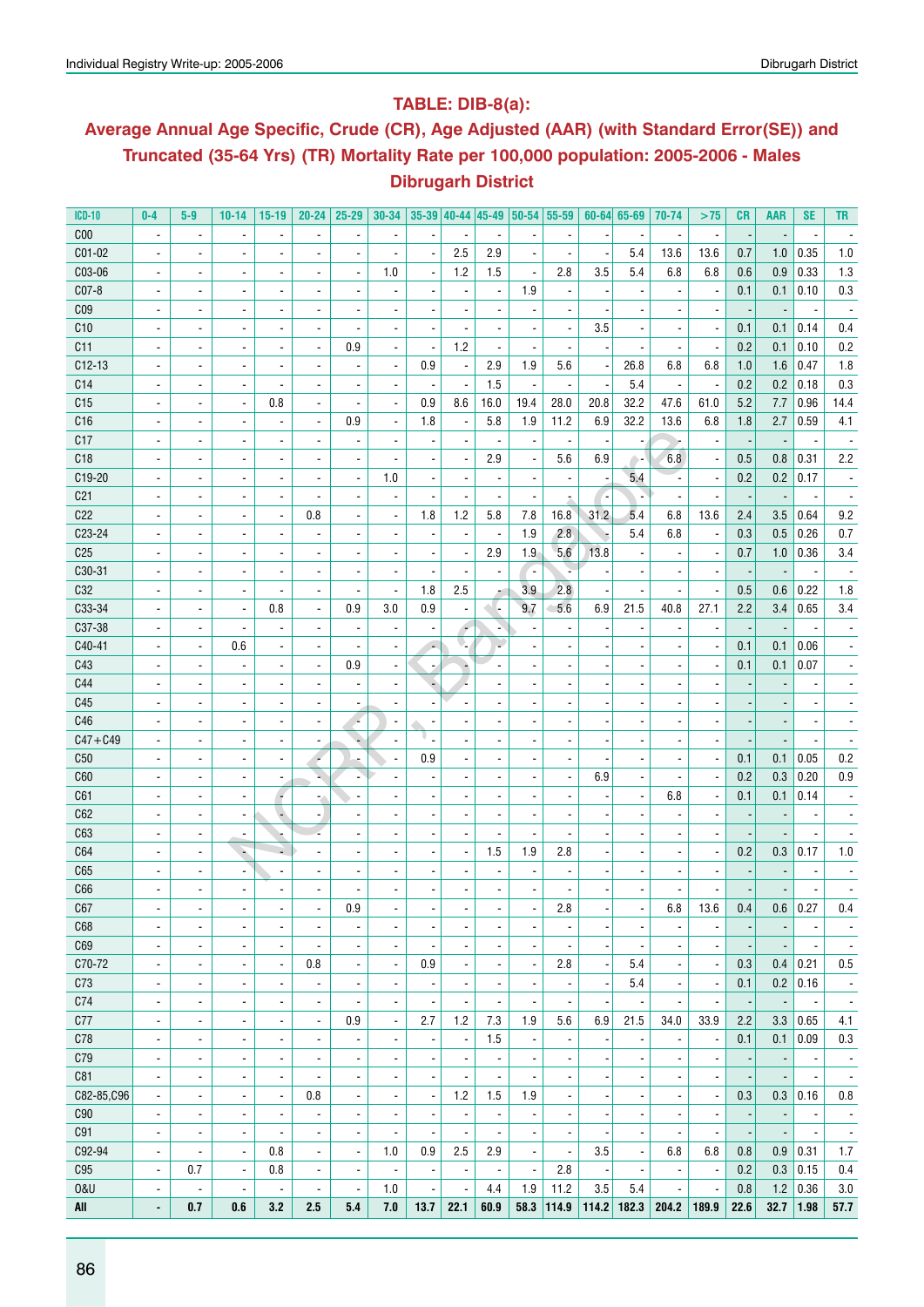### **Table: DIB-8(b):**

## **Average Annual Age Specific, Crude (CR), Age Adjusted (AAR) (with Standard Error(SE)) and Truncated (35-64 Yrs) (TR) Mortality Rate per 100,000 population: 2005-2006 - Females Dibrugarh District**

| <b>ICD-10</b>   | $0-4$                    | $5-9$                           | $10 - 14$                | $15-19$                  | $20 - 24$                       | $25 - 29$                |                          |                          |                          |                          |                          | 30-34 35-39 40-44 45-49 50-54 55-59 |                          | $60 - 64$ 65-69          | 70-74                    | >75                      | <b>CR</b>                       | <b>AAR</b>               | <b>SE</b>                | <b>TR</b>                |
|-----------------|--------------------------|---------------------------------|--------------------------|--------------------------|---------------------------------|--------------------------|--------------------------|--------------------------|--------------------------|--------------------------|--------------------------|-------------------------------------|--------------------------|--------------------------|--------------------------|--------------------------|---------------------------------|--------------------------|--------------------------|--------------------------|
| C <sub>00</sub> | $\overline{\phantom{a}}$ | $\overline{\phantom{a}}$        |                          | $\overline{\phantom{a}}$ |                                 |                          |                          |                          |                          |                          |                          |                                     |                          |                          |                          |                          |                                 |                          |                          |                          |
| C01-02          | $\blacksquare$           | $\overline{\phantom{a}}$        |                          | $\overline{\phantom{a}}$ | $\blacksquare$                  | ÷,                       | 1.0                      | $\overline{\phantom{a}}$ | ÷,                       |                          | $\overline{a}$           | $\overline{\phantom{a}}$            |                          | $\blacksquare$           |                          | $\overline{\phantom{a}}$ | 0.1                             | 0.1                      | 0.06                     |                          |
| C03-06          | $\overline{\phantom{a}}$ | $\overline{\phantom{a}}$        | $\overline{\phantom{a}}$ | $\overline{\phantom{a}}$ | $\overline{\phantom{a}}$        | 0.8                      | ä,                       | $\overline{\phantom{a}}$ |                          |                          | $\overline{\phantom{a}}$ | 3.4                                 |                          | $\blacksquare$           | $\blacksquare$           | 8.4                      | 0.2                             | 0.4                      | 0.23                     | 0.4                      |
| C07-8           | $\overline{\phantom{a}}$ | $\blacksquare$                  | $\overline{\phantom{a}}$ | $\overline{\phantom{a}}$ | $\blacksquare$                  | $\blacksquare$           | $\blacksquare$           | $\overline{\phantom{a}}$ | $\blacksquare$           |                          | $\blacksquare$           | ä,                                  |                          | $\blacksquare$           | $\blacksquare$           | $\overline{\phantom{a}}$ | $\overline{\phantom{a}}$        |                          | $\overline{\phantom{a}}$ | $\overline{\phantom{a}}$ |
| C <sub>09</sub> | $\blacksquare$           | $\overline{\phantom{a}}$        | $\overline{\phantom{a}}$ | $\overline{\phantom{a}}$ | $\overline{\phantom{a}}$        | $\overline{\phantom{a}}$ |                          | $\overline{\phantom{a}}$ | $\overline{\phantom{a}}$ | 1.7                      | $\overline{\phantom{a}}$ | ÷,                                  |                          | $\overline{\phantom{a}}$ |                          | $\overline{\phantom{a}}$ | 0.1                             | 0.1                      | 0.10                     | $0.3\,$                  |
| C10             | $\overline{\phantom{a}}$ | $\overline{\phantom{a}}$        | $\overline{\phantom{a}}$ | $\overline{\phantom{a}}$ | $\overline{\phantom{a}}$        | $\overline{\phantom{a}}$ |                          | $\overline{a}$           | $\overline{a}$           |                          | $\overline{a}$           | ٠                                   |                          | $\overline{\phantom{a}}$ | $\overline{\phantom{a}}$ | $\overline{\phantom{a}}$ |                                 |                          |                          |                          |
| C11             | $\blacksquare$           | $\blacksquare$                  | $\overline{\phantom{a}}$ | $\overline{\phantom{a}}$ | $\blacksquare$                  |                          | $\overline{\phantom{a}}$ | $\overline{\phantom{a}}$ |                          |                          |                          |                                     |                          |                          |                          |                          |                                 |                          |                          |                          |
| $C12-13$        | $\blacksquare$           | $\blacksquare$                  | $\overline{\phantom{a}}$ | $\blacksquare$           | $\blacksquare$                  | $\blacksquare$           | $\overline{\phantom{a}}$ | $\blacksquare$           | 1.5                      | 1.7                      | $\overline{\phantom{a}}$ | ä,                                  |                          | $\blacksquare$           | $\blacksquare$           | $\overline{\phantom{a}}$ | 0.2                             | 0.2                      | 0.14                     | $0.6\,$                  |
| C14             |                          | $\blacksquare$                  | $\overline{\phantom{a}}$ |                          |                                 | $\overline{\phantom{a}}$ |                          |                          |                          |                          |                          | $\overline{\phantom{a}}$            |                          |                          |                          |                          |                                 |                          |                          |                          |
| C15             | $\overline{\phantom{a}}$ |                                 |                          | $\overline{\phantom{a}}$ | $\overline{\phantom{a}}$        |                          | $\blacksquare$           | 1.0                      |                          |                          |                          | 6.8                                 | 7.1                      | 10.4                     |                          | 16.8                     | $\overline{\phantom{a}}$<br>1.5 | 2.5                      | 0.61                     |                          |
|                 | $\blacksquare$           | $\blacksquare$                  | $\overline{\phantom{a}}$ | $\blacksquare$           | $\blacksquare$                  | $\overline{\phantom{a}}$ |                          |                          | $\overline{\phantom{a}}$ | 3.5                      | 5.1                      |                                     |                          |                          | 40.1                     |                          |                                 |                          |                          | 3.5                      |
| C16             | $\blacksquare$           | $\blacksquare$                  | $\overline{\phantom{a}}$ | $\overline{\phantom{a}}$ | $\blacksquare$                  | $\overline{\phantom{a}}$ | $\overline{\phantom{a}}$ | 1.0                      | $\blacksquare$           | $\overline{a}$           | 2.5                      | $\overline{\phantom{a}}$            | 10.6                     | 5.2                      | $\overline{\phantom{a}}$ | 8.4                      | 0.6                             | 0.9                      | 0.36                     | 2.0                      |
| C17             | $\overline{\phantom{a}}$ | $\overline{\phantom{a}}$        | $\overline{\phantom{a}}$ | $\overline{\phantom{a}}$ | $\blacksquare$                  | $\overline{\phantom{a}}$ | $\overline{\phantom{a}}$ | $\overline{\phantom{a}}$ | $\blacksquare$           | $\overline{\phantom{a}}$ | $\overline{\phantom{a}}$ | $\blacksquare$                      |                          | $\overline{\phantom{a}}$ | ä,                       | $\overline{\phantom{a}}$ | $\overline{\phantom{a}}$        | $\overline{\phantom{a}}$ | $\overline{\phantom{a}}$ | $\sim$                   |
| C18             | $\overline{\phantom{a}}$ | $\overline{\phantom{a}}$        | $\overline{\phantom{a}}$ | $\overline{\phantom{a}}$ | $\overline{\phantom{a}}$        | $\overline{a}$           | $\blacksquare$           | 1.0                      | $\overline{\phantom{a}}$ | 1.7                      | $\overline{\phantom{a}}$ | $\qquad \qquad \blacksquare$        |                          | $\overline{\phantom{a}}$ | 8.0                      | $\overline{\phantom{a}}$ | 0.2                             | 0.3                      | 0.20                     | 0.5                      |
| C19-20          | $\overline{a}$           | ÷,                              |                          | $\overline{\phantom{a}}$ | $\overline{a}$                  |                          | $\overline{\phantom{a}}$ | $\overline{a}$           | $\overline{a}$           | $\overline{\phantom{a}}$ | $\overline{\phantom{a}}$ | $\blacksquare$                      | 7.1                      | ۰.                       | 8.0                      | ä,                       | 0.2                             | 0.4                      | 0.26                     | 0.9                      |
| C <sub>21</sub> | $\overline{\phantom{a}}$ | $\blacksquare$                  | $\overline{\phantom{a}}$ | $\blacksquare$           | $\blacksquare$                  | $\overline{\phantom{a}}$ | $\blacksquare$           | $\overline{\phantom{a}}$ | $\blacksquare$           |                          | $\blacksquare$           | $\overline{\phantom{a}}$            |                          | ٠                        |                          | $\blacksquare$           | $\overline{\phantom{a}}$        |                          |                          |                          |
| C <sub>22</sub> | $\overline{\phantom{a}}$ | $\overline{\phantom{a}}$        | $\overline{\phantom{a}}$ | $\blacksquare$           | $\overline{\phantom{a}}$        | $\overline{a}$           | 1.9                      | $\blacksquare$           | 1.5                      | 3.5                      | 2.5                      | 3.4                                 |                          | 5.2                      |                          | 8.4                      | 0.7                             | 1.0                      | 0.35                     | 1.8                      |
| C23-24          | $\overline{\phantom{a}}$ | $\blacksquare$                  | $\overline{\phantom{a}}$ | $\overline{\phantom{a}}$ | 0.8                             |                          |                          | $\overline{\phantom{a}}$ | 1.5                      | 5.2                      | 5.1                      | 10.2                                | 21.2                     | 10.4                     | 16.0                     | 8.4                      | 1.7                             | 2.8                      | 0.62                     | $6.2\,$                  |
| C <sub>25</sub> | $\overline{\phantom{a}}$ | $\overline{a}$                  |                          | $\overline{\phantom{a}}$ |                                 |                          |                          | $\overline{a}$           |                          |                          | $\overline{a}$           | $\overline{\phantom{a}}$            |                          | $\overline{\phantom{a}}$ |                          | $\overline{\phantom{a}}$ |                                 |                          |                          |                          |
| C30-31          | $\overline{\phantom{a}}$ | $\blacksquare$                  | $\overline{\phantom{a}}$ | $\overline{\phantom{a}}$ | $\blacksquare$                  | $\blacksquare$           | $\overline{\phantom{a}}$ | $\overline{\phantom{a}}$ | $\blacksquare$           | $\blacksquare$           | $\blacksquare$           | Á                                   |                          | $\overline{\phantom{a}}$ |                          | $\overline{\phantom{a}}$ | $\overline{\phantom{a}}$        |                          | $\blacksquare$           | $\overline{\phantom{a}}$ |
| C32             | $\overline{\phantom{a}}$ | $\overline{\phantom{a}}$        | $\overline{\phantom{a}}$ | $\overline{\phantom{a}}$ | $\blacksquare$                  | $\blacksquare$           | ä,                       | $\blacksquare$           | $\overline{\phantom{a}}$ | $\overline{a}$           | $\sim$                   | 3.4                                 | 3.5                      | $\blacksquare$           | 8.0                      | ä,                       | 0.2                             | 0.4                      | 0.25                     | $0.9\,$                  |
| C33-34          | $\overline{\phantom{a}}$ | $\overline{\phantom{a}}$        | $\overline{\phantom{a}}$ | $\overline{\phantom{a}}$ | $\overline{\phantom{a}}$        |                          | $\overline{\phantom{a}}$ | $\overline{\phantom{a}}$ | 6.0                      | 7.0                      | 2.5                      | 6.8                                 | 7.1                      | 5.2                      | 16.0                     | 16.8                     | 1.5                             | 2.3                      | 0.55                     | 4.7                      |
| C37-38          | $\overline{\phantom{a}}$ | $\overline{\phantom{a}}$        | ä,                       | $\overline{\phantom{a}}$ | $\overline{\phantom{a}}$        |                          | $\overline{a}$           | $\overline{a}$           | $\overline{\phantom{a}}$ | r.                       | ı.                       | ٠                                   |                          | $\blacksquare$           |                          | $\overline{\phantom{a}}$ |                                 |                          |                          |                          |
| C40-41          | $\overline{\phantom{a}}$ | $\blacksquare$                  | $\overline{\phantom{a}}$ | $\overline{\phantom{a}}$ | $\blacksquare$                  | $\overline{\phantom{a}}$ | $\blacksquare$           | $\blacksquare$           | $\blacksquare$           |                          |                          |                                     |                          | ä,                       | 8.0                      | 8.4                      | 0.2                             | 0.3                      | 0.23                     |                          |
| C43             | $\overline{\phantom{a}}$ | $\blacksquare$                  |                          | $\overline{\phantom{a}}$ | $\overline{\phantom{a}}$        |                          |                          | $\overline{\phantom{a}}$ | $\sim$                   |                          |                          |                                     |                          | $\blacksquare$           |                          |                          | $\overline{\phantom{a}}$        |                          |                          |                          |
| C44             | $\overline{\phantom{a}}$ | $\overline{\phantom{a}}$        | $\overline{\phantom{a}}$ | $\overline{\phantom{a}}$ | $\overline{\phantom{a}}$        | $\overline{\phantom{a}}$ | $\overline{\phantom{a}}$ | ÷                        | $\blacksquare$           | u,                       | $\overline{\phantom{a}}$ | $\overline{\phantom{a}}$            |                          | $\overline{\phantom{a}}$ |                          |                          |                                 |                          |                          |                          |
| C45             | $\overline{\phantom{a}}$ | $\blacksquare$                  | $\overline{\phantom{a}}$ | $\overline{\phantom{a}}$ | $\overline{\phantom{a}}$        | $\overline{\phantom{a}}$ | $\overline{\phantom{a}}$ | ×                        | ÷                        |                          | $\overline{\phantom{a}}$ | ä,                                  |                          | $\blacksquare$           |                          | $\overline{\phantom{a}}$ |                                 |                          |                          |                          |
| C46             | $\overline{\phantom{a}}$ | $\overline{\phantom{a}}$        | $\overline{\phantom{a}}$ | $\overline{\phantom{a}}$ | $\blacksquare$                  | $\blacksquare$           | $\blacksquare$           | ų                        | z                        | $\blacksquare$           | $\overline{\phantom{a}}$ | $\blacksquare$                      |                          | $\blacksquare$           | $\blacksquare$           | $\blacksquare$           | $\overline{a}$                  | $\overline{a}$           |                          | $\overline{\phantom{a}}$ |
| $C47 + C49$     | $\blacksquare$           | $\blacksquare$                  | $\overline{\phantom{a}}$ | $\overline{\phantom{a}}$ | $\overline{\phantom{a}}$        | $\overline{\phantom{a}}$ |                          | $\overline{\phantom{a}}$ |                          |                          | $\overline{\phantom{a}}$ | $\overline{\phantom{a}}$            |                          | 5.2                      | $\overline{\phantom{a}}$ | $\overline{\phantom{a}}$ | 0.1                             | 0.2                      | 0.16                     | $\overline{\phantom{a}}$ |
| C50             |                          |                                 |                          |                          |                                 |                          |                          | 2.0                      | 4.5                      | 1.7                      | 5.1                      | 6.8                                 |                          | 10.4                     |                          |                          |                                 | 1.5                      | 0.43                     |                          |
|                 | $\overline{\phantom{a}}$ | $\overline{\phantom{a}}$        | $\overline{\phantom{a}}$ | $\overline{\phantom{a}}$ | $\overline{\phantom{a}}$<br>0.8 | ×                        | $\overline{\phantom{a}}$ |                          |                          |                          |                          |                                     |                          |                          | $\blacksquare$           | 8.4                      | 1.1                             |                          |                          | 3.3                      |
| C51             | $\blacksquare$           | $\blacksquare$                  | $\overline{\phantom{a}}$ | $\blacksquare$           |                                 | ÷                        |                          | ν.                       |                          | $\blacksquare$           | $\overline{\phantom{a}}$ | $\blacksquare$                      |                          |                          |                          | $\overline{\phantom{a}}$ | 0.1                             | 0.1                      | 0.07                     | $\overline{\phantom{a}}$ |
| C52             | $\overline{\phantom{a}}$ | $\overline{\phantom{a}}$        | $\blacksquare$           | $\blacksquare$           | ÷                               | $\overline{\phantom{a}}$ | $\blacksquare$           | $\overline{\phantom{a}}$ |                          |                          | $\blacksquare$           |                                     |                          | $\blacksquare$           |                          | 8.4                      | 0.1                             | 0.2                      | 0.17                     |                          |
| C <sub>53</sub> | $\blacksquare$           | $\blacksquare$                  |                          | $\blacksquare$           | ÷                               |                          |                          |                          | $\overline{\phantom{a}}$ | 1.7                      | 2.5                      |                                     |                          | $\blacksquare$           |                          | $\overline{\phantom{a}}$ | 0.2                             | 0.2                      | 0.16                     | $0.7\,$                  |
| C54             | $\blacksquare$           | $\overline{\phantom{a}}$        | $\overline{\phantom{a}}$ | F                        | $\overline{\phantom{a}}$        | $\overline{a}$           | $\overline{\phantom{a}}$ | Ĭ.                       | 1.5                      | 1.7                      | $\overline{\phantom{a}}$ | $\overline{a}$                      |                          | $\overline{\phantom{a}}$ |                          | $\overline{\phantom{a}}$ | 0.2                             | 0.2                      | 0.14                     | 0.6                      |
| C55             | $\overline{\phantom{a}}$ | $\blacksquare$                  | $\overline{\phantom{a}}$ | $\overline{\phantom{a}}$ | ٠                               |                          | $\overline{\phantom{a}}$ | $\overline{a}$           | $\overline{\phantom{a}}$ |                          | $\overline{\phantom{a}}$ | $\overline{\phantom{a}}$            |                          | 10.4                     | $\blacksquare$           | $\overline{\phantom{a}}$ | 0.2                             | 0.3                      | 0.22                     |                          |
| C <sub>56</sub> | $\blacksquare$           | $\blacksquare$                  | $\blacksquare$           | N                        | 4                               | $\blacksquare$           | 1.0                      | 1.0                      | $\blacksquare$           | 3.5                      | $\overline{\phantom{a}}$ | $\overline{\phantom{a}}$            |                          | $\blacksquare$           | $\blacksquare$           | $\overline{\phantom{a}}$ | 0.3                             | 0.3                      | 0.17                     | $0.9\,$                  |
| C57             | $\overline{\phantom{a}}$ | $\overline{\phantom{a}}$        | $\overline{\phantom{a}}$ | ۰                        | $\overline{\phantom{a}}$        |                          | $\overline{\phantom{a}}$ | $\overline{a}$           | $\blacksquare$           | $\overline{a}$           | $\overline{\phantom{a}}$ | ۰                                   |                          | $\overline{\phantom{a}}$ | $\overline{\phantom{a}}$ | $\overline{\phantom{a}}$ |                                 |                          |                          |                          |
| C <sub>58</sub> | ä,                       | $\overline{\phantom{a}}$        | u,                       | $\overline{\phantom{a}}$ |                                 |                          |                          |                          |                          |                          |                          | ä,                                  |                          | $\overline{a}$           | $\overline{\phantom{a}}$ |                          |                                 |                          |                          |                          |
| C64             | 0.9                      | $\blacksquare$                  | $\overline{\phantom{a}}$ | $\overline{\phantom{a}}$ | $\blacksquare$                  |                          | $\blacksquare$           | $\overline{\phantom{a}}$ | $\overline{\phantom{a}}$ |                          | $\blacksquare$           |                                     |                          | $\blacksquare$           | $\blacksquare$           | $\overline{\phantom{a}}$ | 0.1                             | 0.1                      | 0.11                     |                          |
| C65             | $\blacksquare$           | $\overline{a}$                  | $\blacksquare$           | $\blacksquare$           | $\blacksquare$                  |                          | $\overline{a}$           | $\overline{\phantom{a}}$ | $\overline{\phantom{a}}$ |                          | $\overline{\phantom{a}}$ | $\blacksquare$                      |                          | $\overline{\phantom{a}}$ | $\blacksquare$           | ä,                       | $\overline{\phantom{a}}$        | $\overline{\phantom{a}}$ |                          |                          |
| C66             | $\overline{\phantom{a}}$ | $\overline{\phantom{a}}$        | $\overline{\phantom{a}}$ | $\overline{\phantom{a}}$ | $\overline{\phantom{a}}$        | $\overline{a}$           | $\overline{\phantom{a}}$ | $\overline{\phantom{a}}$ | $\blacksquare$           | $\overline{\phantom{a}}$ | $\overline{a}$           | $\qquad \qquad \blacksquare$        |                          | $\overline{\phantom{a}}$ | $\overline{\phantom{a}}$ | $\overline{\phantom{a}}$ | ٠                               |                          | $\overline{\phantom{a}}$ | ٠                        |
| C67             | $\blacksquare$           | $\blacksquare$                  | $\blacksquare$           | $\blacksquare$           | $\blacksquare$                  | $\overline{a}$           | $\overline{\phantom{a}}$ | ä,                       | ä,                       | $\blacksquare$           | $\overline{\phantom{a}}$ | $\blacksquare$                      |                          | $\blacksquare$           | $\overline{\phantom{a}}$ | $\overline{\phantom{a}}$ | $\overline{a}$                  |                          | $\overline{\phantom{a}}$ | $\blacksquare$           |
| C68             | $\overline{\phantom{a}}$ | $\overline{\phantom{a}}$        | $\overline{\phantom{a}}$ | $\overline{\phantom{a}}$ | $\overline{\phantom{a}}$        | $\overline{\phantom{a}}$ | $\overline{\phantom{a}}$ | $\overline{\phantom{a}}$ | $\overline{\phantom{a}}$ | $\overline{\phantom{a}}$ | $\overline{\phantom{a}}$ | $\overline{\phantom{a}}$            |                          | $\overline{\phantom{a}}$ | $\blacksquare$           | $\overline{\phantom{a}}$ | $\blacksquare$                  | $\blacksquare$           | $\overline{\phantom{a}}$ | $\overline{\phantom{a}}$ |
| C69             | $\overline{\phantom{a}}$ | $\blacksquare$                  | $\overline{\phantom{a}}$ | $\overline{\phantom{a}}$ | $\blacksquare$                  | $\blacksquare$           | $\overline{\phantom{a}}$ | $\overline{\phantom{a}}$ | $\blacksquare$           | $\blacksquare$           | $\blacksquare$           | $\overline{\phantom{a}}$            | $\overline{\phantom{a}}$ | $\blacksquare$           | $\blacksquare$           | $\overline{\phantom{a}}$ | $\overline{\phantom{a}}$        | $\overline{\phantom{a}}$ | $\blacksquare$           | $\overline{\phantom{a}}$ |
| C70-72          | $\overline{\phantom{a}}$ | $\overline{\phantom{a}}$        | $\overline{\phantom{a}}$ | $\overline{\phantom{a}}$ | $\overline{\phantom{a}}$        | 0.8                      | $\overline{\phantom{a}}$ | 1.0                      | $\overline{\phantom{a}}$ | $\overline{\phantom{a}}$ | $\overline{\phantom{a}}$ | $\qquad \qquad \blacksquare$        |                          | $\overline{\phantom{a}}$ | $\overline{\phantom{a}}$ | $\overline{\phantom{a}}$ | 0.2                             | 0.1                      | 0.09                     | 0.2                      |
| C73             | $\overline{\phantom{a}}$ | $\blacksquare$                  | $\overline{\phantom{a}}$ | $\overline{\phantom{a}}$ | $\overline{\phantom{a}}$        | $\overline{\phantom{a}}$ | $\overline{\phantom{a}}$ | 1.0                      | $\overline{\phantom{a}}$ | $\overline{\phantom{a}}$ | $\overline{\phantom{a}}$ | $\blacksquare$                      |                          | $\blacksquare$           | 8.0                      | $\overline{\phantom{a}}$ | 0.2                             | 0.2                      | 0.17                     | 0.2                      |
| C74             | $\overline{\phantom{a}}$ | $\blacksquare$                  | $\overline{\phantom{a}}$ | $\overline{\phantom{a}}$ | $\blacksquare$                  | $\blacksquare$           | $\overline{\phantom{a}}$ | $\overline{\phantom{a}}$ | $\blacksquare$           | $\blacksquare$           | $\blacksquare$           | $\blacksquare$                      |                          | $\overline{\phantom{a}}$ |                          | $\overline{\phantom{a}}$ | $\overline{\phantom{a}}$        | $\overline{\phantom{a}}$ | $\overline{\phantom{a}}$ | $\overline{\phantom{a}}$ |
| C77             | $\overline{\phantom{a}}$ | $\overline{\phantom{a}}$        | 0.7                      | $\blacksquare$           | 0.8                             | $\blacksquare$           | $\overline{\phantom{a}}$ | $\overline{\phantom{a}}$ | $\blacksquare$           | 5.2                      | 2.5                      | 3.4                                 |                          | $\blacksquare$           | 8.0                      | 8.4                      | 0.7                             | 1.0                      | 0.36                     | 1.9                      |
| C78             | ۰                        | $\overline{\phantom{a}}$        |                          | $\overline{\phantom{a}}$ | $\overline{\phantom{a}}$        | ٠                        | 1.0                      | $\overline{\phantom{a}}$ | ٠                        |                          | $\overline{a}$           | $\overline{\phantom{a}}$            |                          | 5.2                      |                          | $\overline{\phantom{a}}$ | 0.2                             | 0.2                      | 0.17                     | $\overline{\phantom{a}}$ |
| C79             | $\overline{\phantom{a}}$ | $\overline{\phantom{a}}$        | $\overline{\phantom{a}}$ | $\overline{\phantom{a}}$ | $\overline{\phantom{a}}$        | $\overline{\phantom{a}}$ | $\blacksquare$           | $\overline{\phantom{a}}$ | $\blacksquare$           | $\blacksquare$           | $\overline{\phantom{a}}$ | $\overline{\phantom{a}}$            |                          | $\blacksquare$           | $\blacksquare$           | $\overline{\phantom{a}}$ |                                 | $\overline{\phantom{a}}$ | $\overline{\phantom{a}}$ | $\overline{\phantom{a}}$ |
| C81             |                          |                                 |                          |                          | $\blacksquare$                  |                          |                          |                          |                          |                          |                          |                                     |                          |                          |                          | $\blacksquare$           |                                 | $\overline{\phantom{a}}$ |                          |                          |
| C82-85.C96      | $\overline{\phantom{a}}$ | $\overline{\phantom{a}}$        | $\overline{\phantom{a}}$ | $\overline{\phantom{a}}$ |                                 | $\overline{\phantom{a}}$ | $\overline{\phantom{a}}$ | $\overline{\phantom{a}}$ | $\overline{\phantom{a}}$ | $\blacksquare$           | $\overline{\phantom{a}}$ | $\overline{\phantom{a}}$            |                          | $\overline{\phantom{a}}$ | $\overline{\phantom{a}}$ |                          | $\overline{\phantom{a}}$        |                          | $\overline{\phantom{a}}$ | $\overline{\phantom{a}}$ |
|                 | $\overline{\phantom{a}}$ | $\overline{\phantom{a}}$        | $\overline{\phantom{a}}$ | $\overline{\phantom{a}}$ | $\overline{\phantom{a}}$        | $\overline{\phantom{a}}$ | $\overline{\phantom{a}}$ | $\overline{\phantom{a}}$ | $\overline{\phantom{a}}$ | $\overline{\phantom{a}}$ | $\overline{\phantom{a}}$ | $\overline{\phantom{a}}$            | 3.5                      | $\overline{\phantom{a}}$ | $\overline{\phantom{a}}$ | $\overline{\phantom{a}}$ | 0.1                             | 0.1                      | 0.14                     | 0.5                      |
| C90             | $\overline{\phantom{a}}$ | $\overline{\phantom{a}}$        | $\overline{\phantom{a}}$ | $\overline{\phantom{a}}$ | $\overline{\phantom{a}}$        | ٠                        | $\overline{\phantom{a}}$ | $\overline{\phantom{a}}$ | $\overline{\phantom{a}}$ | $\overline{\phantom{a}}$ | $\overline{a}$           | $\overline{\phantom{a}}$            |                          | $\overline{\phantom{a}}$ | $\overline{\phantom{a}}$ | $\overline{\phantom{a}}$ | $\overline{\phantom{a}}$        | $\overline{\phantom{a}}$ | $\overline{\phantom{a}}$ | $\overline{\phantom{a}}$ |
| C91             | $\overline{\phantom{a}}$ | $\overline{\phantom{a}}$        | $\overline{\phantom{a}}$ | $\overline{\phantom{a}}$ | $\overline{\phantom{a}}$        | $\overline{\phantom{a}}$ | $\blacksquare$           | $\overline{\phantom{a}}$ |                          | $\blacksquare$           | $\overline{\phantom{a}}$ | $\overline{\phantom{a}}$            |                          | $\overline{\phantom{a}}$ |                          | $\overline{\phantom{a}}$ |                                 |                          |                          | $\overline{\phantom{a}}$ |
| C92-94          | $\blacksquare$           | $\overline{\phantom{a}}$        | 0.7                      | 0.8                      | $\blacksquare$                  | $\overline{\phantom{a}}$ | $\blacksquare$           | $\overline{\phantom{a}}$ | $\overline{\phantom{a}}$ | 1.7                      | 2.5                      | $\blacksquare$                      |                          | $\blacksquare$           | $\overline{\phantom{a}}$ | $\overline{\phantom{a}}$ | 0.3                             | 0.4                      | 0.19                     | 0.7                      |
| C95             | $\overline{\phantom{a}}$ | $\overline{\phantom{a}}$        | $\overline{\phantom{a}}$ | $\overline{\phantom{a}}$ | $\overline{\phantom{a}}$        | $\overline{\phantom{a}}$ | $\overline{\phantom{a}}$ | $\overline{\phantom{a}}$ | $\overline{\phantom{a}}$ |                          | 2.5                      | $\overline{\phantom{a}}$            |                          | $\blacksquare$           |                          | $\overline{\phantom{a}}$ | 0.1                             | 0.1                      | 0.13                     | 0.4                      |
| <b>0&amp;U</b>  | $\overline{\phantom{a}}$ | $\blacksquare$                  | $\overline{\phantom{a}}$ | $\blacksquare$           | 0.8                             | 0.8                      | 1.0                      | $\overline{\phantom{a}}$ | $\overline{\phantom{a}}$ | 1.7                      | $\overline{\phantom{a}}$ | $\overline{\phantom{a}}$            | 3.5                      | $\overline{\phantom{a}}$ | 8.0                      | $\overline{\phantom{a}}$ | 0.5                             | 0.6                      | 0.26                     | 0.8                      |
| All             | 0.9                      | $\centering \label{eq:reduced}$ | 1.3                      | 0.8                      | 3.4                             | 2.5                      | 5.8                      | 8.0                      | 16.5                     | 41.9                     | 32.8                     | 44.2                                | 63.6                     | 67.8                     | 128.4                    | 101.0                    | 11.8                            | 17.7                     | 1.53                     | 32.1                     |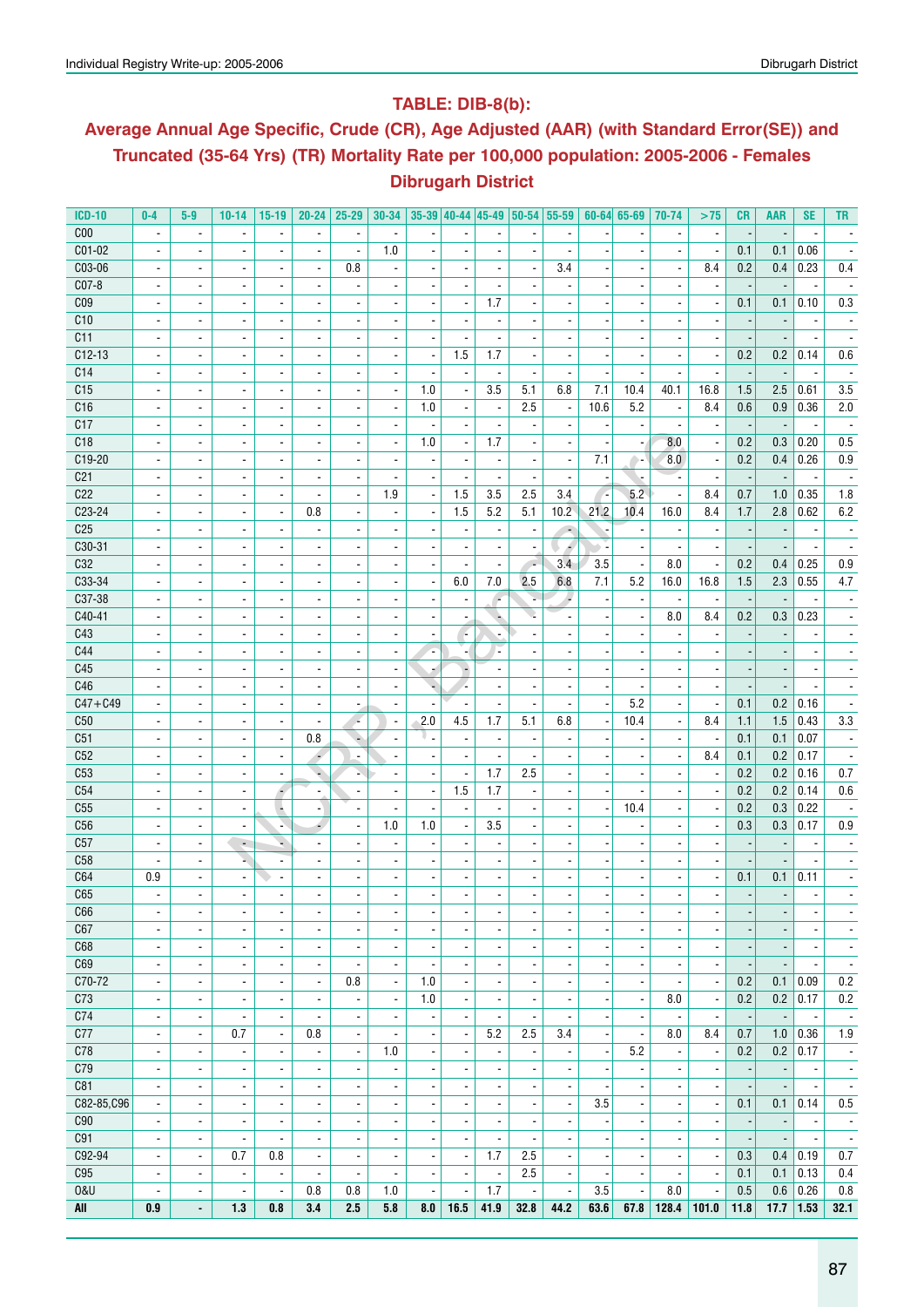## **Table: DIB-9(a): Cumulative Rate (Cu.Rate%) & Cumulative Risk (Cu.Risk) of Individual Sites (ICD-10) Based Age Specific Rates (from 0-64 Years and from 0-74 Years) : 2005-2006 - Males Dibrugarh District**

| $ICD-10$        |                            | $0 - 64$ Years |                 | 0 - 74 Years |                 |  |  |  |
|-----------------|----------------------------|----------------|-----------------|--------------|-----------------|--|--|--|
|                 | <b>Site</b>                | Cu. Rate %     | <b>Cu. Risk</b> | Cu. Rate%    | <b>Cu. Risk</b> |  |  |  |
| C <sub>00</sub> | Lip                        | 0.04           | 0.04            | 0.11         | 0.11            |  |  |  |
| C01-02          | Tongue                     | 0.27           | 0.27            | 0.49         | 0.48            |  |  |  |
| C03-06          | Mouth                      | 0.50           | 0.50            | 0.87         | 0.87            |  |  |  |
| $C07-8$         | SalivaryGland              | 0.03           | 0.03            | 0.09         | 0.09            |  |  |  |
| CO <sub>9</sub> | Tonsil                     | 0.08           | 0.08            | 0.21         | 0.20            |  |  |  |
| C10             | Oth. Oropharynx            | 0.07           | 0.07            | 0.10         | 0.10            |  |  |  |
| C11             | Nasopharynx                | 0.03           | 0.03            | 0.03         | 0.03            |  |  |  |
| $C12-13$        | Hypopharynx                | 0.70           | 0.70            | 1.80         | 1.78            |  |  |  |
| C14             | <b>Pharynx Unspecified</b> | 0.11           | 0.11            | 0.24         | 0.24            |  |  |  |
| C15             | Oesophagus                 | 1.28           | 1.27            | 2.46         | 2.43            |  |  |  |
| C16             | Stomach                    | 0.44           | 0.44            | 0.91         | 0.90            |  |  |  |
| C17             | Small Intestine            | 0.01           | 0.01            | 0.01         | 0.01            |  |  |  |
| C18             | Colon                      | 0.17           | 0.17            | 0.28         | 0.28            |  |  |  |
| C19-20          | Rectum                     | 0.15           | 0.15            | 0.24         | 0.24            |  |  |  |
| C <sub>21</sub> | Anus & Anal Canal          | 0.05           | 0.05            | 0.05         | 0.05            |  |  |  |
| C22             | Liver                      | 0.30           | 0.30            | 0.43         | 0.43            |  |  |  |
| C23-24          | Gallbladder etc.           | 0.18           | 0.18            | 0.31         | 0.31            |  |  |  |
| C <sub>25</sub> | Pancreas                   | 0.11           | 0.11            | 0.11         | 0.11            |  |  |  |
| C30-31          | Nose, Sinuses etc.         |                |                 | 0.03         | 0.03            |  |  |  |
| C32             | Larynx                     | 0.30           | 0.30            | 0.45         | 0.45            |  |  |  |
| C33-34          | Lung etc.                  | 0.35           | 0.35            | 0.88         | 0.87            |  |  |  |
| C37-38          | Other Thoracic Organs      | 0.04           | 0.04            | 0.04         | 0.04            |  |  |  |
| C40-41          | <b>Bone</b>                | 0.03           | 0.03            | 0.03         | 0.03            |  |  |  |
| C43             | Melanoma of Skin           | 0.02           | 0.02            | 0.02         | 0.02            |  |  |  |
| C44             | <b>Other Skin</b>          | 0.06           | 0.06            | 0.11         | 0.11            |  |  |  |
| C45             | Mesothelioma               |                |                 |              |                 |  |  |  |
| C46             | Kaposi Sarcoma             |                |                 |              |                 |  |  |  |
| $C47 + C49$     | Conn. & Soft Tissue        | 0.05           | 0.05            | 0.08         | 0.08            |  |  |  |
| C50             | <b>Breast</b>              | 0.01           | 0.01            | 0.01         | 0.01            |  |  |  |
| C60             | Penis                      | 0.05           | 0.05            | 0.07         | 0.07            |  |  |  |
| C61             | Prostate                   | 0.04           | 0.04            | 0.10         | 0.10            |  |  |  |
| C62             | <b>Testis</b>              | 0.03           | 0.03            | 0.03         | 0.03            |  |  |  |
| C63             | <b>Other Male Genital</b>  | 0.02           | 0.02            | 0.02         | 0.02            |  |  |  |
| C64             | Kidneyetc.                 | 0.09           | 0.09            | 0.09         | 0.09            |  |  |  |
| C65             | <b>Renal Pelvis</b>        | $\overline{a}$ |                 | ä,           |                 |  |  |  |
| C66             | Ureter                     |                |                 |              |                 |  |  |  |
| C67             | <b>Bladder</b>             | 0.05           | 0.05            | 0.23         | 0.23            |  |  |  |
| C68             | Uns.UrinaryOrgans          |                |                 |              |                 |  |  |  |
| C69             | Eye                        | 0.01           | 0.01            | 0.01         | 0.01            |  |  |  |
| C70-72          | Brain, Nervous System      | 0.10           | 0.10            | 0.12         | 0.12            |  |  |  |
| C73             | <b>Thyroid</b>             | 0.02           | 0.02            | 0.02         | 0.02            |  |  |  |
| C74             | <b>Adrenal Gland</b>       |                |                 |              |                 |  |  |  |
| C77             |                            | 0.44           | 0.44            | 0.93         | 0.92            |  |  |  |
|                 | Sec Lymph Nodes            |                |                 |              |                 |  |  |  |
| C78             | Sec Resp& Digestive        | 0.01           | 0.01            | 0.07         | 0.07            |  |  |  |
| C79             | Sec Others                 | 0.02           | 0.02            | 0.02         | 0.02            |  |  |  |
| C81             | <b>Hodgkins Disease</b>    |                |                 |              |                 |  |  |  |
| C82-85, C96     | <b>NHL</b>                 | 0.11           | 0.11            | 0.11         | 0.11            |  |  |  |
| C90             | Multiple Myeloma           |                |                 | 0.03         | 0.03            |  |  |  |
| C91             | Lymphoid Leuk.             | 0.02           | 0.02            | 0.02         | 0.02            |  |  |  |
| C92-94          | Myeloid Leukaemia          | 0.14           | 0.14            | 0.18         | 0.18            |  |  |  |
| C95             | Leukaemia Uns              | 0.02           | 0.02            | 0.02         | 0.02            |  |  |  |
| <b>U&amp;0</b>  | Other and Uns              | 0.16           | 0.16            | 0.28         | 0.28            |  |  |  |
|                 | <b>All Sites</b>           | 6.69           | 6.47            | 12.71        | 11.94           |  |  |  |